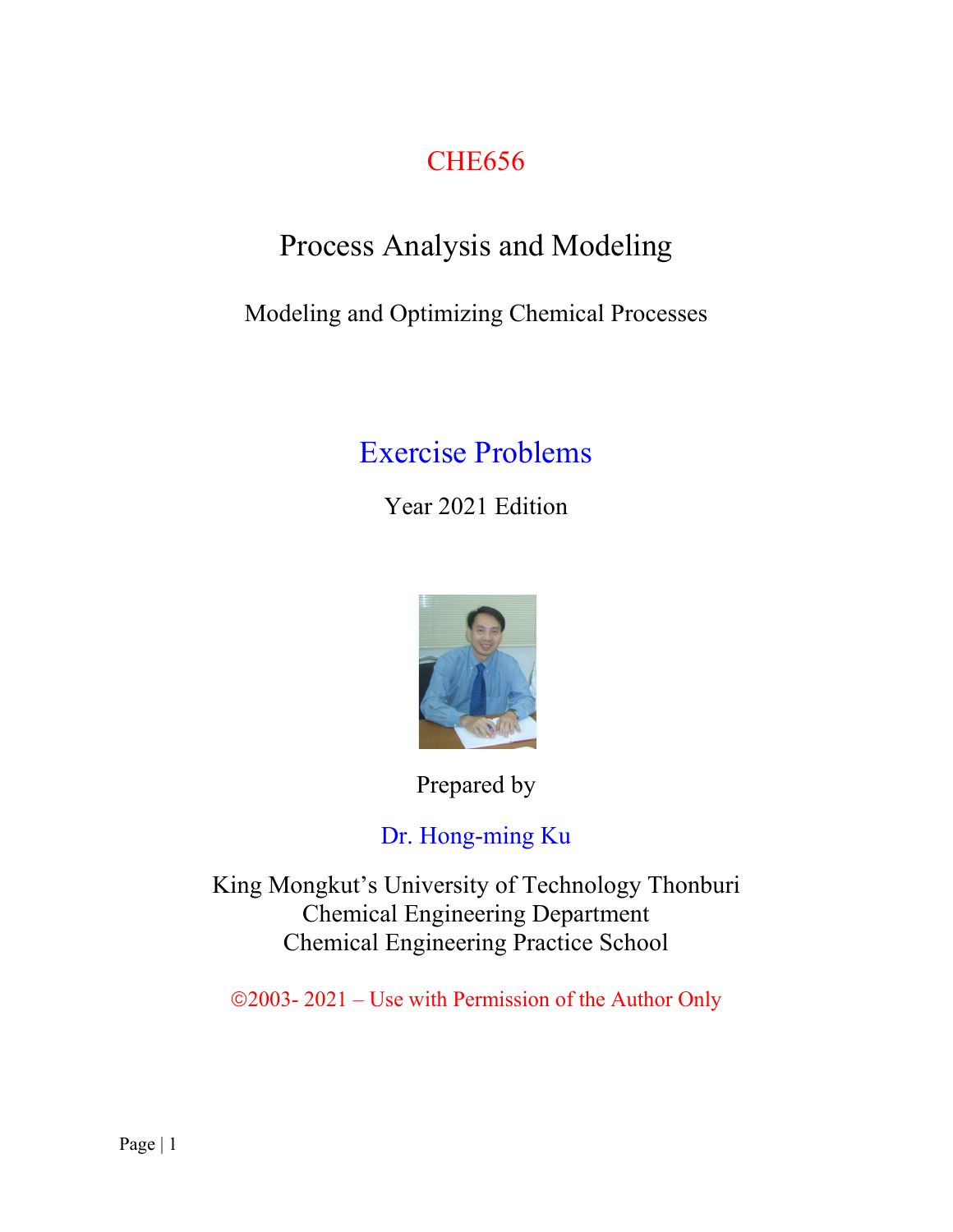**Part I**

# **Process Modeling and Dynamics**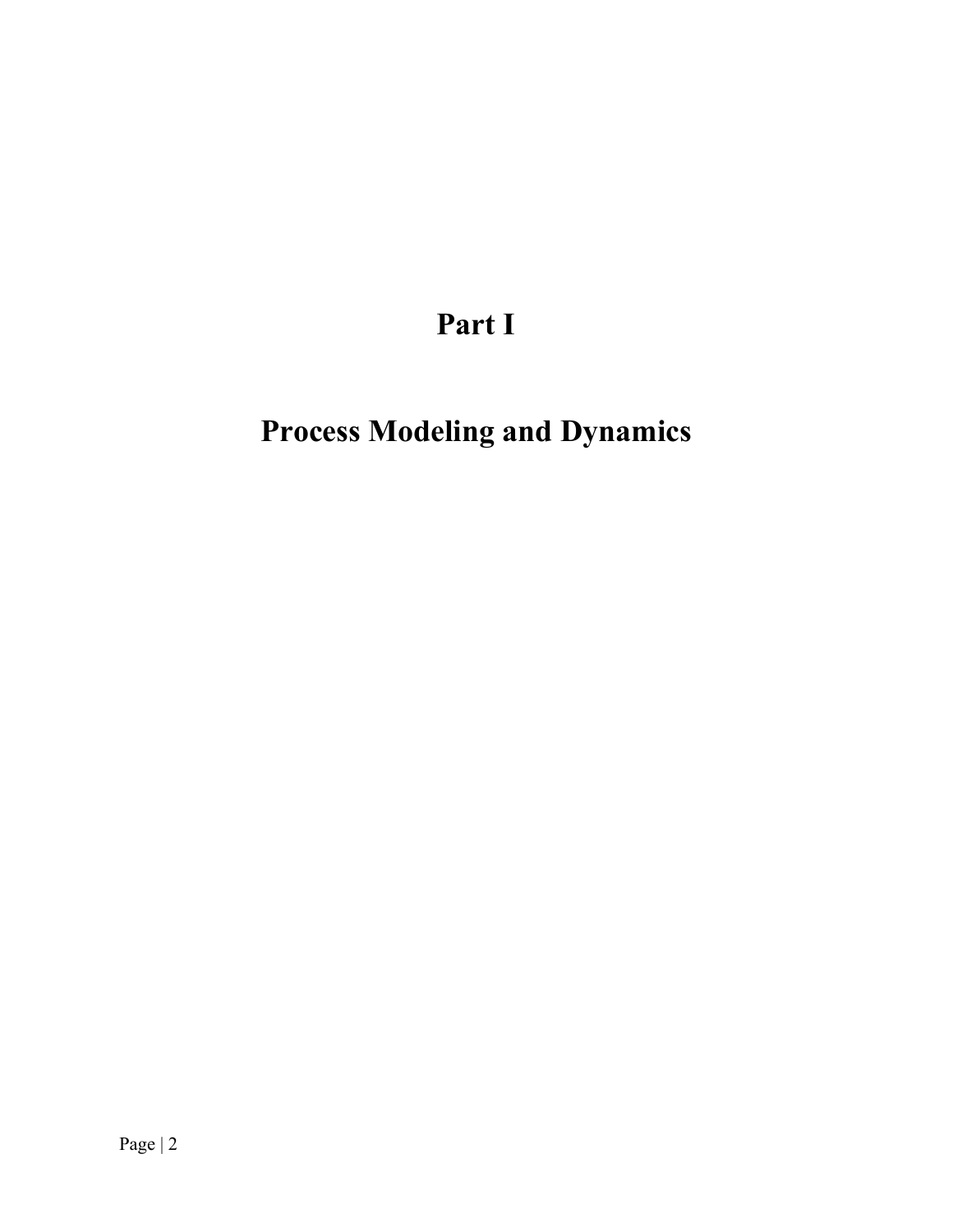# **1.** *Mass Balance in a Two-Tank System*

Consider the following two vessels connected in series. We will model this system over a total time domain of 20 minutes. Initially (at  $t = 0$ ), Tank 1 is filled with 20 kg of brine solution with 60 mass% salt, while Tank 2 is filled with 20 kg of pure water. For the first 10 minutes, pure water with a flow rate of  $F_1 = 1 + t$  (in kg/min) is added to Tank 1 (assuming the added salt dissolves instantly), while  $F_2$  is kept to zero. We define  $M_1$  and  $M_2$  as the total mass and define  $x_1$  and  $x_2$  as the mass fraction of salt, all respectively in Tank 1 and Tank 2.



(a) Derive an analytical expression of  $x_1$  as a function of time *t*, for  $0 \le t \le 10$  min. Note that you must integrate your derived ODE by hand and show intermediate results using known techniques, such as separation of variables, substitution, integrating factors, etc. Do not use tables of integrals or online help or points will be deducted.

**Answers:**  $M_1 (t = 10 \text{ min}) =$  kg  $x_1 (t = 10 \text{ min}) =$ 

(b) Between  $10 \le t \le 20$  min,  $F_1$  is shut off (i.e. its flow rate is kept to zero now) and  $F_2$  is turned on and set equal to 1 kg/min. Derive an analytical expression of  $x_2$  as a function of time *t*, for  $10 \le t \le 20$  min. Note that the initial time in your integration must be set to 10 min, not 0 min. Again, you must integrate your derived ODE by hand and show all intermediate results.

**Answers:** *M*<sup>2</sup> (*t* = 20 min) = \_\_\_\_\_\_\_\_\_\_ kg *x*<sup>2</sup> (*t* = 20 min) = \_\_\_\_\_\_\_\_\_\_\_\_

# **2.** *A Two-Tank System*

A large tank is connected to a smaller tank by means of a valve, which remains closed at all times. The large tank contains nitrogen (assume it is an ideal gas) at 700 kPa, while the small tank is evacuated (vacuum). The valve between the two tanks starts to leak and the rate of gas leakage is proportional to the pressure difference between the two tanks, as given by

$$
Leak \ Flow = C_V \sqrt{P_{AVG}(P_1 - P_2)}
$$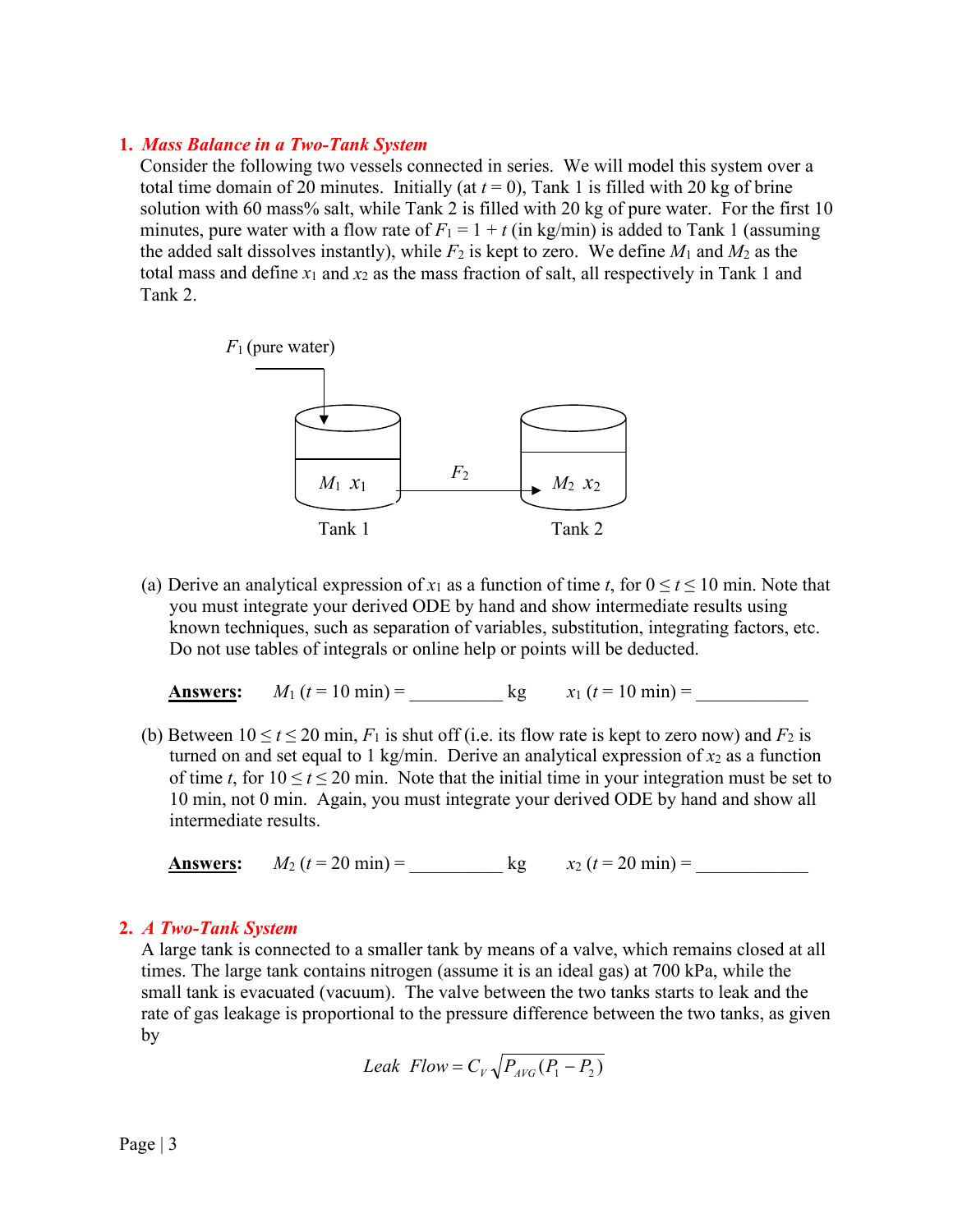where  $P_{AVG}$  = average absolute pressure across the valve =  $(P_1 + P_2)/2$ 

Valve constant  $C_V = 3.6 \times 10^{-4}$  kmol/kPa-hour. Tank volumes are  $30 \text{ m}^3$  and  $15 \text{ m}^3$ . Assume constant temperature of 293.15 K in both tanks. Universal gas constant =  $8.31439$  kPa-m<sup>3</sup>/kmol-K.



(a) Derive an analytical expression of  $dn_l/dt$  as a function of  $n_l$ , where  $n_l$  is the number of moles of nitrogen in the large tank. This ODE of yours should contain only  $n_1$  as the unknown variable. Use MATLAB to solve for  $n_l$  (use  $ode45$  and "format short"), and run the model up until  $t = 25$  hours.

**Answer:**  $n_l$  ( $t = 25$  hours) =  $\qquad$  kmoles

(b) As a good chemical engineer, you always look for ways to simplify your engineering calculations. In this particular problem, it is possible to derive an analytical solution when *t* is small, i.e. when  $P_2 \ll P_1$ . Derive an analytical expression for  $n_1$  as a function of time *t*. Calculate *n1* after 2 hours and 4 hours, and compare these solutions with those from Part (a) by reporting the absolute % relative errors (assuming the MATLAB solutions are exact and show 4 decimal places).

# **Answers:**

*n1* (*t* = 2 hours) = \_\_\_\_\_\_\_\_\_\_\_\_\_ kmoles % relative error = \_\_\_\_\_\_\_\_\_\_\_  $n_l$  ( $t = 4$  hours) =  $\qquad \qquad$  kmoles % relative error =

# **3.** *Mixing Tank with 2 Feeds*

Consider the following mixing tank problem. Water is flowing into a well-stirred tank at 120 kg/hr and methanol is being added at 20 kg/hr. The resulting solution is leaving the tank at 100 kg/hr. There is 100 kg of fresh water in the tank at the start of the operation. We are interested in determining the mass fraction of methanol in the outlet as a function of time *t*.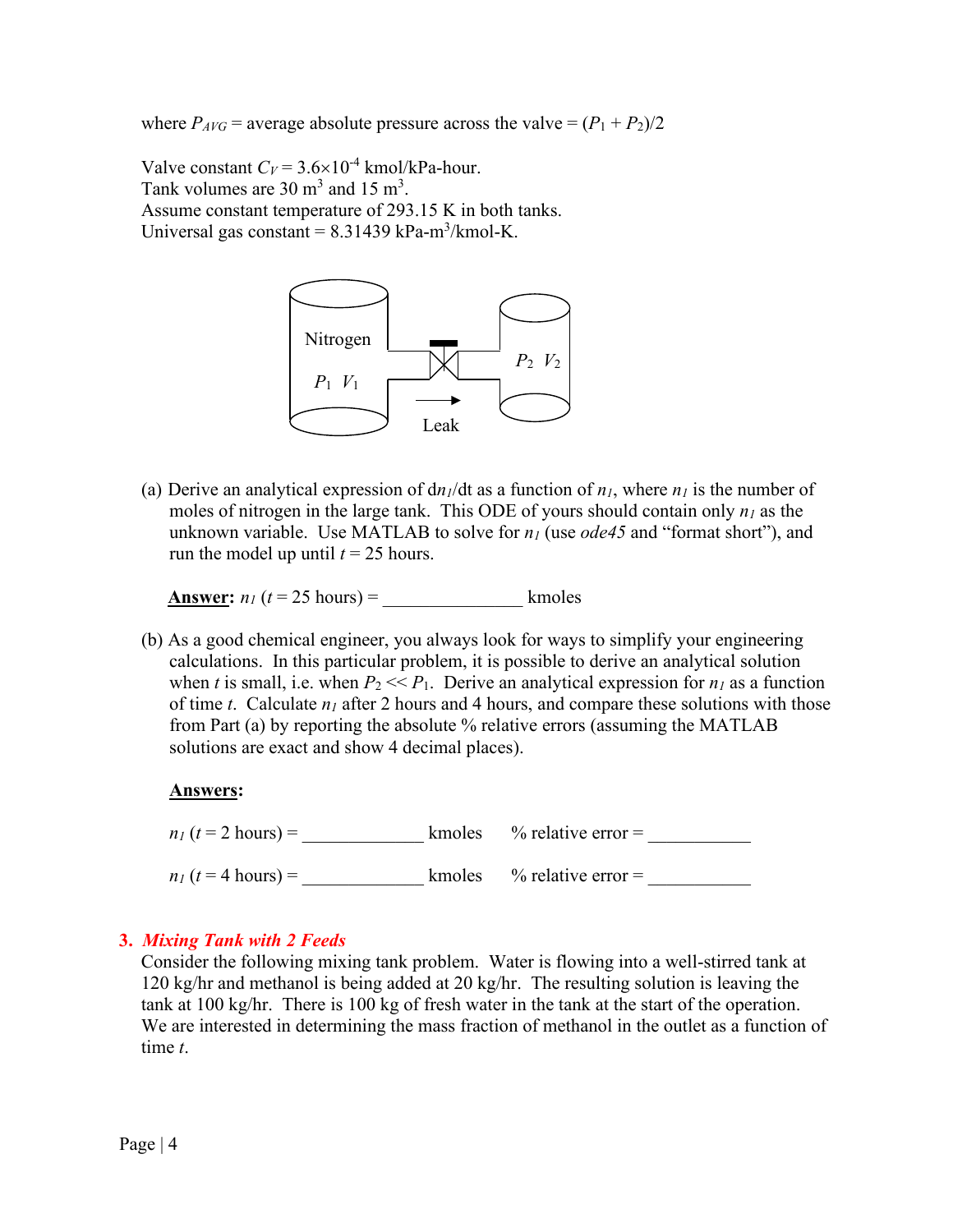

- (a) Derive an analytical expression for solving the mass fraction of methanol as a function of time *t*. An analytical solution is possible for this particular system.
- (b) Use MATLAB to solve for the mass fraction of methanol in the outlet after 1 hour, and compare the number to the exact solution in Part (a). Also, what is the methanol mass fraction in the outlet at steady state?
- (c) Of course, steady-state condition probably cannot be achieved in this system because the inflow rate is greater than the outflow rate, and sooner or later, the tank will fill and overflow. Assuming that the density of the solution in the tank is always constant at 1000 kg/m<sup>3</sup> and the volume of the tank is 1.0 m<sup>3</sup>, compute the time it takes for the tank to overflow.

# **4.** *Mass Balance in a Two-Vesse; System*

Consider the following two closed vessels connected in series used to store gas. Initially (at  $t = 0$ ), Vessel 1 is filled with 100 gmoles of a mixture of methane and nitrogen, 80 mol% of which is methane, while Vessel 2 is filled with 10 gmoles of pure nitrogen.

The gas in Vessel is gradually released into Vessel 2 via a sophisticated control valve which allows the released molar flow rate *F* (gmoles/minute) to be directly proportional to the amount of gas left in Vessel 1, i.e  $F = 0.01 N_1$ , where  $N_i$  is the total number of gmoles of gas in Vessel *i* and *yi* is the mole fraction of methane in Vessel *i*.



(a) Derive an analytical expression of *N2*, the total amount of gas in Vessel 2, as a function of time.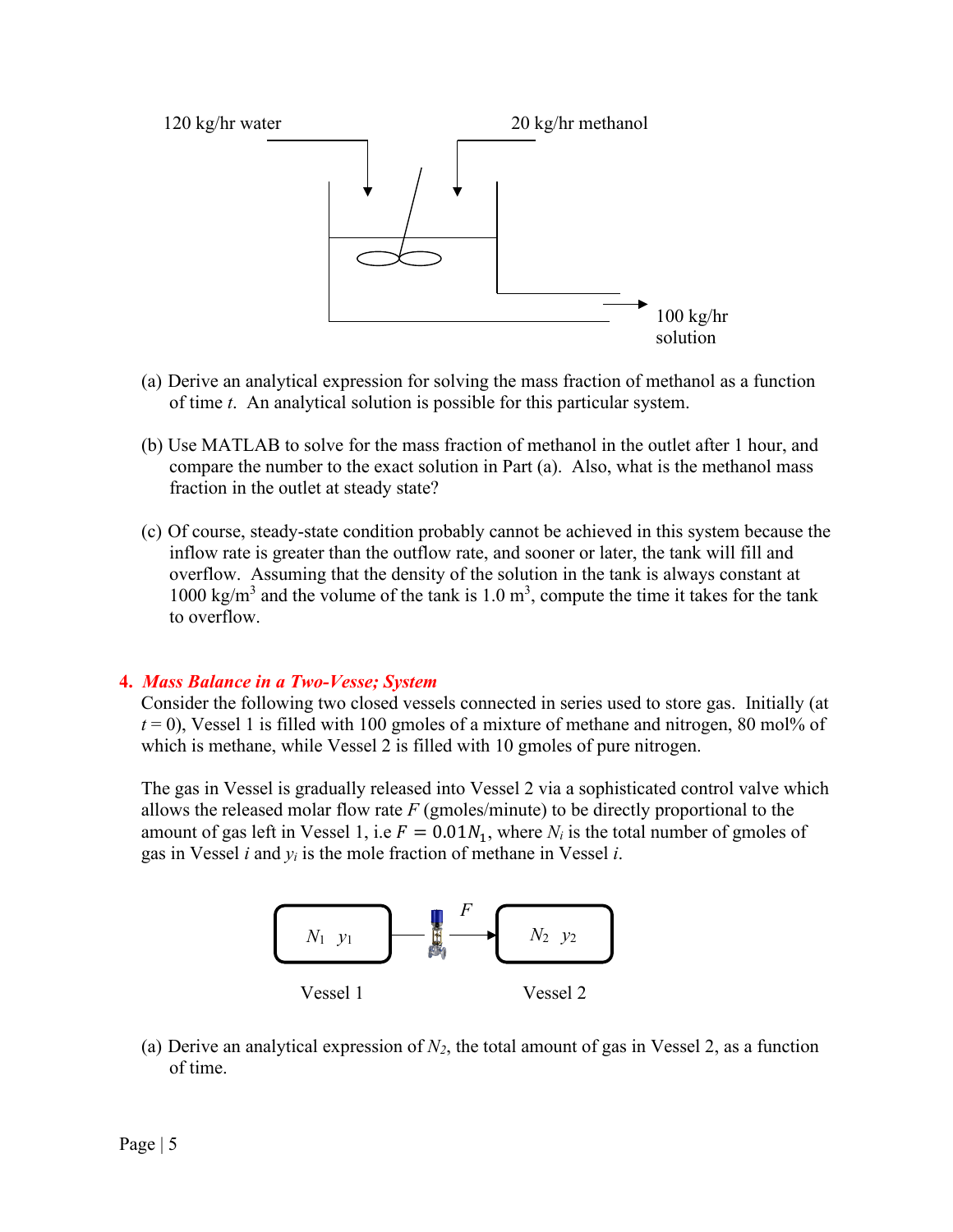**Answer:**  $N_2$  ( $t = 30$  min) = gmoles

(b) Derive an analytical expression of *y*2, the mole fraction of methane in Vessel 2, as a function time. You must show detailed work in your integration and are not allowed to use formulas from the Internet or tables of integration.

**Answer:**  $v_2$  ( $t = 30$  min) =

(c) Verify your analytical solution in Part (b) by solving the ODE  $dy_2/dt$  derived using *ode45* solver in MATLAB. Make a plot of  $x_2$  as a function of time from  $t = 0$  to  $t = 200$ minutes. Hint: Another way to verify your MATLAB solution is to specify an initial condition of  $y_2(0) = 0.8$ , which will result in a flat response because  $y_2$  will no longer vary with time.

### **5.** *Continuous Cone-Shaped Open Vessel*

Consider a conical open vessel as shown in the following figure. The vessel has a radius R at the top and a height H. Water flows into the vessel at a rate of  $F_1$  and it flows out through a valve at a rate of  $F_2$ . The following data are given:



 $P_0 = P_2 = 14.7 \text{ psia}$  $C_v$  = characteristic valve constant = 3.0 ft<sup>3</sup>/psia<sup>1/2</sup>-min  $\phi$  = water mass density = 62.4 lbm/ft<sup>3</sup>  $z_0 =$  initial liquid height =  $z(t = 0) = 5$  ft

 $F_1$  is not constant but is controlled such that it varies with the liquid height according to:

$$
F_1 = 2z^{1/2} \quad \text{ft}^3/\text{min}
$$

Solve for z analytically as a function of time.

za za zapostala za zapostala za zapostala za zapostala za zapostala za zapostala za zapostala za zapostala za<br>Zapostala za zapostala za zapostala za zapostala za zapostala za zapostala za zapostala za zapostala za zapost **Hint:** Volume of a cone V = ∫<sup>0</sup> A(z)dz where  $A(z)$  = cone cross-sectional area and is a function of z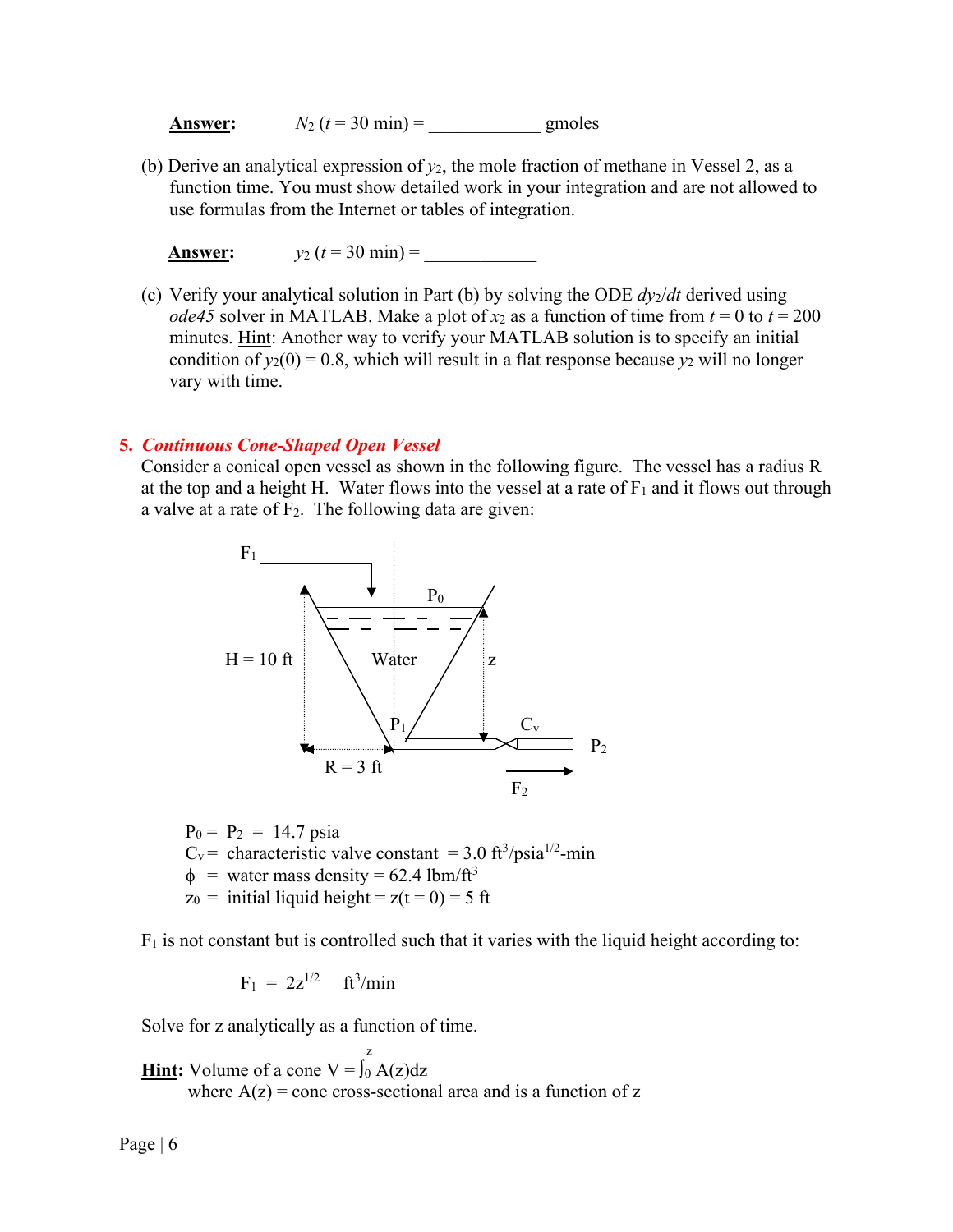# **6.** *Adiabatic Expansion/Compression in an Enclosed Vessel*

Consider the following system in which air is trapped inside an enclosed vessel while water flows into the vessel at a rate of  $F_1$  and flows out at a rate of  $F_2$ .



Initially, the air is at  $25^{\circ}$ C and  $1.01325 \times 10^5$  Pa (Pascal), and the liquid height is 5.0 meter. The following data are available:

| Gravitational acceleration $g = 9.80665$ m/s <sup>2</sup>                                   |                                                                     |
|---------------------------------------------------------------------------------------------|---------------------------------------------------------------------|
| Air C <sub>V</sub> (heat capacity at constant volume) = $2.0731x10^4$ J/kmol <sup>o</sup> C |                                                                     |
| Vessel volume = $10.0 \text{ m}^3$                                                          | Vessel cross-sectional area = $1.0 \text{ m}^2$                     |
| Water density = $1000 \text{ kg/m}^3$                                                       | Gas constant $R = 8314 \text{ m}^3\text{Pa/kmol}^{\circ}\text{K}$   |
|                                                                                             | $= 8314$ J/kmol <sup>o</sup> K                                      |
| Air MW = $29.0 \text{ kg/kmol}$                                                             | Valve constant $C_L = 0.001 \text{ m}^3/\text{Pa}^{1/2} \text{min}$ |
| Outlet flow rate $F_2 = 0.1$ m <sup>3</sup> /min                                            | Source pressure $P_1 = 3.0x10^5$ Pa                                 |

- (a) Assuming adiabatic expansion/compression due to the rise/fall of the liquid height, write down all the system-describing equations. Be sure to define all your variables which are unknown. Use the data given and simplify each equation as much as possible.
- (b) Derive an ordinary differential equation that relates the liquid height as a function of time. Your final equation must contain Z as the only dependent variable.
- (c) Solve the ODE in Part (b) using MATLAB and plot the liquid height Z as a function of time.

# **7.** *Two Open Continuous Flow Tanks in Series*

Consider two tanks in series as shown where the flow out of the first tank enters the second tank. Our objective is to develop a model to describe how the height of liquid in tank 2 changes with time, given the input flowrate  $F<sub>0</sub>(t)$ . Assume that the flow out of each tank is a linear function of the height of liquid in the tank (i.e.  $F_1 = \beta_1 h_1$  and  $F_2 = \beta_2 h_2$ ) and each tank has a constant cross-sectional area.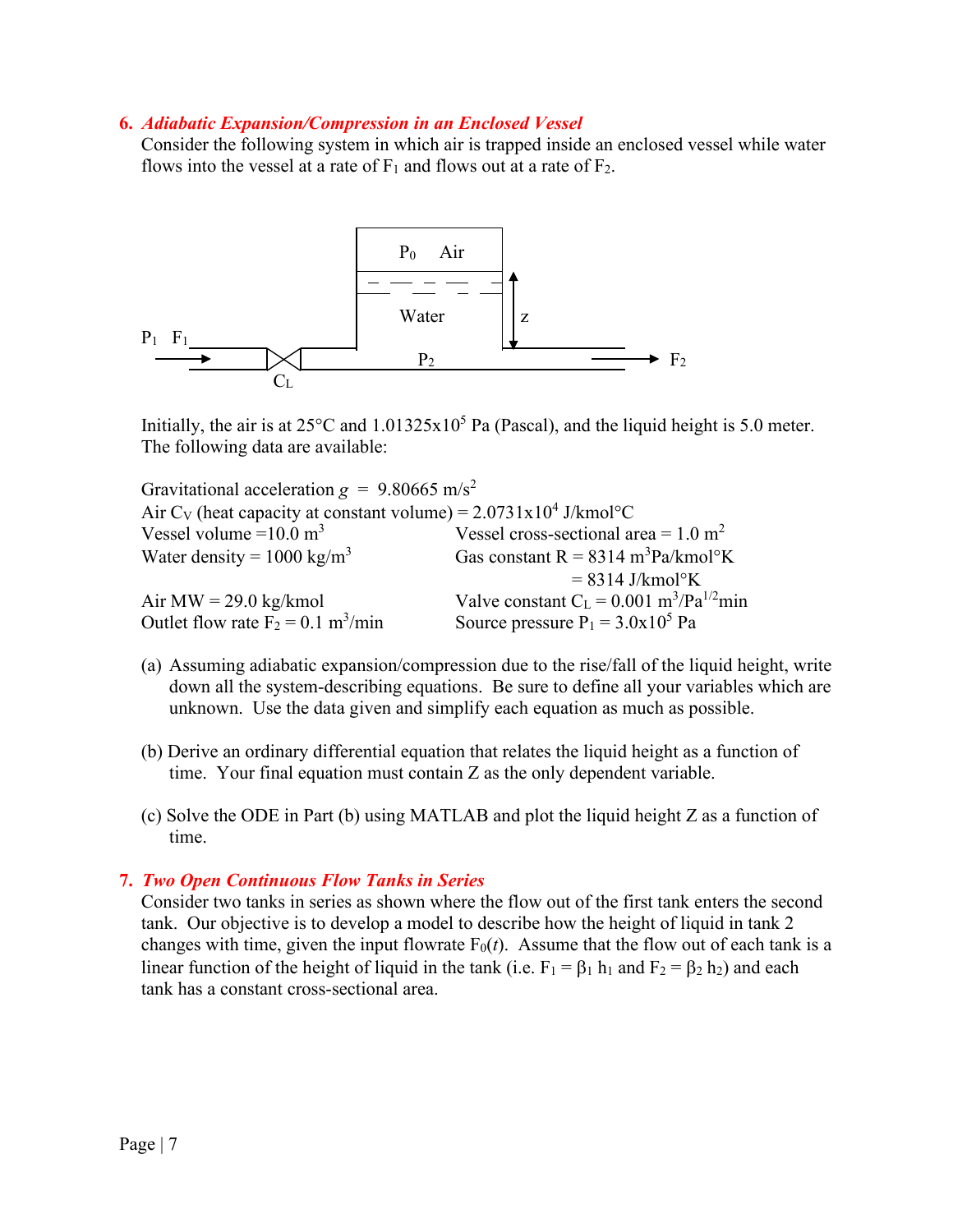

(a) Develop a system of equations to describe the liquid height of the two tanks as a function of time, assuming constant liquid density. Be sure to define all your variables.

(b)Solve for  $h_1$  and  $h_2$  analytically if

 $A_1 = 10 \text{ ft}^2$   $A_2 = 20 \text{ ft}^2$   $F_0 = 2 \text{ ft}^3/\text{hr}$  $\beta_1 = \beta_2 = 1 \text{ ft}^2/\text{hr}$  where A<sub>i</sub> is the cross-sectional area of tank i

and tank 1 initially has a liquid height of 1 ft of while tank 2 is empty. Plot the two liquid height profiles as a function of time from 0 hr to 5 hr.

(c) Suppose  $F_0$  is no longer constant but equals to  $2t + 1$  ft<sup>3</sup>/hr. Use MATLAB to solve for the liquid heights in both tanks. Plot both profiles as a function time up to 5 hr.

#### **8.** *Liquid Height in a Spherical Tank*

The following figure shows a spherical tank for storing water. The tank is filled through a hole in the top and drained through a hole in the bottom. If the tank's radius is *R*, one can



use integration to show that the volume of water in the tank as a function of its height *h* is given by:

$$
V(h) = \pi Rh^2 - \frac{\pi h^3}{3}
$$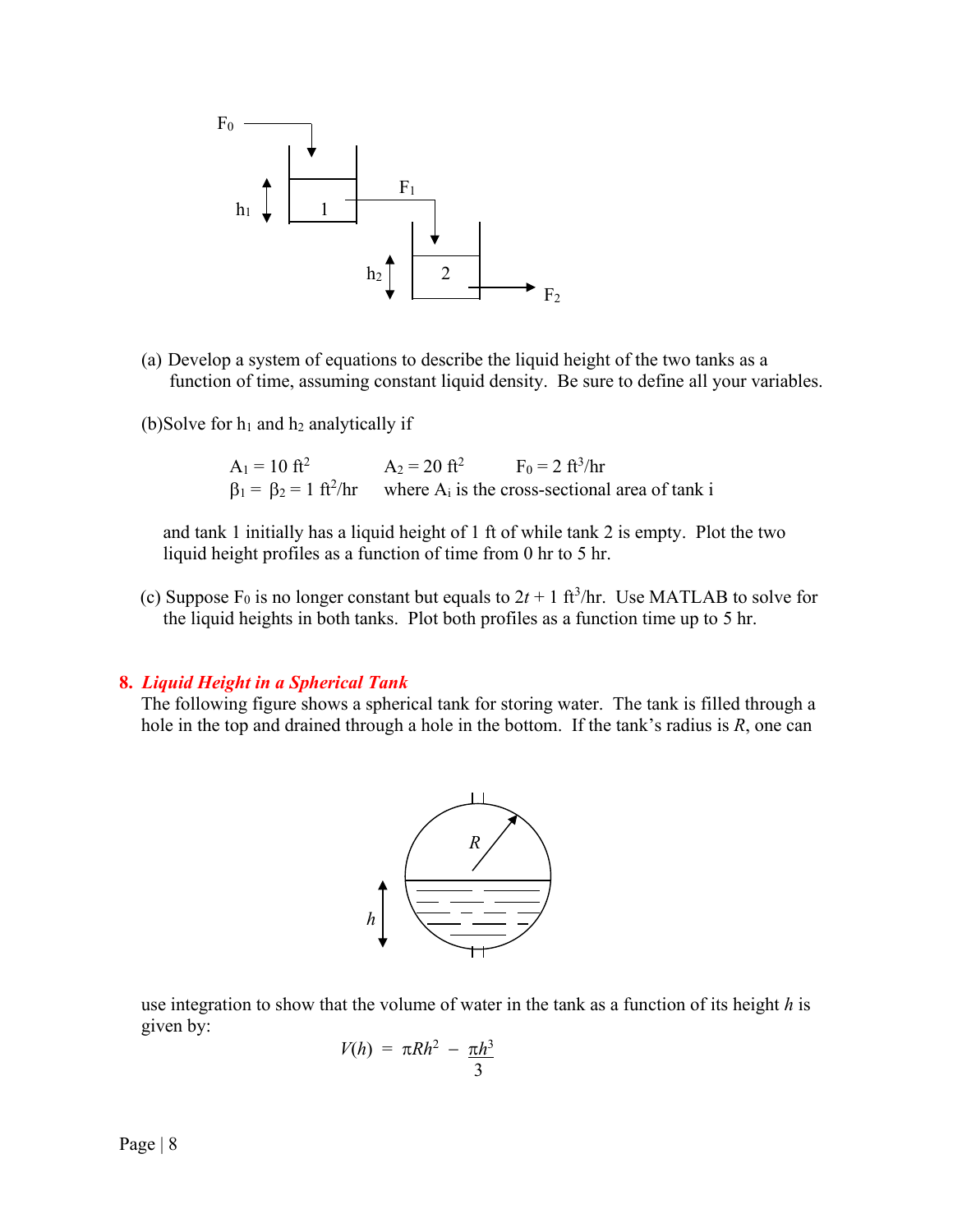Studies in fluid mechanics have identified the relation between the volume flow through the bottom hole and the liquid height as:

$$
F = C_d A \sqrt{2gh}
$$

where *A* is the area of the hole, *g* is the acceleration due to gravity (32.2 ft/sec<sup>2</sup>), and  $C_d$  is an experimentally determined value that depends partly on the type of fluid (for water,  $C_d$  = 0.6).

Suppose the initial height of water is 8 ft and the tank has a radius of 5 ft with a 1-inch diameter hole in the bottom. Use MATLAB to determine how long it will take for the tank to empty (i.e. drain completely), to the nearest second (i.e. no decimal places).

# **9.** *Dynamics of Liquid Height in Two Vessels in Series*

A horizontal cylindrical vessel and a vertical cylindrical vessel with the given dimensions are connected in series as shown.



Water flows out of the horizontal cylindrical vessel with  $F_1 = 1.0$  m<sup>3</sup>/min which then flows into the second vessel. There is a small spherical hole (radius  $= 2$  cm or 0.02 m) at the bottom in the second vessel which drains the water based on gravity at a volumetric flow rate of:

$$
F_2 = C_d A \sqrt{2gz}
$$

where *A* is the area of the hole,  $g(9.81 \text{ m/s}^2 \text{ or } 35316 \text{ m/min}^2)$  is the acceleration due to gravity, and  $C_d$  is an experimentally determined value that depends partly on the type of fluid (for water,  $C_d = 0.6$ ).

The following very complicated formula has been derived for the volume of a horizontal cylindrical vessel which is partially filled as a function of *L*, *R* and *h*.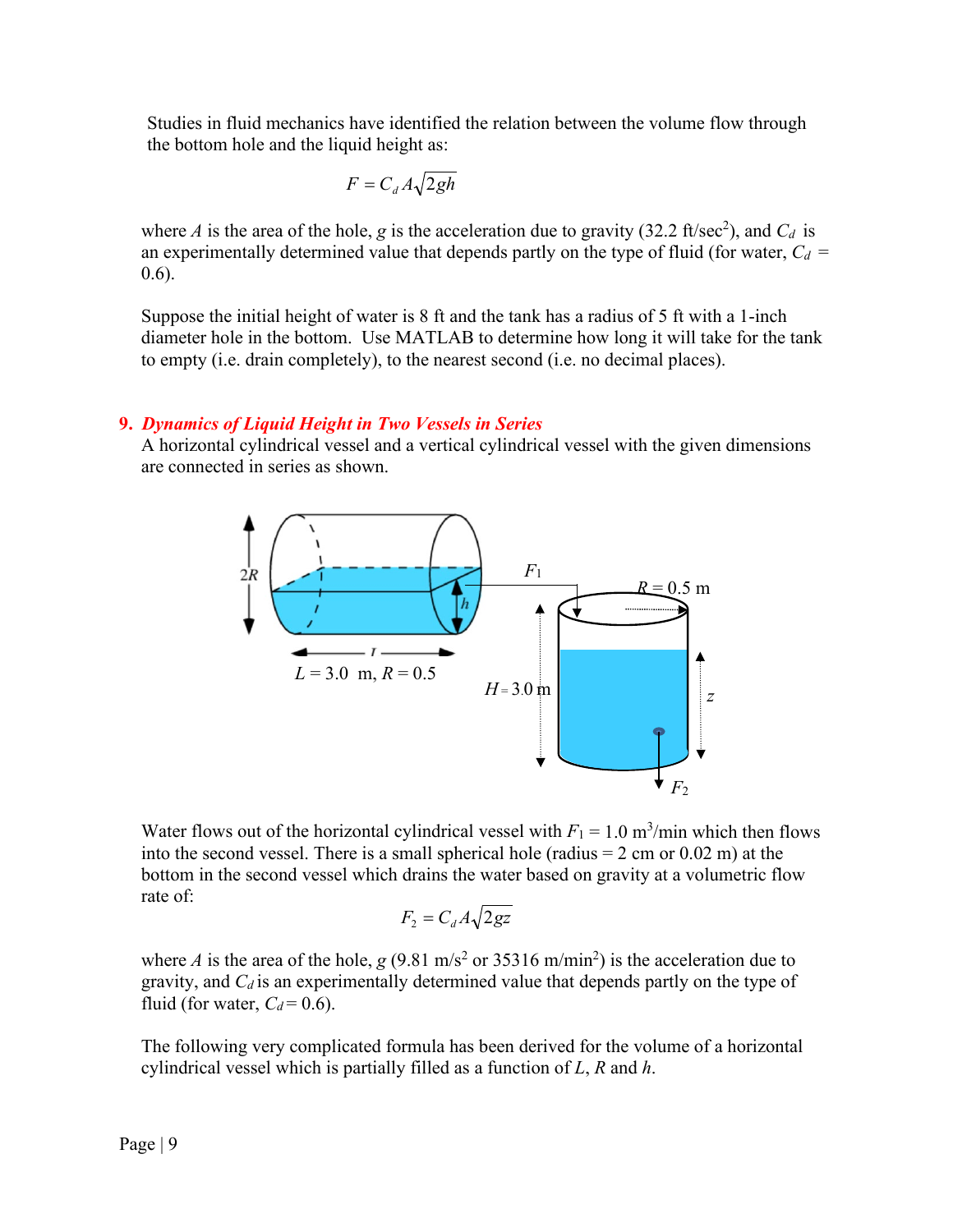$$
V(L, R, h) = L\left[ R^{2} \cos^{-1} \left( \frac{R - h}{R} \right) - (R - h) \sqrt{2 R h - h^{2}} \right]
$$

(a) At  $t = 0$ , the horizontal cylindrical vessel is three-quarter full. Calculate the height above the bottom of the horizontal cylindrical vessel at  $t = 0$ .

*h* when the horizontal cylindrical vessel is three-quarter full = \_\_\_\_\_\_\_\_\_\_\_\_\_\_\_\_ meter

(b) Derive an ODE that expresses *h* as a function of time in the horizontal cylindrical vessel. You must simplify the ODE as much as possible. Solve the ODE by *ode45* and plot the dynamics of the liquid height *h* and determine the time it takes for the vessel to become completely empty. You will need the following formula:

$$
\frac{d(\cos^{-1}x)}{dx} = -\frac{1}{\sqrt{1-x^2}}
$$

*t* when the cylindrical vessel is empty = \_\_\_\_\_\_\_\_\_\_\_\_\_\_\_ minutes

(Hint: You could use simple volume calculations to verify your MATLAB answer.)

(c) Derive an analytical solution for the liquid height *z* in the vertical cylindrical vessel as a function of time, given that at  $t = 0$ , the vertical vessel is one-half full.

*z* at  $t = 1$  minute = meters

### **10.** *Modeling Liquid Heights in a Two-Vessel System*

An open spherical vessel is connected to a closed rectangular tank through an open valve as shown in the figure below. Water flows continuously into the spherical vessel at a volumetric flow rate of  $F_1$  with some of the water in the sphere also flowing into the rectangular tank at a rate of  $F_2$ . Water then flows out of the rectangular tank at a flow rate of *F*3, and the temperature inside the tank is always maintained at 298.15 K. We wish to study the dynamics of the liquid heights in the two vessels using MATLAB.



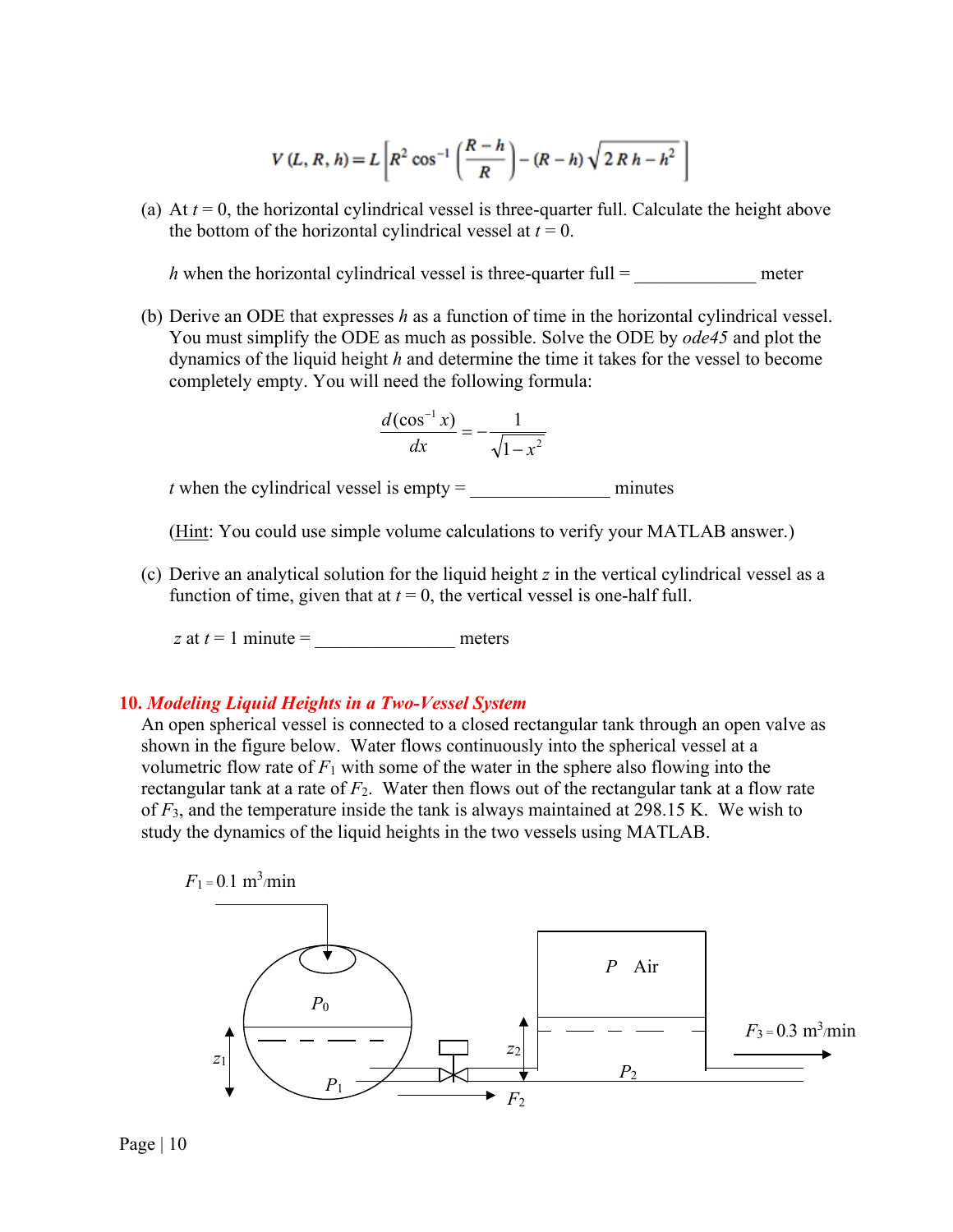The following data are known about the system:

 $C_V = 1 \times 10^{-5} \text{ m}^3/\text{Pa}^{1/2}$ -min (characteristic valve constant)  $P_0 = 1.01325 \times 10^5 \text{ Pascal}$ Cross-sectional area of rectangular tank =  $3 \text{ m}^2$  Radius of sphere  $R = 2 \text{ m}$ Height of rectangular tank  $= 10$  m Initially at  $t = 0$ ,  $z_1 = 3$  m,  $z_2 = 2$  m,  $P = 1.01325 \times 10^5$  Pascal Gravitational acceleration  $g = 9.80665 \text{ m/s}^2$   $\phi$  (water) = 1000 kg/m<sup>3</sup>

Universal gas constant  $R = 8314 \text{ m}^3\text{-Pa/kmol-K} = 8314 \text{ J/kmol-K}$ Liquid volume inside a sphere as a function of liquid height *z* is given by:

$$
V = \pi R z^2 - \frac{\pi z^3}{3}
$$

Use MATLAB's *ode*45 to determine whether the liquid heights in the two vessels will ever be equal, i.e.  $z_1 = z_2$ . If so, report the time (accurate to one decimal place) at which this happens and the height.. If  $z_1$  is never equal to  $z_2$ , determine when the two liquid heights are at the closest. Run your model for 20 minutes, which should be sufficient to answer the questions.

# **Answer the following questions:**

Are the two liquid heights ever equal?  $\Box$  Yes  $\Box$  No

If yes,  $z_1 = z_2 =$  meters

Time at which the two liquid heights are equal or at the closest  $=$  minutes

# **11.** *Modeling Liquid Heights in a Two-Vessel System*

An open rectangular vessel is connected to a well-insulated (i.e. adiabatic) and closed spherical vessel shown in the figure below. Water from the rectangular vessel is drained through a hole (radius  $= 4$  cm) at its bottom into the spherical vessel at a volumetric flow rate of:

$$
F_1 = C_d A \sqrt{2gz_1}
$$

where *A* is the area of the hole, *g* is the acceleration due to gravity, and  $C_d$  is an experimentally determined value that depends partly on the type of fluid (for water,  $C_d$  = 0.6). Water then flows out of the spherical vessel at a flow rate of  $F_2$ . We wish to study the dynamics of the liquid heights in the two vessels using MATLAB.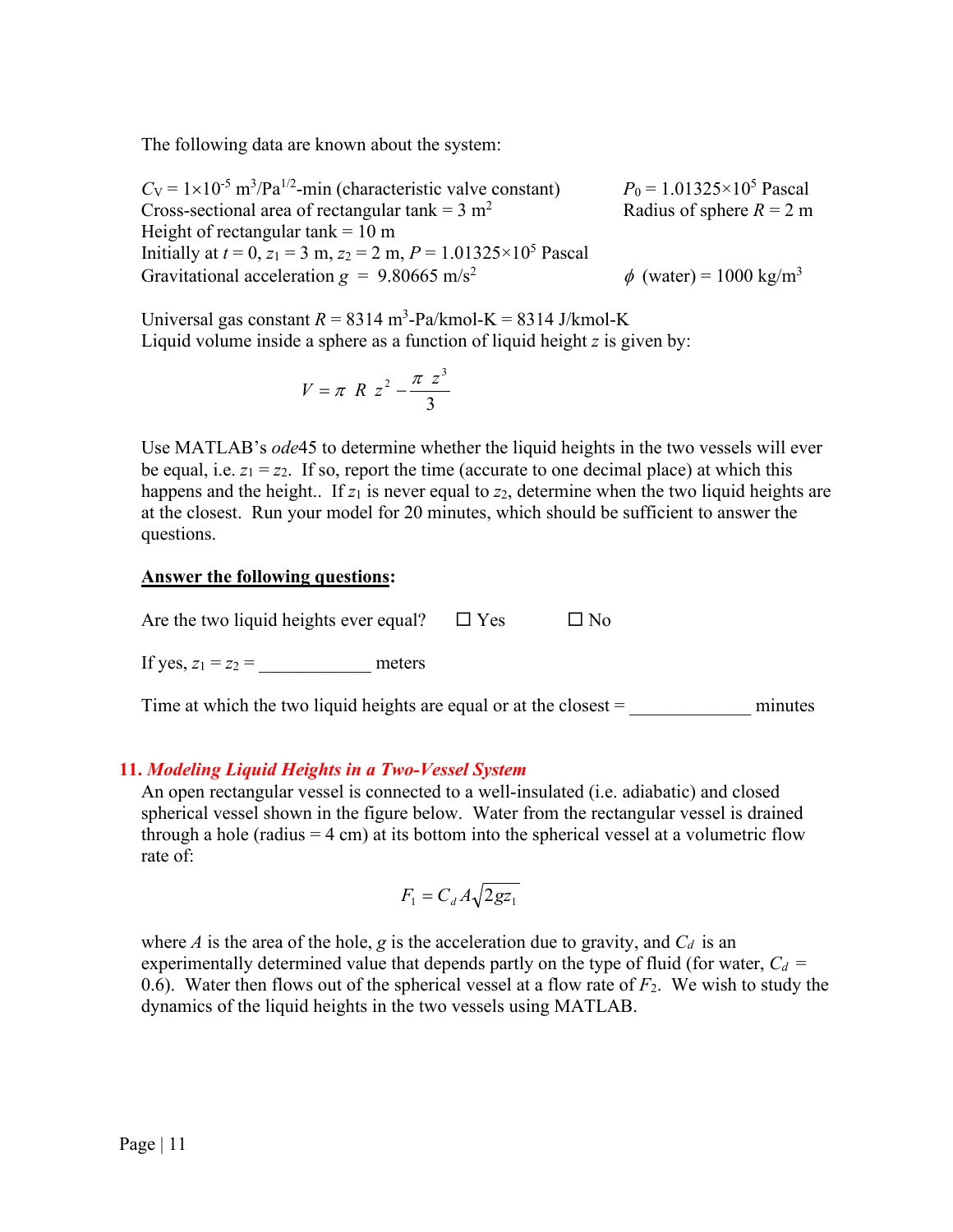

The following data are known about the system:

 $C_{\text{value}} = 1 \times 10^{-3} \text{ m}^3/\text{Pa}^{1/2}$ -min (characteristic valve constant) Cross-sectional area of the rectangular vessel =  $4 \text{ m}^2$ Radius of sphere  $R = 2$  m  $P_2 = 1.01325 \times 10^5$  Pascal  $\phi$  (water) = 1000 kg/m<sup>3</sup>  $C_V$  (air heat capacity at constant volume) = 20850 J/kmol-K

Initially at  $t = 0$ ,  $z_1 = 6$  m,  $z_2 = 2$  m,  $P_0 = 1.01325 \times 10^5$  Pascal,  $T_G = 303.15$  K Gravitational acceleration  $g = 9.80665$  m/s<sup>2</sup> = 35303.94 m/min<sup>2</sup>

Universal gas constant  $R = 8314 \text{ m}^3\text{-Pa/kmol-K} = 8314 \text{ J/kmol-K}$ Conversion factors: 1 Pascal = 1 N/m<sup>2</sup> = 1 kg/m-s<sup>2</sup>, 1 N = kg-m/s<sup>2</sup>, 1 J = kg-m<sup>2</sup>/s<sup>2</sup> Liquid volume inside a sphere as a function of liquid height *z* is given by:

$$
V = \pi R z^2 - \frac{\pi z^3}{3}
$$

Derive an ODE for  $z_2$  as a function of time (without  $z_1$  in the ODE) and use MATLAB's *ode*45 to simulate its dynamics until either the rectangular vessel dries up or the spherical vessel is full. You must simplify your final ODE as much as possible before using it in MATLAB. Note that *ode45* may result in solutions with imaginary parts. You can ignore them as long as the values are small which come from inherent problems in numerical integrations. **Hint:** Be very careful with your units and their conversions.

## **Answer the following questions:**

Time at which the rectangular vessel dries up or the spherical vessel is full (whichever is

 $smaller) =$  minutes

# **12.** *Modeling Liquid Heights in a Two-Vessel System*

Consider two tanks in series as shown where the water flow out of the first tank enters the second tank. The first tank is a cubic vessel with a width of 10 ft, a length of 10 ft, and a height of 10 ft, whereas the second tank is a cone-shaped vessel with a radius of 5 ft at the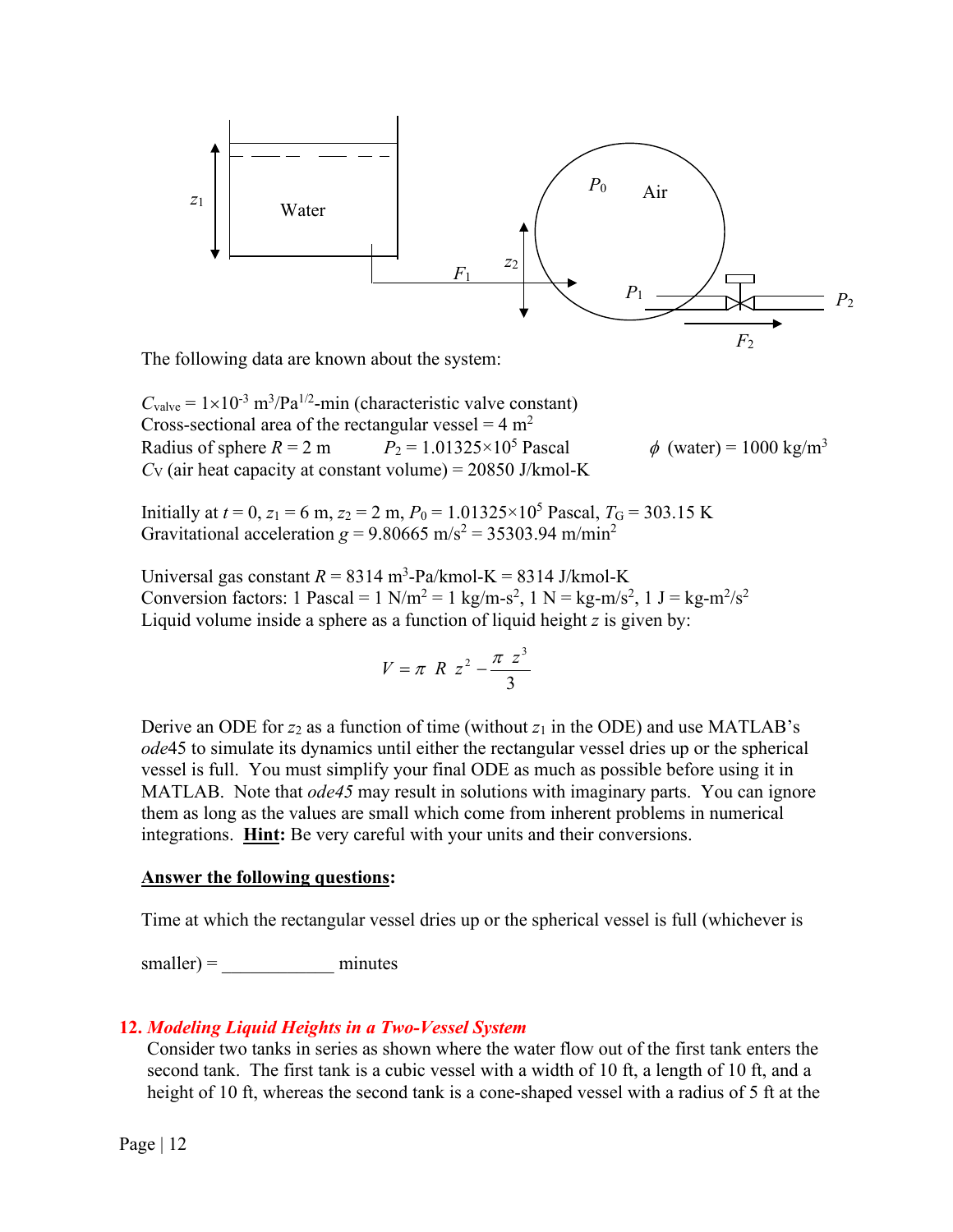top and a height of 20 ft. The first tank is filled with water at a volumetric flow rate  $F_1$  and is drained through a hole (radius  $= 1$  inch) at the bottom. Studies in fluid mechanics have identified the relation between the volume flow through the bottom hole and the liquid height as:

$$
F_2 = C_d A \sqrt{2gz_1}
$$

where *A* is the area of the hole, *g* is the acceleration due to gravity (32.2 ft/sec<sup>2</sup>), and  $C_d$  is an experimentally determined value that depends partly on the type of fluid (for water,  $C_d$  = 0.6). Initially at  $t = 0$ , the cubic tank is filled with 2 ft of water and the cone-shaped tank is filled with 15 ft of water.



- (a) Derive an analytical expression of liquid height *z*<sup>1</sup> of the cubic tank as a function of time. Does *z*<sup>1</sup> ever reach the steady-state, and if so, what is this value? Based on your analytical answer, also comment on whether  $z_1$  reaches a maximum, reaches a minimum, overflows, or goes to zero and the time for that to happen. In your derivation, you are not allowed to use tables of integrals to perform the integration. Instead, use substitution and be careful with your unit conversions.
- (b) Derive an ODE that describes the liquid height  $z_2$  in the second tank. Together with the ODE for *z*<sup>1</sup> in Part (a), use MATLAB (*ode*45) to solve for *z*2 as a function of time and plot both *z*1 and *z*2 as a function of time. Run the simulation for 20 minutes.

## **Answer the following questions:**

 $z_1$  (*t* = 10 minutes) =  $zt$ 

$$
z_2
$$
 (*t* = 10 minutes) = \_\_\_\_\_\_\_\_ ft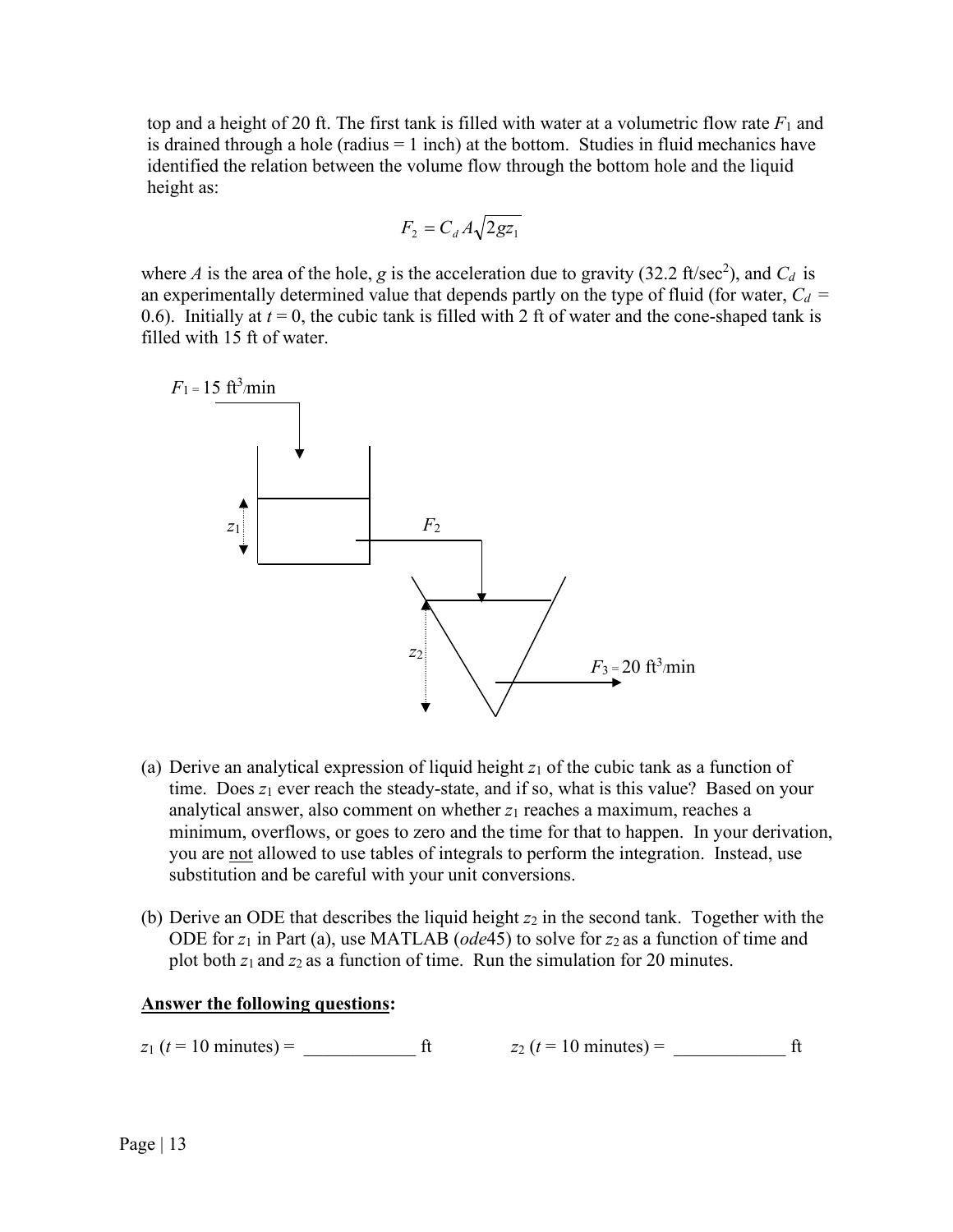## **13.** *Dynamics of the Liquid Height in a Trapezoid Vessel*

An inverted trapezoid vessel shown in the diagram below consists the following dimensions:  $b_1$ ,  $b_2$ ,  $L$ , and  $H$ .



(a) (5 points) Prove mathematically using simple geometry to show that when the vessel is filled with a liquid at height *z*, the total volume of the liquid inside the vessel is given by:

$$
V = \left(2b_1 + \frac{(b_2 - b_1)z}{H}\right)\left(\frac{zL}{2}\right)
$$

(b) (10 points) A continuous stream of water flows into the vessel at a rate of  $F_1 = 0.01$  $m<sup>3</sup>/min$ . Given that at  $t = 0$ , the vessel is empty and has the following dimension, derive an analytical expression of *z* as a function of time.



 $L = 1.2$  m,  $H = 0.4$  m,  $b_1 = 0.2$  m, and  $b_2 = 0.3$  m

Answers:  $z$  ( $t = 10$  mins) = m

*t* when the vessel is completely filled with water = \_\_\_\_\_\_\_\_\_\_\_\_ mins

(c) (20 points) Now, consider another scenario in which a continuous stream of water flows into the vessel with a rate of  $F_1 = 0.01 \text{ m}^3/\text{min}$  just like in Part (b). However, a sophisticated control valve was installed that allows the liquid to flow out at a rate of  $F_2$  $= 0.1z \text{ m}^3/\text{min}$ . Given that at  $t = 0$ , the vessel is completely full, derive an analytical expression of *z* as a function of time.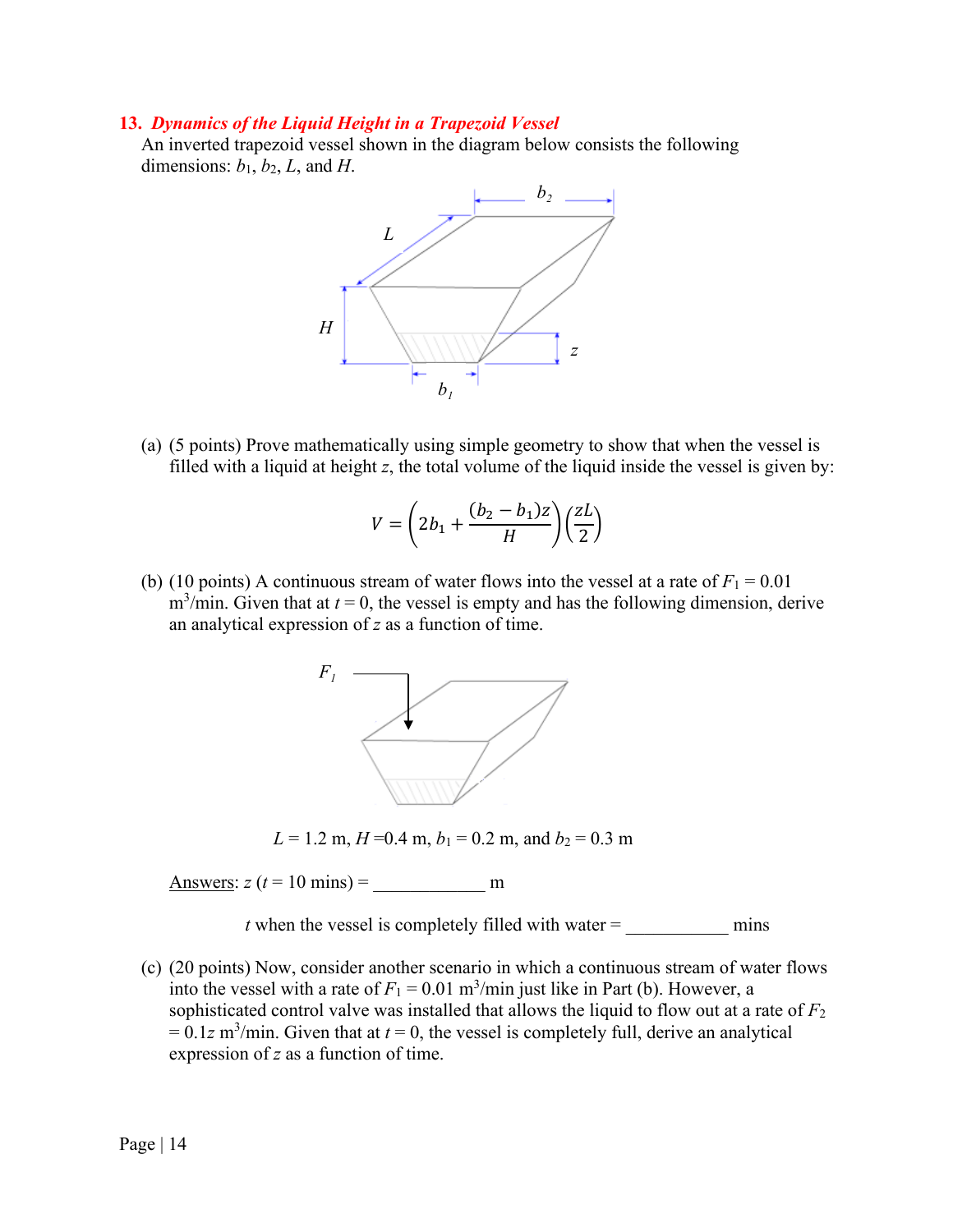

Answer:  $z(t = 2 \text{ mins}) =$  m

(d) (15 points) This scenario is the same as in Part (c), except the stream  $F_2$  drains the water through a small hole at the bottom of the vessel based on gravity at a volumetric flow rate of:

$$
F_2 = C_d A_H \sqrt{2gz}
$$

where  $A_H$  is the area of the hole with a radius of 2 cm or 0.02 m,  $g$  (9.81 m/s<sup>2</sup> or 35316  $m/min<sup>2</sup>$ ) is the acceleration due to gravity, and  $C<sub>d</sub>$  is an experimentally determined value that depends partly on the type of fluid (for water,  $C_d = 0.6$ ). An analytical solution for *z*(*t*) is still possible in this case, but the math is very complicated. Instead, use *ode45* in MATLAB to obtain numerical solutions of *z* as a function of time. Run the model for 3 minutes.

Answer:  $z(t = 1 \text{ min}) =$  m

## **14.** *Simultaneous Mass and Energy Balance*

Consider the following heating tank problem. A dilute solution at 20 °C is added to a wellstirred tank at the rate of 180 kg/hr. A heating coil having an area of 0.9 m<sup>2</sup> is located in the tank and contains steam condensing at 150 °C. The heated liquid leaves at 120 kg/hr and at the temperature of the solution in the tank. There is 500 kg of solution at 40  $\degree$ C in the tank at the start of the operation. The overall heat-transfer coefficient is 342 kcal/hr-m<sup>2</sup>-°C and the heat capacity of water is 1 kcal/kg-°C.

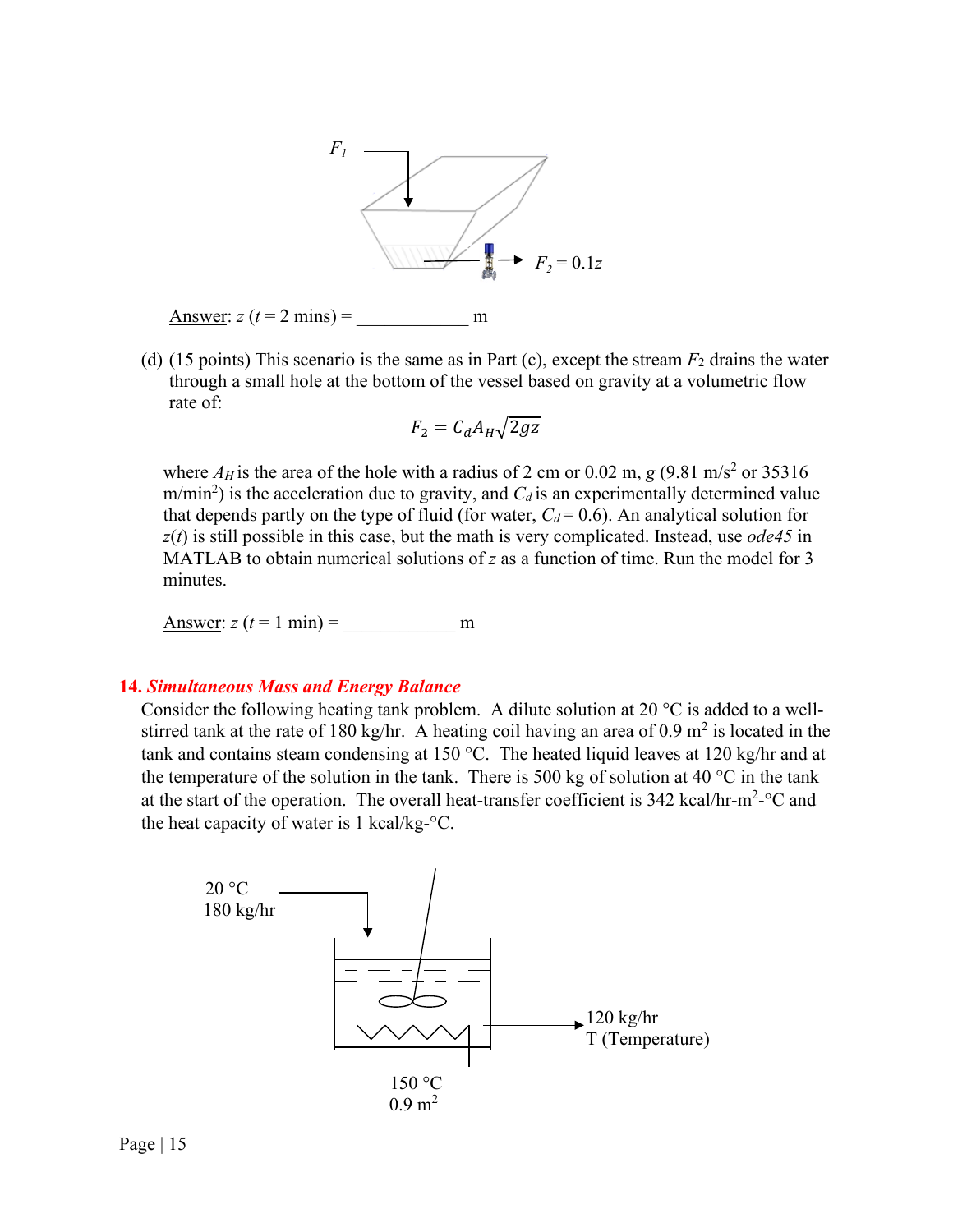- (a) Develop a system of mathematical equations to model this system. We are interested in determining the temperature of the solution in the tank at any given time.
- (b) Solve for the temperature in the tank after 1 hour of heating. An analytical solution is possible for this particular system.
- (c) Use MATLAB to solve for the temperature in the tank after 1 hour, and compare the answer with the exact solution in Part (b).

# **15.** *Mass and Energy Balance of Two Vessels Connected in Series*

Consider two vessels connected in series, the first of which is heated as shown. Both vessels are initially filled with water, but some water in the first vessel flows into the second vessel at the rate of  $F_1$  while some water leaves the second vessel at the rate of  $F_2$ . The first vessel is heated by steam inside a heating coil which is always submerged at the bottom of the first vessel (so the heat transfer area can be assumed to be constant).



The following symbols are defined for all parameters and variables in this system. Data are also given for all symbols considered as parameters.

- $M_1$  = Mass of water inside the first vessel (in kg) = 200 kg at  $t = 0$
- $M_2$  = Mass of water inside the second vessel (in kg) = 100 kg at  $t = 0$
- *T*<sub>1</sub> = Temperature of water inside the first vessel (in  $^{\circ}$ C) = 20  $^{\circ}$ C at *t* = 0
- *T*<sub>2</sub> = Temperature of water inside the second vessel (in  $^{\circ}$ C) = 40  $^{\circ}$ C at *t* = 0
- $F_1$  = Outflow rate from the first vessel to the second vessel = 2.0 kg/min
- $F_2$  = Outflow rate from the second vessel = 2.0 kg/min
- $T<sub>S</sub>$  = Steam temperature in the first vessel = 100 °C
- $U =$  Overall heat transfer coefficient of the heating coil = 4.0 kcal/m<sup>2</sup>-min-°C
- *A* = Heat transfer area of the heating coil (in m<sup>2</sup>) = 1.0 m<sup>2</sup>
- $C_P$  = Heat capacity of water = 1.0 kcal/kg-°C
- $\phi$  = Mass density of water = 1000 kg/m<sup>3</sup>
- (a) Derive an analytical expression of  $T_1$  as a function of time. Answer the following question: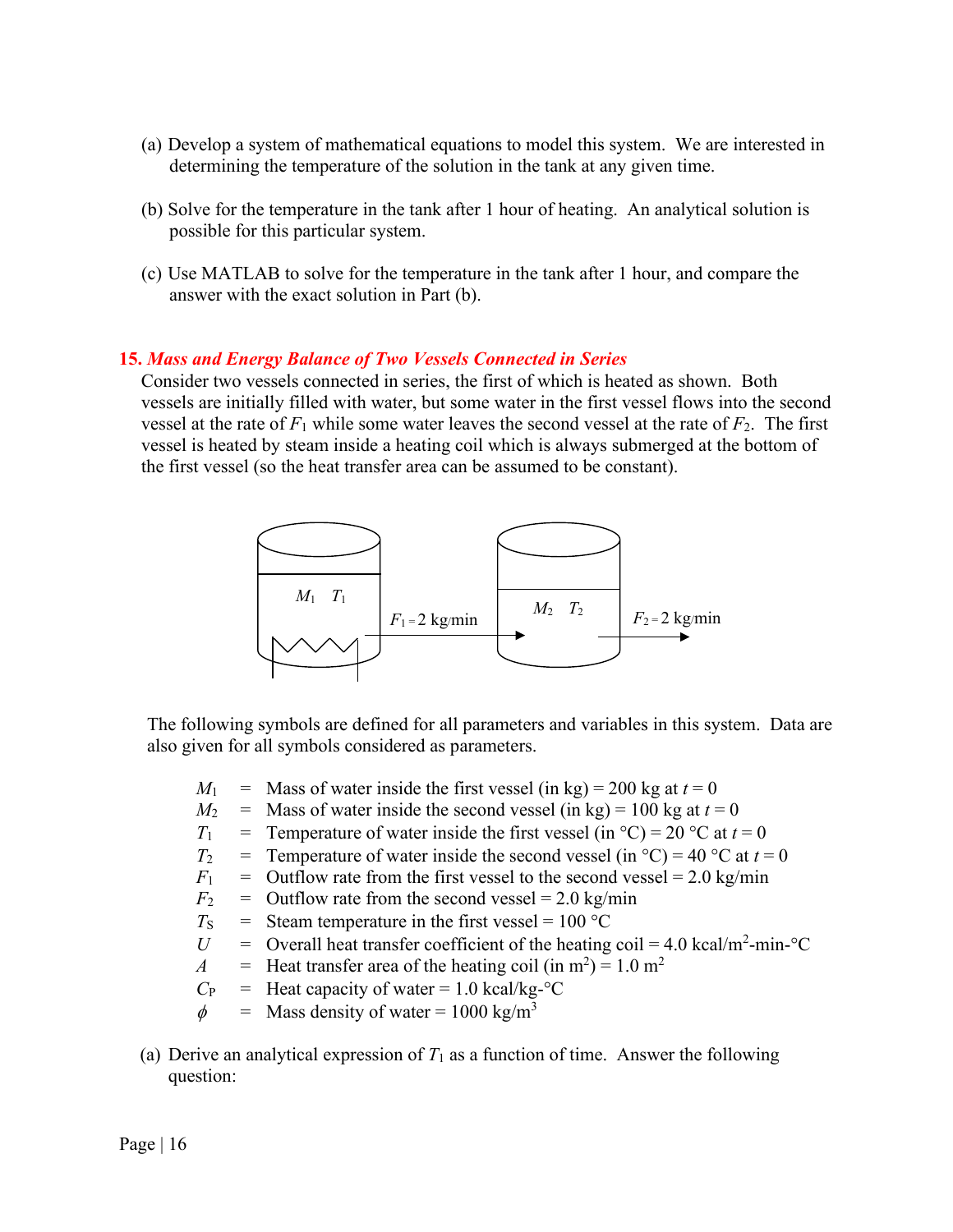$T_1$  after 30 minutes =  ${}^{\circ}C$ 

(b) Derive an explicit analytical expression of  $T_2$  as a function of time. Simplify your final equation as much as possible, and answer the following questions:

 $T_2$  after 30 minutes =  ${}^{\circ}C$ 

 $T_2$  when the first vessel becomes empty =  ${}^{\circ}C$ 

(c) Solve for *T*<sup>1</sup> and *T*2 again, this time numerically using *ode45* in MATLAB, if the first vessel has a radius of 0.5 m and is heated via a jacketed steam chamber ( $T_s = 100 \degree C$ ). The heat transfer area consists of the bottom and the surface area around the vessel. As a result, this heat transfer area cannot be treated as constant. Answer the following questions:

 $T_1$  after 30 minutes =  ${}^{\circ}C$  $T_2$  after 30 minutes =  ${}^{\circ}C$ 

## **16.** *Energy Balance in a Two-Tank System*

Consider the following two-tank system in which water in the first tank flows into the second one with a flow rate of  $F_1 = 2$  kg/min and vice versa with a flow rate  $F_2 = 2$  kg/min. Water in both vessels is being heated with a heating coil with the same constant heat transfer area of  $A = 0.5$  m<sup>2</sup> and the same heat transfer coefficient of  $U = 4$  kcal/m<sup>2</sup>-min-°C. However, the temperature of the heating coil in Tank 1 (100 °C) is lower than that of the heating coil in Tank 2 (120 °C). We define  $M_1$ ,  $T_1$ ,  $M_2$ , and  $T_2$  as the mass and the temperature of water in the first vessel and in the second vessel, respectively.



(a) Using the following data about the system, derive two ODEs that describe  $T_1$  and  $T_2$  as a function of time.

 $C_P$  (water) = 1.0 kcal/kg- $\rm ^{\circ}C$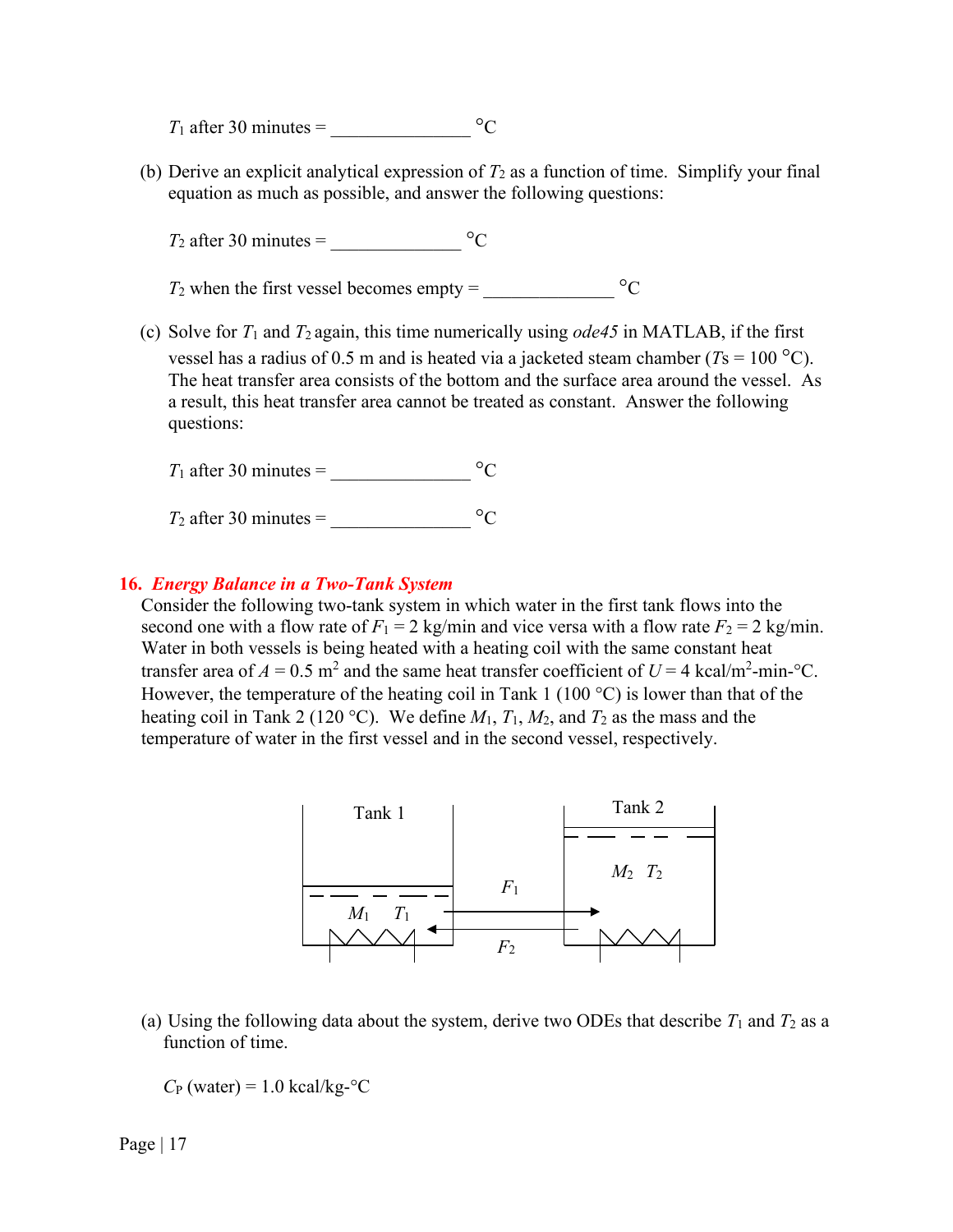Initially at  $t = 0$ :  $M_1 = 50$  kg of water,  $T_1 = 20$  °C,  $M_2 = 100$  kg of water,  $T_2 = 10$ °C

- (b) Solve the two ODEs in Part (a) and derive an analytical expression for  $T_1$  and  $T_2$  as a function of time.
- (c) What is the domain of this system, i.e. the maximum time the derived model is valid for? Also, determine the time at which the temperatures in Tank 1 and Tank 2 are equal.

## **Answer the following questions:**

Domain of this system = \_\_\_\_\_\_\_\_\_\_\_\_\_\_ minutes

*T*<sup>1</sup> = *T*<sup>2</sup> = \_\_\_\_\_\_\_\_\_\_\_\_ °C when *t* = \_\_\_\_\_\_\_\_\_\_\_\_ minutes

## **17.** *Mass and Energy Balance in a Stirred Tank Heater*

Consider the following stirred tank heater shown below, where the tank inlet stream is received from another process unit. A heat transfer fluid is circulated through a jacket to heat the fluid in the tank. Assume that no change of phase occurs in either the tank liquid or the jacket liquid. The following symbols are used:  $F_i$  = volumetric flowrate of stream *i*, and  $T_i$  = temperature of stream *i*.



Additional assumptions are:

- 1. The liquid levels in both the tank and the jacket are constant.
- 2. There is perfect mixing in both the tank and the jacket.
- 3. The rate of heat transfer from the jacket to the tank is governed by the equation  $Q =$  $UA(T_4 - T_2)$ , where U is the overall heat transfer coefficient and A is the area of heat exchange.
- (a) Write the dynamic modeling equations (ODEs) to find the tank and jacket temperatures. Do not use any numerical values – leave these equations in terms of the process parameters and variables. Be sure to define any new symbols you introduce into the equations.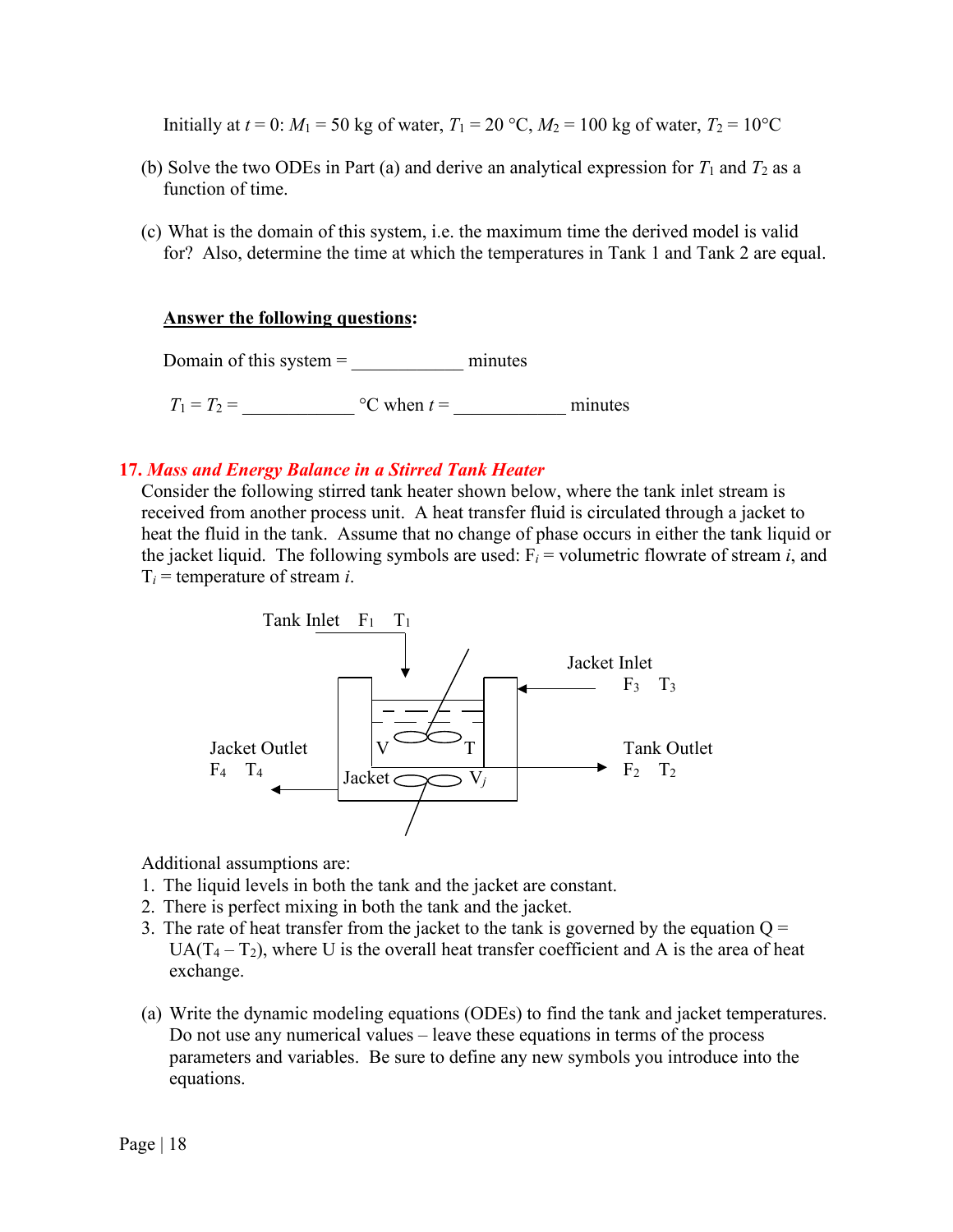(b) Assume that both the tank fluid and the jacket fluid are water. The steady-state values of this system variables and some parameters are:

 $F_1 = 1.0 \text{ ft}^3/\text{min}$   $\rho C_P \text{ (in tank)} = \rho C_P \text{ (in jacket)} = 61.3 \text{ Btu}^{\circ} \text{F-ft}^3$  $T_1 = 50 \text{ }^{\circ}\text{F}$   $T_2 = 125 \text{ }^{\circ}\text{F}$   $V = 10 \text{ ft}^3$  $T_3 = 200 \text{ }^\circ \text{F}$   $T_4 = 150 \text{ }^\circ \text{F}$   $V_j = 1 \text{ ft}^3$ 

Solve for  $F_3$  and UA (show units) at steady-state.

(c) If initially (t = 0),  $T_2 = 50$  °F and  $T_4 = 200$  °F, solve for  $T_2$  and  $T_4$  from the ODEs in Part (a) analytically as a function of time.

#### **18.** *Mass and Energy Balance in a Gas Surge Drum*

Consider a heated gas storage drum in which its gas is being drawn out at the rate of *F* (in kmol/min). Assume ideal gas behavior in the drum and that heat is being added to the tank at the rate of *q*.



(a) Derive the modeling equations (ODEs) that describe how the temperature *T* and pressure *P* inside the drum vary with time. Note that for a gas, the accumulation term on the lefthand side of the energy balance equation is

$$
\frac{dH}{dt} - \frac{d(PV)}{dt} = energy in - energy out
$$

where  $\frac{dP}{dr} = \frac{dP}{dr} \left( \frac{dP}{dr} \right)$ ,  $\rho$  is the molar density of the gas, and  $C_P$  is assumed constant. *dt*  $d(\rho C_p V T$ *dt*  $\frac{dH}{dt} = \frac{d(\rho C_p V T)}{r^2}$ 

For liquids, the *d*(*PV*)/*dt* term is considered negligible (incompressible fluid and constant volume). But this is not true for gas so we cannot ignore the *PV* derivative term in the energy balance. Your two ODEs must be in terms of the following symbols: *P*, *V*, *T*, *R*,  $C_p$ ,  $F$ , and  $q$ . Hint: to obtain the right ODEs, you must be able to identify which symbols are constants and which are variables.

(b) Calculate the time at which the drum will become completely empty. Then solve the two ODEs in the Part (a) using MATLAB, running the model for 20 minutes (soon after which the drum will become empty). The data are: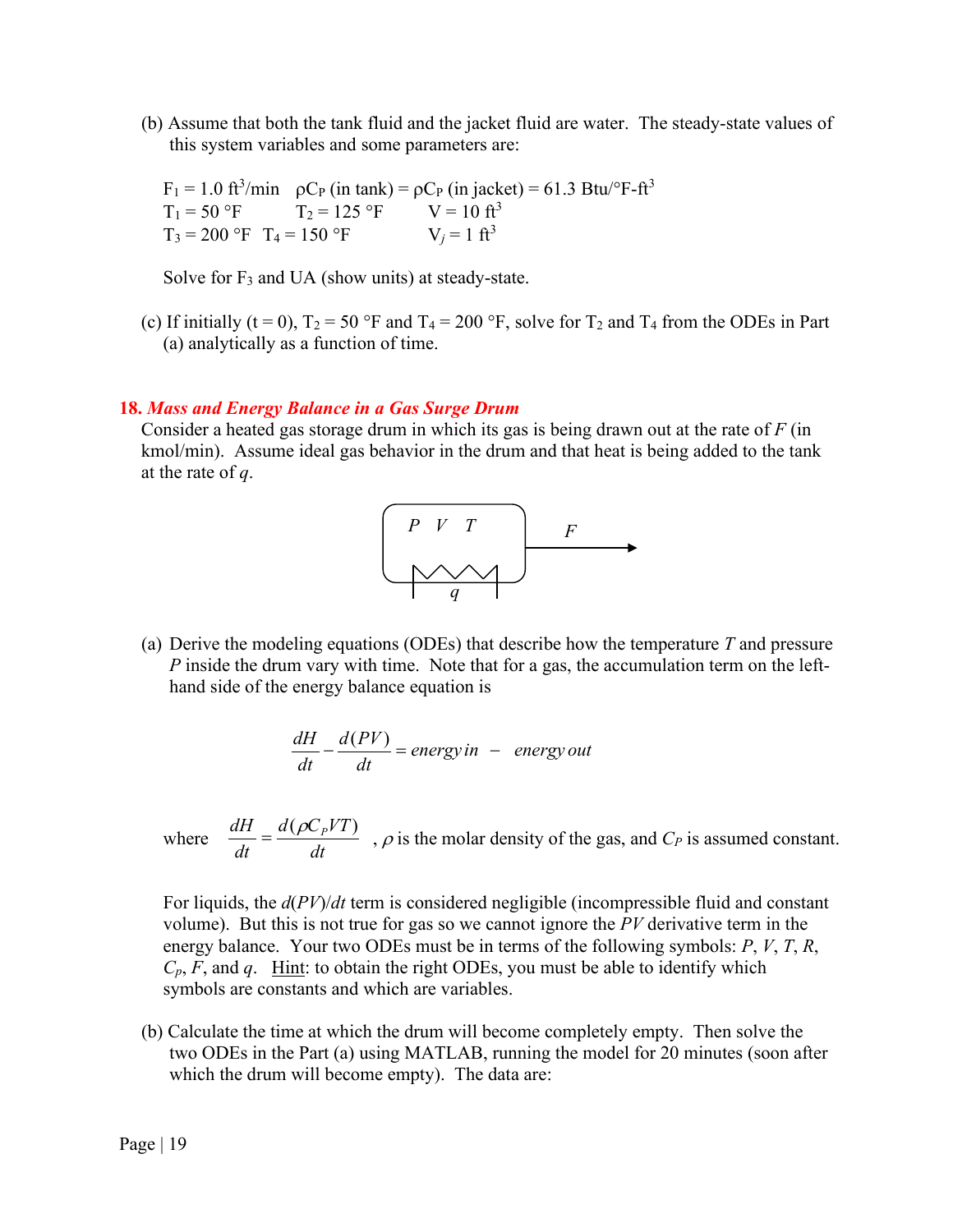| $V = 100 \text{ m}^3$       | $R = 0.08205$ m <sup>3</sup> -atm/kmol-K    |
|-----------------------------|---------------------------------------------|
|                             | $= 8.315 \text{ kJ/kmol-K}$                 |
| $C_P$ (gas) = 125 kJ/kmol-K | $F = 0.2$ kmol/min                          |
| $q = 1.5x10^4$ kJ/min       | $T(t=0) = 298.15 \text{ K} = 25 \text{ °C}$ |
| $P(t=0) = 1$ atm            |                                             |

Notice that the gas constant  $R$  is given in two different units. Both numbers must be used, depending on where in the ODEs which requires some dimensional analysis.

# **Answer the following questions:**

While it is obvious that the temperature profile in the drum will rise continuously, the pressure profile may go through a maximum, depending on the draw-out rate. Of course, *P* inside the drum will eventually drop to zero, but it may rise for a brief moment because of the increasing temperature.

Time for the drum to become empty  $=$  minutes

Does the pressure go through a maximum? Check one: Yes No

If yes,  $P_{max} =$   $\qquad \qquad \text{atm at } t =$  minutes

| Time (min) | Pressure (atm) | Temp (Kelvin) |
|------------|----------------|---------------|
|            |                |               |
| 10         |                |               |
| 15         |                |               |
|            |                |               |

# **19.** *Mass and Energy Balance in a 2-Tank System*

Consider the following 2 tanks (both cylindrical vessels) in series used to store a liquid solution. Tank 1 is heated while Tank 2 is not. Liquid is drawn from Tank 1 into Tank 2 at the rate of 10 kg/min. At the same time, a feed  $(40 °C)$  enters Tank 2 at the rate of 20 kg/min, and an outflow of 30 kg/min leaves the vessel. Initially (at  $t = 0$ ), Tank 1 is charged with 300 kg of the solution at a temperature of 20 °C, while Tank 2 is charged with 100 kg at a temperature of 30 °C.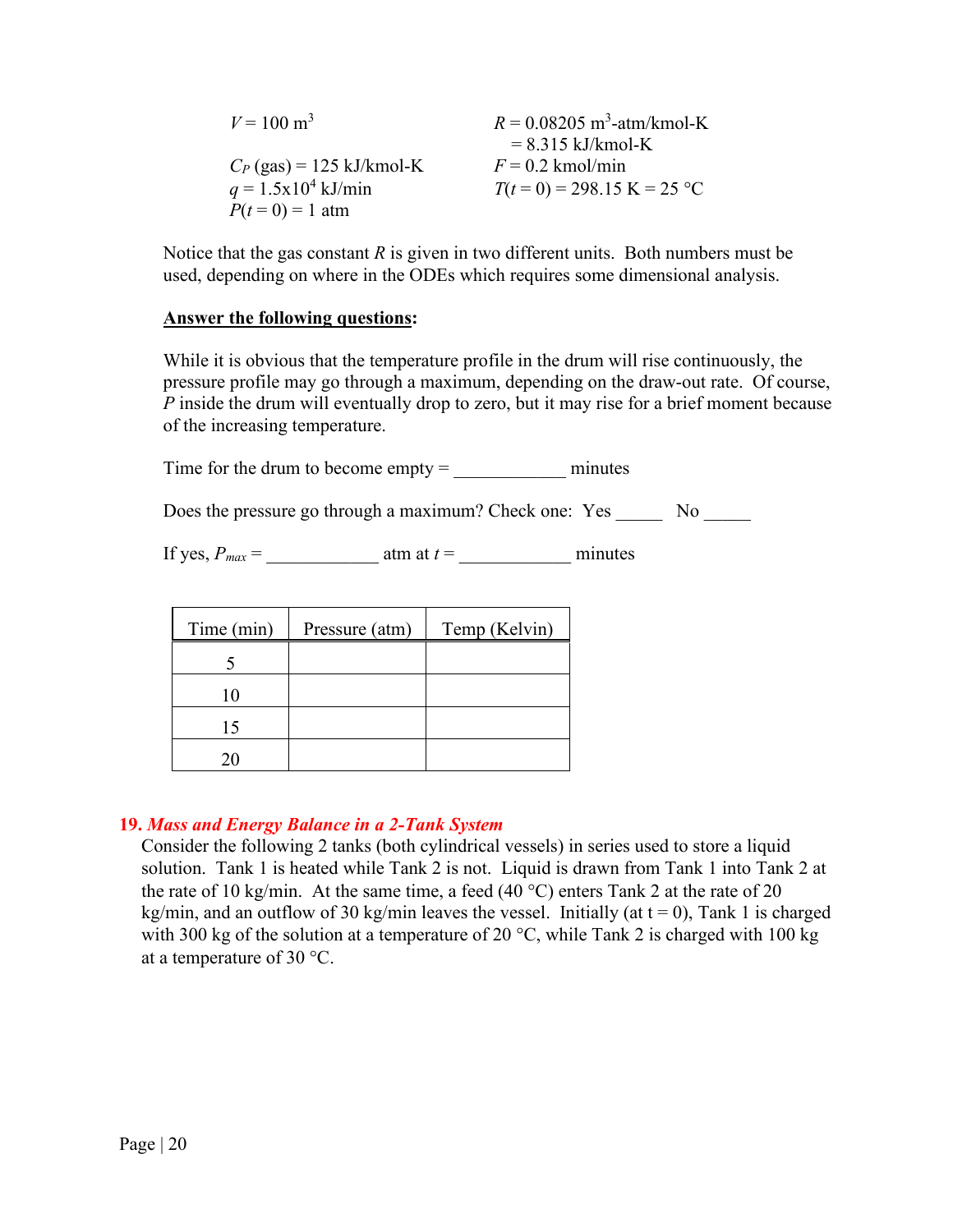

(a) Assuming that Tank 1 is being heated with a heating coil that remains submerged at all times (hence, the heat transfer area remains constant), derive an analytical expression for  $T_2$ , the temperature inside Tank 2 as a function of time. Also, compute  $T_2$  at the time when Tank 1 is completely emptied. Use the following data:

 $C_P =$  liquid heat capacity = 2.0 kJ/kg-°C UA = 40 kJ/min-°C  $T<sub>S</sub>$  = heating coil temperature = 200 °C

Assume there is no phase change in either tank (i.e. no boiling occurs).

(b) Consider again a similar 2-tank system in which Tank 1 is jacketed and is heated with steam at 200  $\degree$ C as shown in the figure below. In this case, the heat transfer area is no longer constant and will vary with the liquid volume inside Tank 1.



This liquid solution is known to boil at 150 °C. Determine the time it takes for the liquid in Tank 1 to boil off completely (including the time to heat the liquid to the boiling temperature). Use the following data:

 $C_P$  = liquid heat capacity = 2.0 kJ/kg- $\degree$ C U = overall heat transfer coefficient =  $25 \text{ kJ/m}^2$ -min-°C  $T<sub>S</sub>$  = steam temperature = 200 °C  $\phi$  = liquid mass density = 1200 kg/m<sup>3</sup>  $R =$  radius of both cylindrical vessels = 0.3 m  $\lambda$  = heat of vaporization at 150 °C = 1500 kJ/kg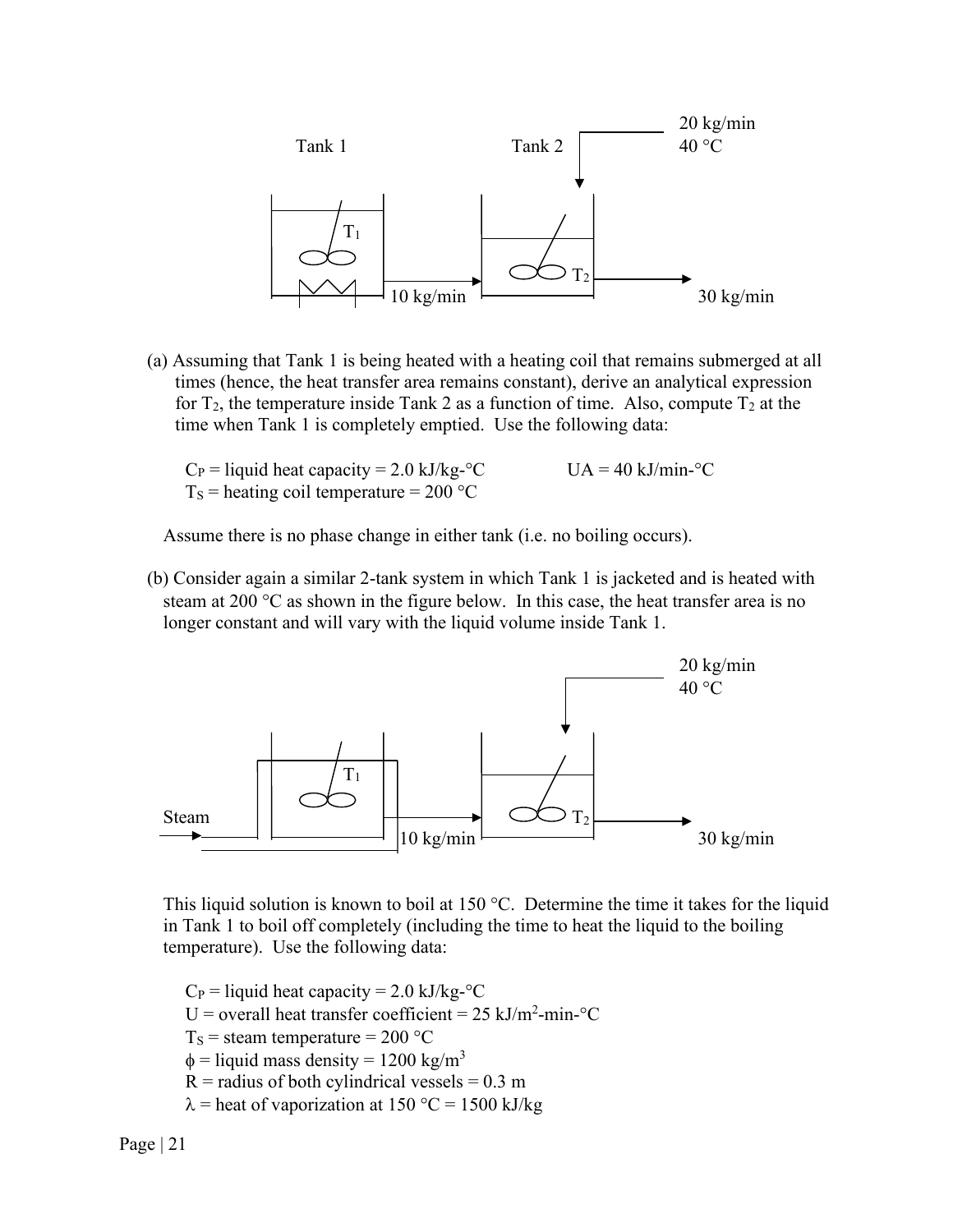Use the initial conditions given in Part (a)

# **20.** *Boiling of Ethanol in a Cylindrical Vessel*

Consider the following cylindrical vessel which is initially filled with 100 kg of ethanol at the temperature of 20 °C. The vessel is constantly being heated with a heating coil (assume constant heat transfer area) at  $T = 100$  °C and  $UA = 10$  kJ/min-°C. The heating goes on until ethanol starts to boil at its normal boiling point of 78.55  $\degree$ C. While the heating is taking place and then later when boiling occurs as well, ethanol also flows out of the vessel at the rate of  $F_1$ . Use the following additional data about ethanol to calculate the time it takes for ethanol to completely disappear from the cylindrical vessel. Also, how much faster does the boiling help in emptying the vessel?



*MW* (molecular weight) = 46.07  $\lambda$  (heat of vaporization) = 38600 kJ/kmol  $C_P$  (heat capacity) = 78.28 kJ/kmol- $\rm ^{\circ}C$ 

**Hint:** Watch the units and their conversions carefully in your calculations

# **Answer the following question:**

Time when ethanol disappears completely from the vessel  $=$  minutes

Time by which the boiling helps the vessel to empty faster  $=$  minute

# **21.** *Boiling and Draining of Ethanol in a Spherical Vessel*

Consider the boiling of pure ethanol in a jacketed spherical vessel with a radius  $R = 1$  meter, as shown in the diagram. The liquid is drained at the bottom of the vessel while some of it is boiled and escapes as vapor through the top of the vessel.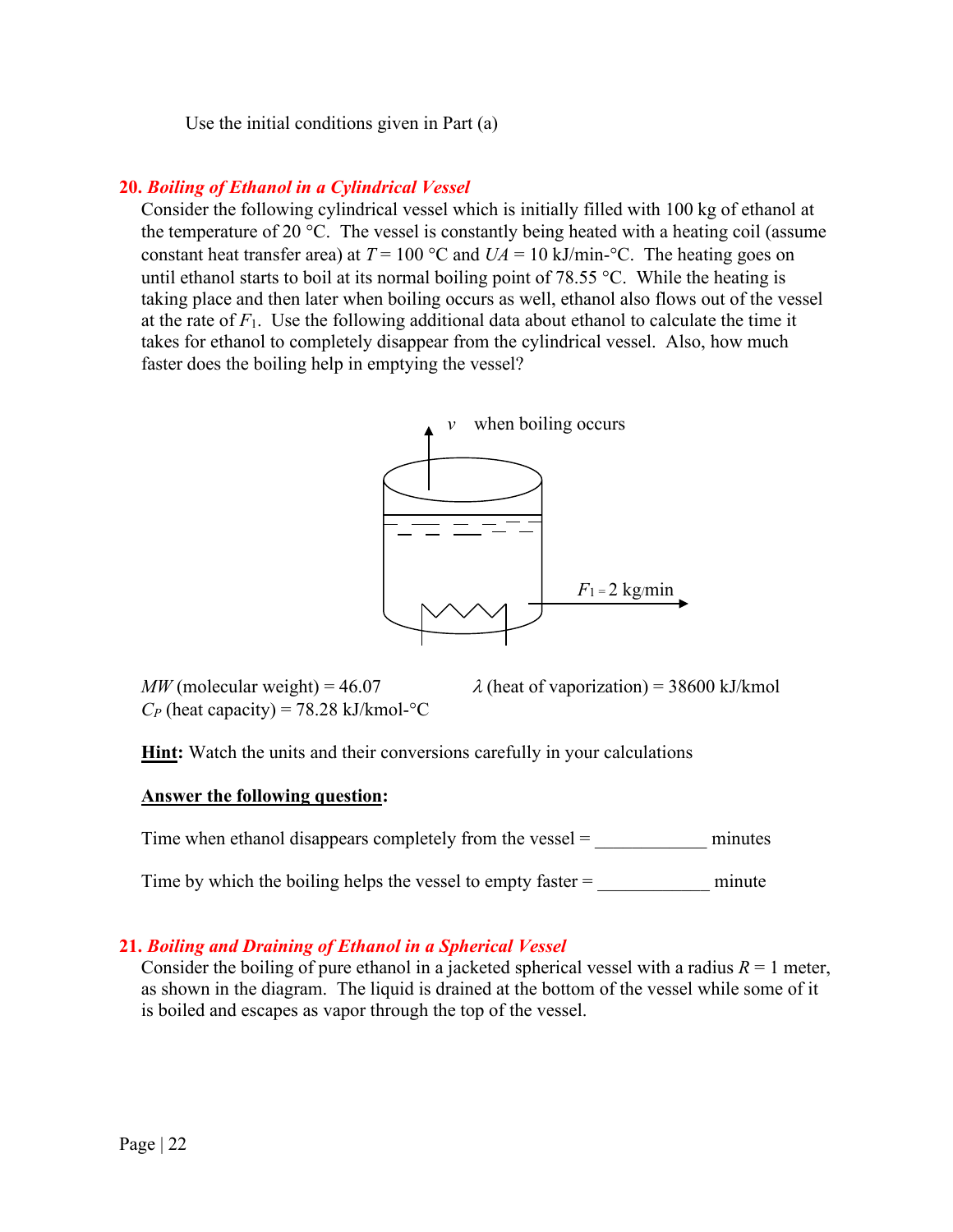

The following data are available:

 $MW = 46.07$   $\lambda(T_B) = 3.858 \times 10^7$  J/kmol  $p = 16.575 \text{ kmol/m}^3$  C<sub>P</sub> = 1.4682x10<sup>5</sup> J/kmol-°C  $\log_{10} P^{vap} = 8.04494 - 1554.30$  T in °C and P<sup>vap</sup> in mmHg  $T + 222.65$  $C_V = 4.5 \text{ m}^3\text{-atm}^{-1/2}/\text{hr} = \text{value constant}$  $T_S = 100 °C$   $U = 2.0x10^6$  J/hr-m<sup>2</sup>-°C  $P_0 = 1$  atm  $z_0 = z(t=0) = 1$  m

- (a)Model this operation and use MATLAB to determine the time it takes for the vessel to completely empty, assuming that initially the liquid is at its boiling point. Note that the heat transfer area  $A_T$  is not constant.
- (b)Repeat the calculations in Part (a), assuming that there is no draining of the liquid at the bottom (i.e. the liquid leaves the vessel only through boiling). Determine the solution analytically (an exact solution is possible in this case).

## **Useful conversion factors and formulae:**

 $g =$  gravitational constant = 9.807 m/s<sup>2</sup>

$$
1 \text{ atm} = 1.01325 \times 10^5 \text{ N/m}^2
$$
  

$$
1 \text{ N} = 1 \text{ kg-m/s}^2
$$

The volume of liquid  $V(z)$  in a spherical vessel as a function of its height z is given by

$$
V(z) = \pi R z^2 - \frac{\pi z^3}{3}
$$

while the surface area  $S(z)$  is given by

$$
S(z) = 4\pi Rz - \pi z
$$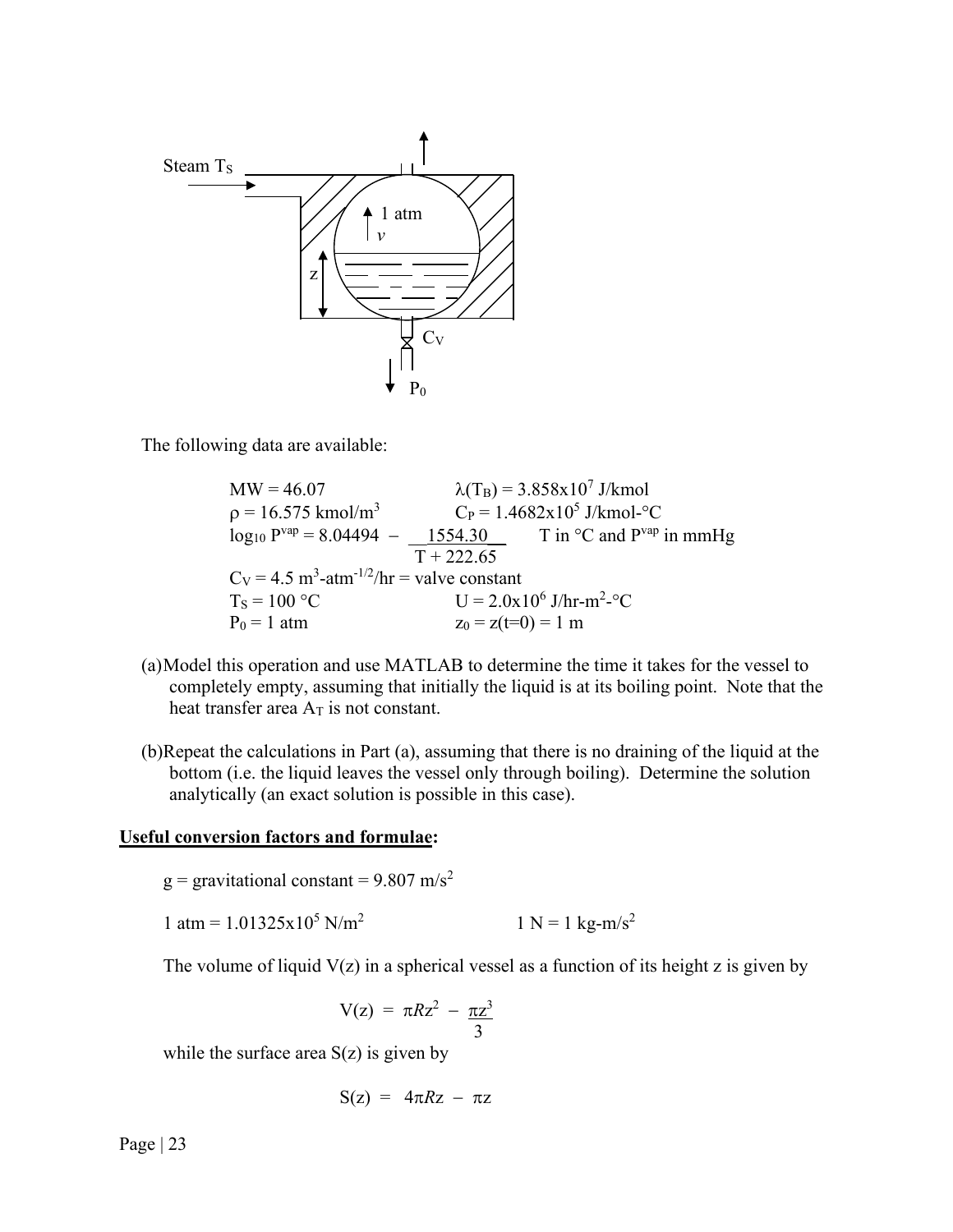$$
\int \frac{x}{a+bx} dx = \frac{[a+bx-a\ln(a+bx)]}{b^2}
$$

## **22.** *Boiling and Heat/Mass Balance in an Open Inverted Cone-Shaped Vessel*

An inverted cone-shaped vessel ( $R = 0.5$  m,  $H = 2.0$  m) is initially filled with pure water at the height of 1.0 m as measured from the bottom of the vessel (see the figure). The liquid in the vessel flows out from bottom with a rate  $F = 0.01$  m<sup>3</sup>/min.



The following symbols are defined for all parameters and variables in this system. Data are also given for all symbols considered as parameters.

 $V =$  Water volume inside the vessel  $(m<sup>3</sup>)$  $\phi$  = Mass density of water = 1000 kg/m<sup>3</sup>  $\overline{z}$  = Liquid height inside the vessel as measured from the bottom (in m)  $F =$  Outflow rate from the vessel = 0.01 m<sup>3</sup>/min  $C_P$  = Heat capacity of water = 1.0 kcal/kg- $\degree$ C

The volume of a cone =  $\frac{1}{2} \pi R^2 H$ 3 1 π

Note that you can use this formula to derive the volume of the inverted cone at any given liquid height *z*. Be very careful with this derivation because the cone is inverted; otherwise all your subsequent answers will be wrong.

(a) Derive an analytical expression for *z* as a function of time, and answer the following question: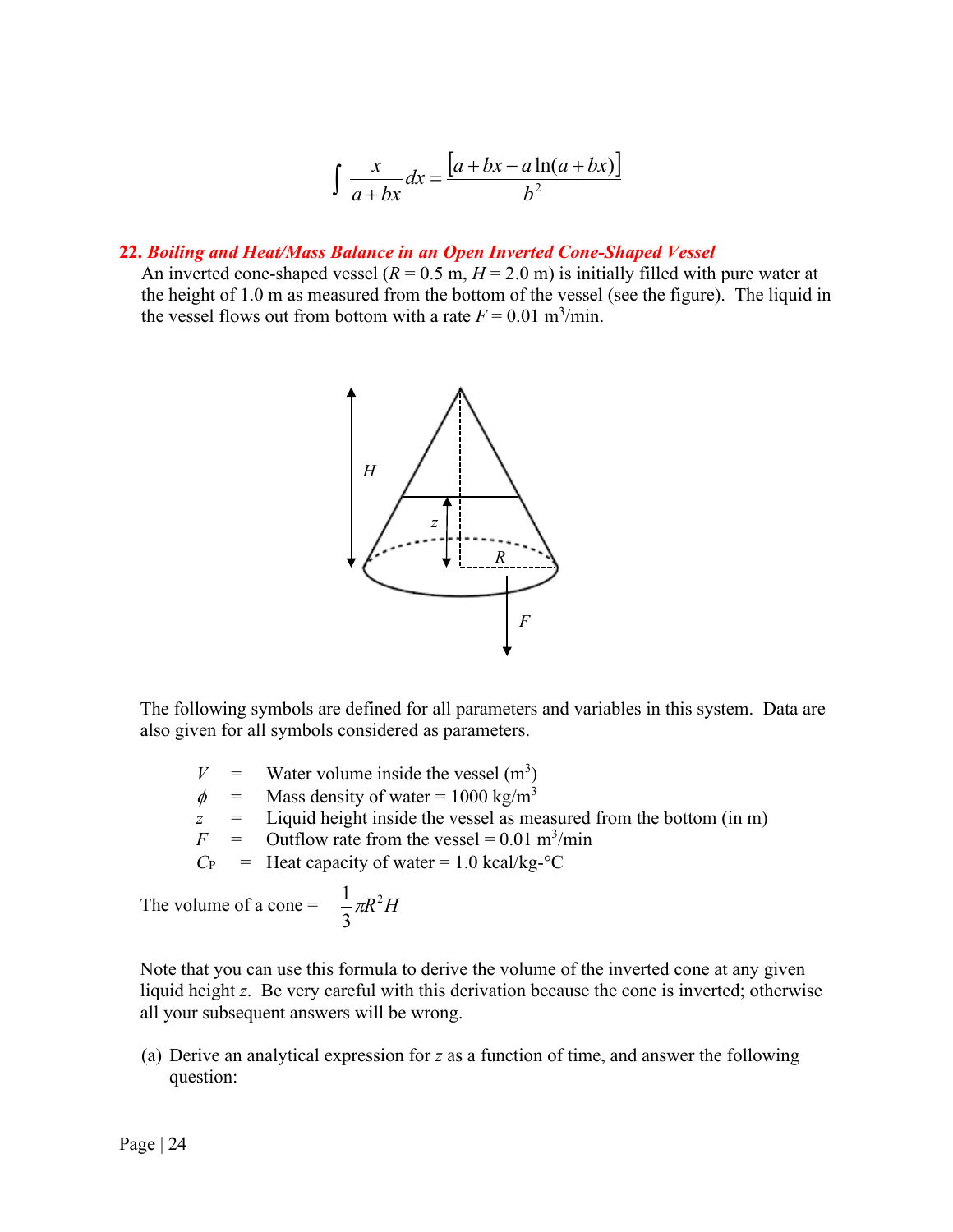*t* when the vessel becomes empty = \_\_\_\_\_\_\_\_\_\_\_\_\_\_\_\_\_\_\_ minutes

- (b) Now, suppose the cone-shaped vessel is being heated via steam through the circular area at the bottom of the vessel (hence, the overall heat transfer area can be assumed to be constant). With the additional data given below, derive an analytical expression for *T* as a function of time (valid up till the boiling-point temperature of water at  $100^{\circ}$ C). Then taking into account the vaporization of water, calculate the total time it takes for the vessel to become empty without using MATLAB. Hint: note that this total time must be less than the time calculated in Part (a).
	- *T* = Temperature of water inside the vessel (in  $^{\circ}C$ ) = 20  $^{\circ}C$  at *t* = 0.
	- $\lambda$  = Heat of vaporization of water = 539.4 kcal/kg at 100 °C
	- $U =$  Overall heat transfer coefficient = 5.0 kcal/m<sup>2</sup>-min-°C
	- $T<sub>S</sub>$  = Steam temperature = 150 °C
	- $v =$  Vaporization or boiling rate of water from the vessel (in kg/min)

| <i>t</i> when the temperature in the vessel reaches 100 $^{\circ}$ C = |         | minutes |
|------------------------------------------------------------------------|---------|---------|
| Total <i>t</i> when the vessel becomes empty $=$                       | minutes |         |

# **23.** *Boiling of Acetone in a Cylindrical and a Spherical Vessels in Series*

Consider the boiling of pure acetone in a jacketed cylindrical vessel and a jacketed spherical vessel in series, as shown in the diagram. The cylinder has a radius of  $R_1 = 1.0$  m and a height of H = 1.5 m, while the sphere has a radius of  $R_2 = 1.0$  m. In addition to the liquid already in the vessel, pure acetone at its boiling point is added continuously at a rate  $F_1 = 15$ m<sup>3</sup>/hr. The cylinder also has a hole at the bottom, which allows acetone to flow out and into the sphere according to the relation

$$
F_2 = C_d A (2gz_1)^{1/2} \qquad \text{(in m}^3/\text{hr})
$$

where *A* is the area of the hole, *g* is the acceleration due to gravity, and  $C_d$  is an experimentally determined value.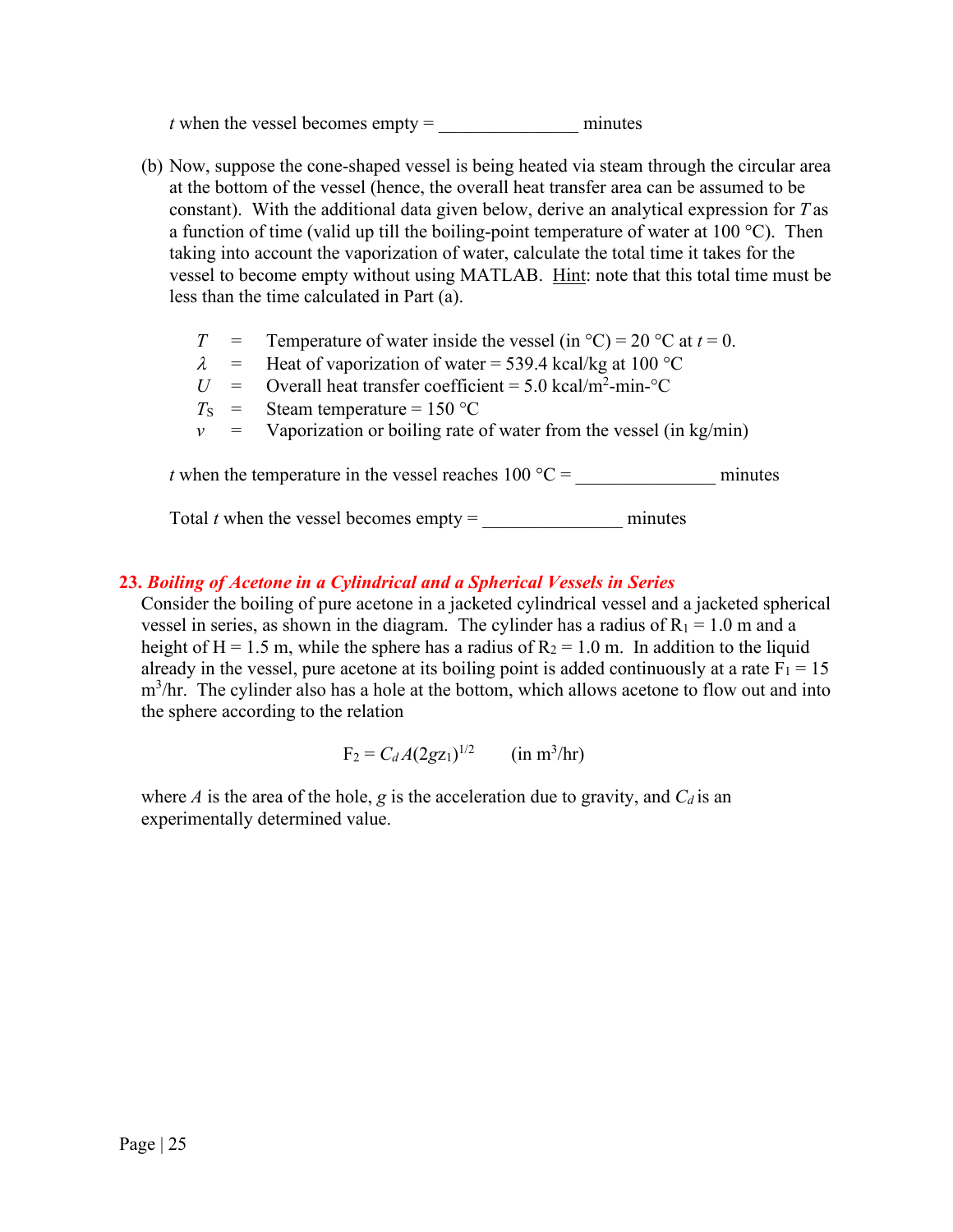

The following data are available:

| $MW = 58.08$                      | $p = 13.62$ kmol/m <sup>3</sup>                                        |
|-----------------------------------|------------------------------------------------------------------------|
| $\lambda(T_B) = 3.02x10^7$ J/kmol | $T_B = 56.0 °C$                                                        |
| $C_P = 1.30735x10^5$ J/kmol-°C    | $U = 3.0x10^6$ J/hr-m <sup>2</sup> -°C (for both vessels)              |
| $T_{S1} = 150 °C$                 | $T_{S2} = 100 °C$                                                      |
| $C_d = 0.5$                       | $g =$ gravitational constant = 1.271x10 <sup>8</sup> m/hr <sup>2</sup> |
| $r =$ hole radius = 0.01 m        |                                                                        |
| $z_1(t=0) = 0.5$ m                | $z_2(t=0) = 1.5$ m                                                     |

- (a)Model this operation and determine the time in hours (correct to 2 decimal places) at which the cylindrical vessel will either empty completely or overflow. Assume that the liquid in both vessels is already at its boiling point at  $t = 0$ .
- (b)Determine the time in hours (correct to 2 decimal places) at which the liquid height  $z_1$  in the cylinder is equal to the liquid height  $z_2$  in the sphere.

# **24.** *Semi-Batch Reactor with a Single 1st-Order Reaction*

Consider the case where a batch reactor is being filled. Assume a single, first-order reaction  $(A \rightarrow B)$  and a sinusoidal volumetric flowrate into the reactor  $F = 4.0 + 2\sin(10t)$  with no flow out of the reactor.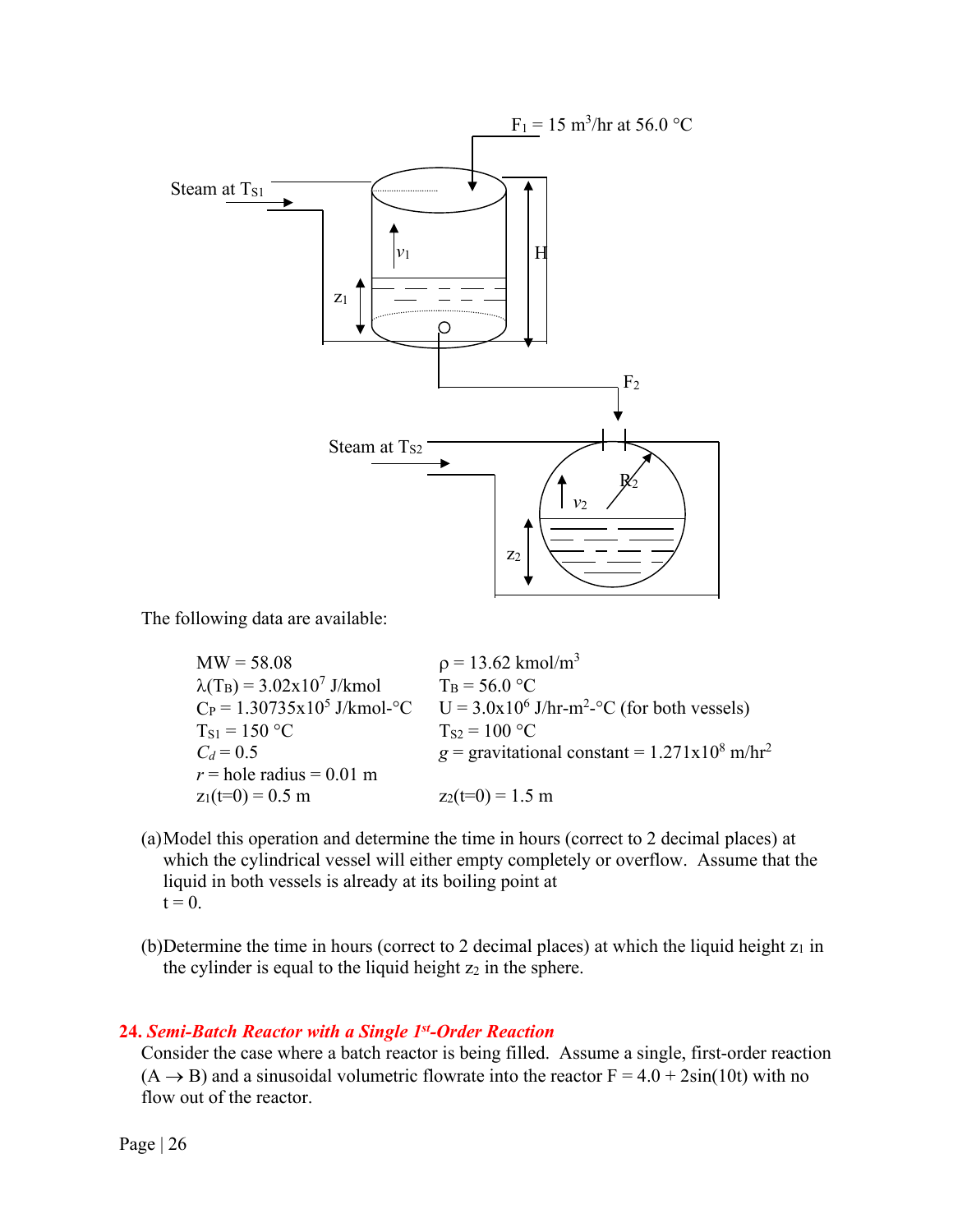

If  $C_{AF}$  (feed concentration) = 5 mol/m<sup>3</sup>, k = 1 hr<sup>-1</sup>, with V = 2.0 m<sup>3</sup> and  $C_A$  = 0 at t = 0, simulate the concentration of A as a function of time using MATLAB. Run the model for 10 hours and plot the concentration profile.

# **25.** *Batch Reactor with a Series Reaction*

Consider the series reaction:

$$
\begin{array}{ccc}\nk_1 & k_2 & k_3 \\
A \rightarrow B \rightarrow C \rightarrow D\n\end{array}
$$

- (a) Assuming that each of the reactions is first-order and constant volume, write down the modeling equations for  $C_A$ ,  $C_B$ , and  $C_C$ , where  $C_A$ ,  $C_B$ , and  $C_C$  represent the concentrations (mol/volume) of components A, B, and C, respectively.
- (b) Derive a third-order ODE for the concentration of C. That is, your ODE should look like

$$
f(\frac{d^{3}C_{C}}{dt^{3}}, \frac{d^{2}C_{C}}{dt^{2}}, \frac{dC_{C}}{dt}, C_{C}, k_{1}, k_{2}, k_{3}) = 0
$$

(c) If  $k_1 = 1$  hr<sup>-1</sup>,  $k_2 = 2$  hr<sup>-1</sup>,  $k_3 = 3$  hr<sup>-1</sup>, and  $C_{A0} = C_A(t=0) = 1$  mol/liter, solve the ODE in Part (b) analytically for the concentration of C at any given time t.

### **26.** *Batch Reactor with a Series Reaction*

Consider a batch reactor with a series reaction where component A reacts to form component B. Component B can also react reversibly to form component C. The reaction scheme can be characterized by:

$$
A \xrightarrow{k_1} B \xrightarrow{k_{2f}} C
$$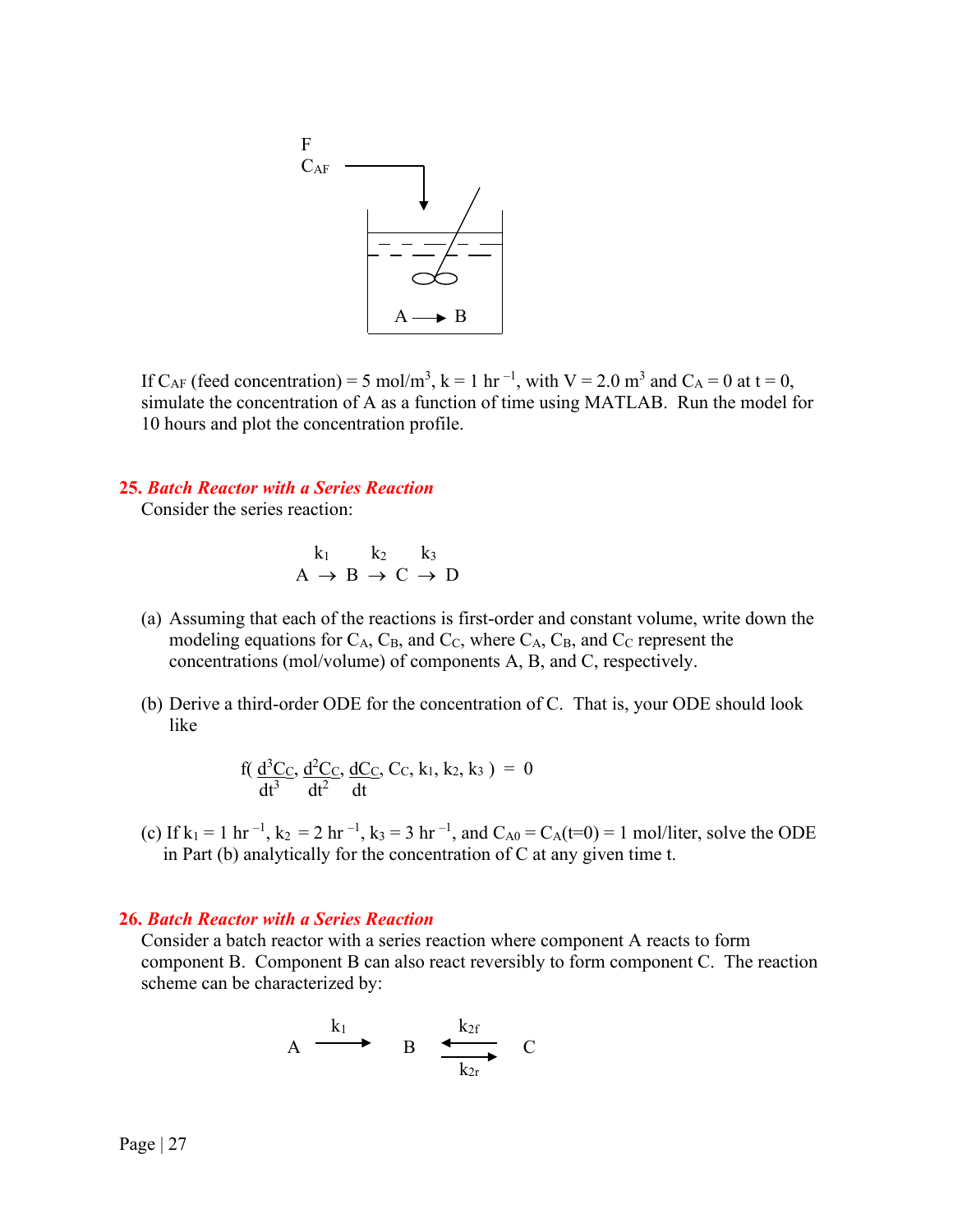Here  $k_{2f}$  and  $k_{2f}$  represent the kinetic rate constants for the forward and reverse reactions for the conversion of B to C, while  $k_1$  represents the rate constant for the conversion of A to B.

- (a) Assuming that each of the reactions is first-order and constant volume, write down the 3 modeling equations for  $C_A$ ,  $C_B$ , and  $C_C$ , where  $C_A$ ,  $C_B$ , and  $C_C$  represent the concentrations (mol/volume) of components A, B, and C, respectively.
- (b) Using the following definitions:

| Dimensionless time,                          | $\tau = k_1 t$                  |
|----------------------------------------------|---------------------------------|
| Conversion of A,                             | $X_1 = (C_{A0} - C_A) / C_{A0}$ |
| Dimensionless concentration of B,            | $x_2 = C_B / C_{A0}$            |
| Ratio of rate constants,                     | $\alpha = k_{2f}/k_1$           |
| Ratio of forward and reverse rate constants, | $\beta = k_{2r}/k_1$            |

Derive a second-order ODE for the dimensionless concentration of B. Your ODE must contain only dimensionless quantities  $(x_2, \tau, \alpha, \text{ and } \beta)$ .

- (c) Solve the ODE in Part (b) analytically to find  $x_2$  as a function of  $\tau$ ,  $\alpha$ , and  $\beta$ .
- (d) Using the following data:

 $k_1 = 1.0 \text{ min}^{-1}$   $k_{2f} = 1.5 \text{ min}^{-1}$   $k_{2r} = 2.0 \text{ min}^{-1}$  $C_{A0} = C_A (t = 0) = 3.0$  mol/liter  $C_{B0} = C_B (t=0) = 0$  mol/liter  $C_{C0} = C_{C} (t=0) = 0$  mol/liter

Solve for  $C_B$  analytically as a function of time.

- (e) Given the data in Part (d), find the maximum concentration of B and the reaction time at this concentration. If no such maximum exists, prove it mathematically. Repeat the above calculations for the case of  $k_1 = 3$  min<sup>-1</sup>,  $k_{2f} = 1.5$  min<sup>-1</sup>,  $k_{2r} = 1$  min<sup>-1</sup> while the initial conditions remain the same.
- (f) Validate your analytical solutions by solving the differential equations in Part (a) with MATLAB and plot the time profiles of components A, B, and C. Use both sets of rate constants (i.e.  $k_1 = 1.0 \text{ min}^{-1}$ ,  $k_{2f} = 1.5 \text{ min}^{-1}$ ,  $k_{2r} = 2.0 \text{ min}^{-1}$  and  $k_1 = 3.0 \text{ min}^{-1}$ ,  $k_{2f} = 1.5$  $min^{-1}$ ,  $k_{2r} = 1.0$   $min^{-1}$ ).

## **27.** *Modeling Two Reactions in Series in a Batch Reactor*

Consider the following two reactions in series:

$$
\begin{array}{ccc}\n & k_1 & k_2 \\
A & \to & B & \to & C\n\end{array}
$$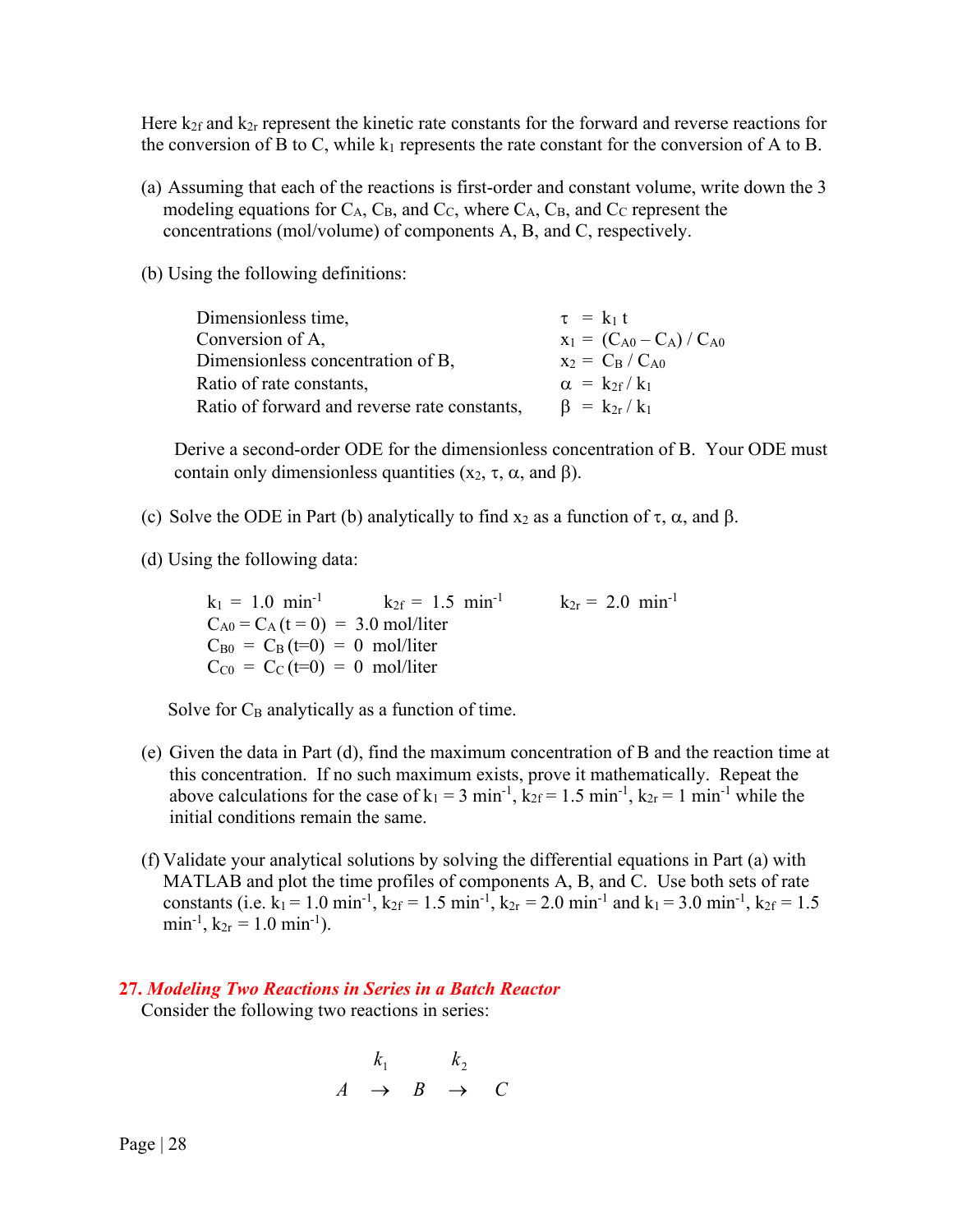The orders of the two reactions do not follow the stoichiometry but instead can be described by the following modeling equations. i.e. the first reaction is  $3<sup>rd</sup>$ -order while the second reaction is  $0<sup>th</sup>$ -order:

$$
\frac{dC_A}{dt} = -k_1 C_A^3 \qquad \qquad \frac{dC_B}{dt} = k_1 C_A^3 - k_2 \qquad \qquad \frac{dC_C}{dt} = k_2
$$

(a) Derive an exact (analytical) expression of  $C_A$  as a function of time in terms of  $k_1$ , given that at  $t = 0$ ,  $C_A = C_{A0}$ , and  $C_B = 0$ . Then use the analytical solution to determine  $C_A$  at  $t =$ 1.0 hour if  $k_1 = 2.0$  (gmol/liter)<sup>-2</sup>-hour<sup>-1</sup> and  $C_{A0} = 2.0$  gmol/liter and  $C_{B0} = 0$ .

 $C_A(t=1.0 \text{ hour}) =$  gmol/liter

(b) Derive an exact (analytical) expression of  $C_B$  as a function of time in terms of  $k_1$  and  $k_2$ , given that at  $t = 0$ ,  $C_A = C_{A0}$ , and  $C_B = 0$ . Simplify your final expression as much as possible. Then use the analytical solution to determine  $C_B$  at  $t = 1$  hour, given that  $k_1 = 2.0$ (gmol/liter)<sup>-2</sup>-hour<sup>-1</sup>,  $k_2 = 0.5$  gmol/liter-hour,  $C_{A0} = 2.0$  gmol/liter, and  $C_{B0} = 0$ .

 $C_B(t = 1.0 \text{ hour}) =$  gmol/liter

(c) Calculate  $C_{B,max}$  and the time at which  $C_B$  is at maximum based on the exact solution in Part (b).

*CB,max* (*t* = \_\_\_\_\_\_\_\_\_\_ hour) = \_\_\_\_\_\_\_\_\_\_\_\_\_\_\_ gmol/liter

(d) Suppose the two reactions in series now follow the following modeling equations. Repeat Part (a).

$$
\frac{dC_A}{dt} = -k_1 \sqrt{C_A}
$$
\n
$$
\frac{dC_B}{dt} = k_1 \sqrt{C_A} - k_2 C_B
$$
\n
$$
\frac{dC_C}{dt} = k_2 C_B
$$

 $C_A(t=1.0 \text{ hour}) =$  gmol/liter

(e) Repeat Part (b) with the new modeling equations.

*CB* (*t* = 1.0 hour) = \_\_\_\_\_\_\_\_\_\_\_\_\_\_\_ gmol/liter

(f) Repeat Part (c) with the new modeling equations.

*CB,max* (*t* = \_\_\_\_\_\_\_\_\_\_ hour) = \_\_\_\_\_\_\_\_\_\_\_\_\_\_\_ gmol/liter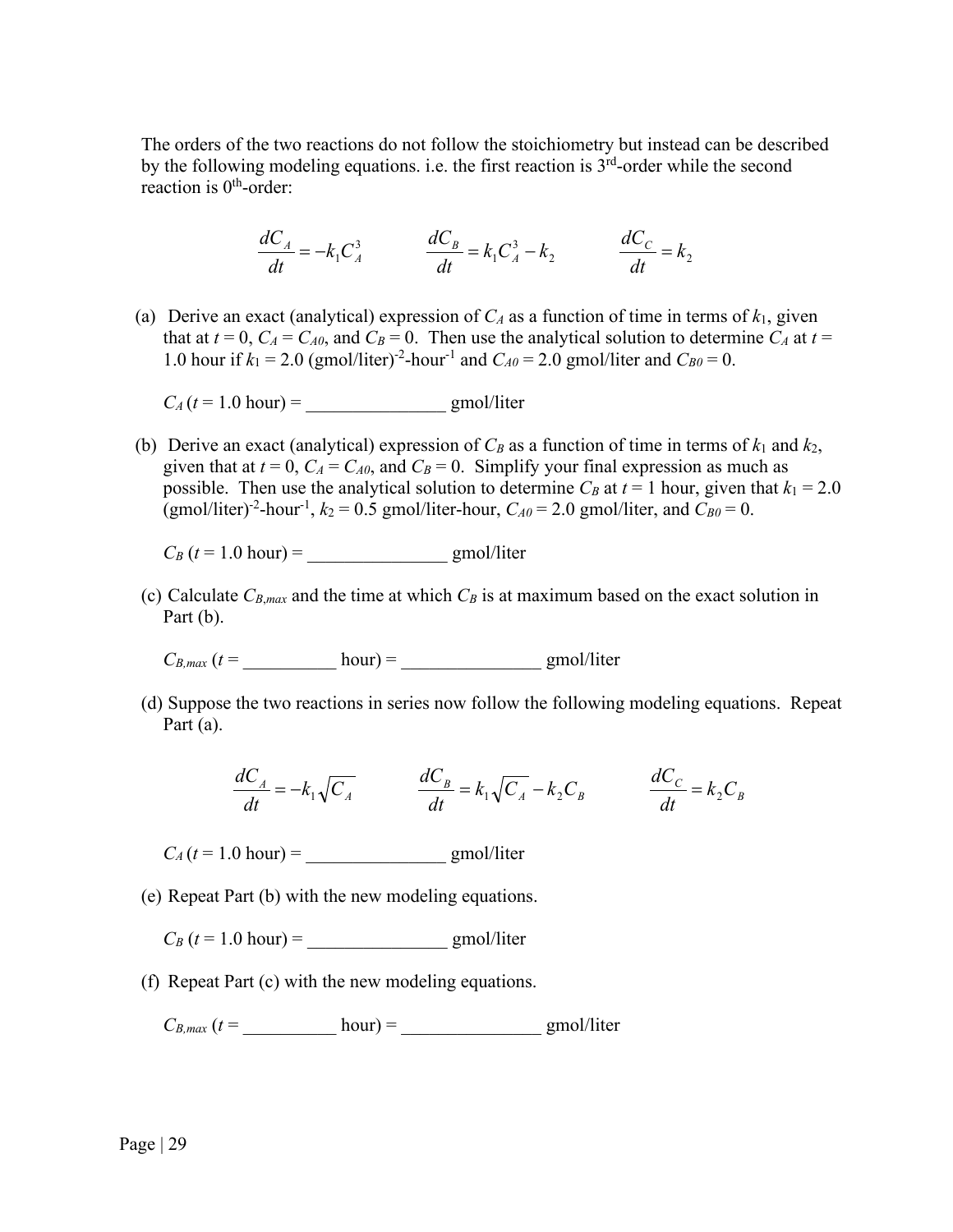## **28.** *Isothermal Semi-Batch Reactor*

(a) Consider an isothermal semi-batch reactor where a single reaction takes place in a solvent S, which is inert. In this reaction, 2 moles of component A react with one

 k1 mole of component B to form one mole of component C:  $2A + B$  -----> C. The reaction rate does not conform to the stoichiometry but is  $1<sup>st</sup>$ -order with respect to each reactant as follows:  $r_A = -k_1C_AC_B$ 



Initially ( $t = 0$  min), the reactor contains 100 liters of solution and 300 moles of A. Assuming that all components have the same density of 60 mol/liter, derive 3 ODE equations needed to compute  $C_A$ ,  $C_B$ , and  $C_C$ , the concentrations (moles/liter) of A, B, and C, respectively. Use *ode45* in MATLAB to solve for and plot (in a single graph) the concentrations of the 3 components. Run the model for 20 minutes with an increment of 0.5 minute.

The following experimental data have been obtained for this reaction when carried out in a batch reactor:

| Time(minute) 0 5.0 7.5 12.0 15.5 25.0 32.0                                          |                   |  |  |  | 40.0 |
|-------------------------------------------------------------------------------------|-------------------|--|--|--|------|
| C <sub>A</sub> (mol/liter)   2.0 1.65 1.52 1.40 1.28 1.17 1.10<br>$C_B$ (mol/liter) | $\vert 0.5 \vert$ |  |  |  | 1.06 |

(b) At the end of 20 minutes, the 2 feeds to the reactor are suddenly shut off, and 4,500 moles of a new component called D (same density as components A, B, and C) are charged to the reactor. That is, the reactor now operates in a batch mode. Component D reacts with component C to form A and B, and the reaction now looks as follows:

$$
2A + B \xrightarrow[k_2]{k_1} C + D
$$

with a reaction rate of  $r_A = -k_1C_AC_B + k_2C_D(2^{nd}$  -order forward and 1<sup>st</sup>-order reverse). The value of  $k_2$  has been measured to be 1.0 min<sup>-1</sup>. Derive analytically the concentration of A as a function of time, and compute  $C_A$  at steady state based on your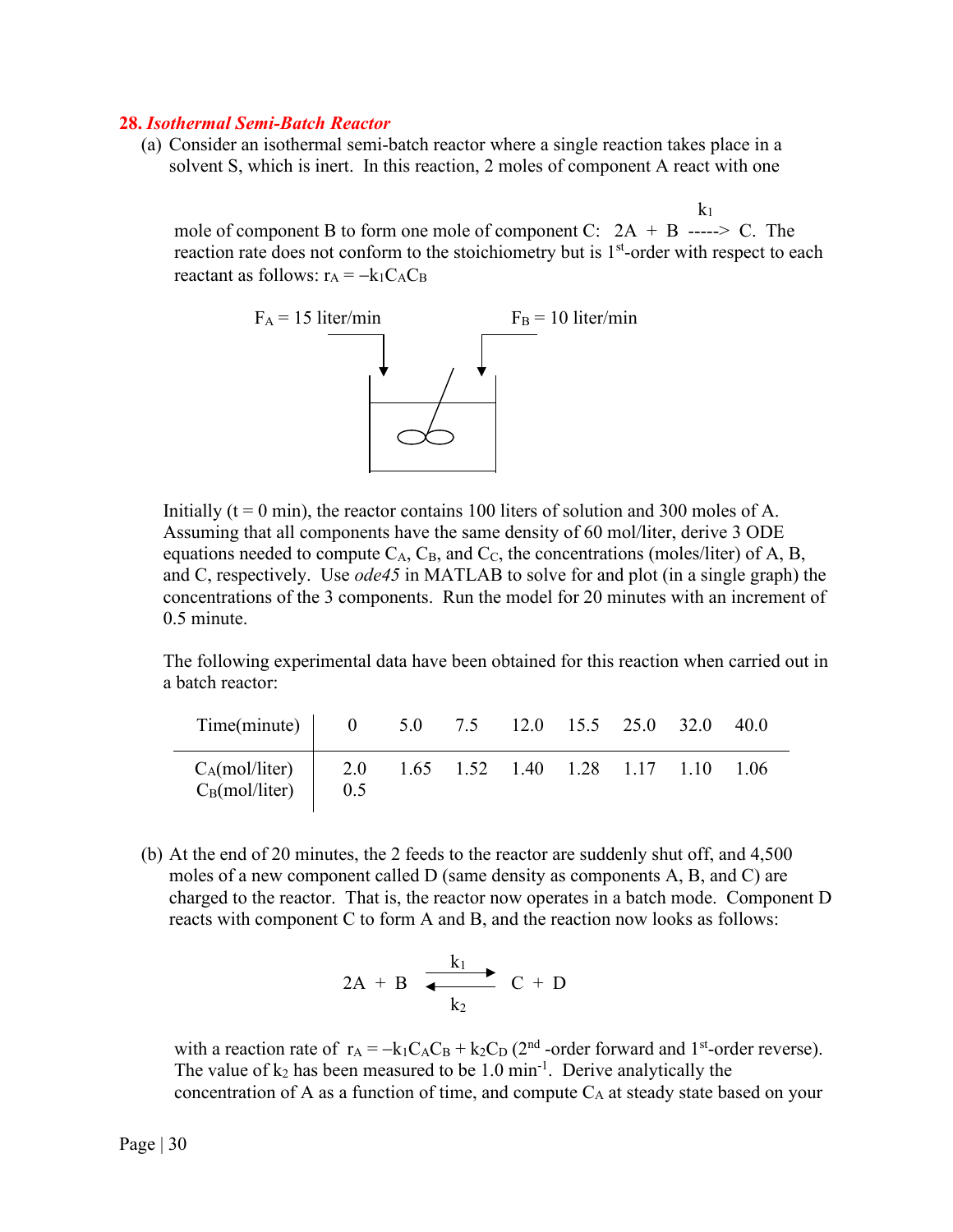derived equation. Your final expression should be simplified as much as possible and should not contain any parameters except *t* (time) and CA.

Useful Integrals: 
$$
\int \frac{dx}{x(a+bx)} = -\left(\frac{1}{a}\right) \ln\left(\frac{a+bx}{x}\right)
$$

$$
\int \frac{dx}{B} = \begin{cases} +\frac{2}{\sqrt{\gamma}} \tan^{-1} \left( \frac{\omega}{\sqrt{\gamma}} \right) & \text{if } \gamma > 0 \\ -\frac{2}{\omega} & \text{if } \gamma = 0 \end{cases}
$$

$$
-\frac{2}{\sqrt{-\gamma}}\tanh^{-1}\left(\frac{\omega}{\sqrt{-\gamma}}\right) \quad \text{if} \quad \gamma < 0
$$

where 
$$
B = a + bx + cx^2
$$

$$
\gamma = 4ac - b^2
$$

$$
\omega = b + 2cx
$$

#### **29.** *Determination of Reaction Kinetics*

(a) The following laboratory data were obtained for the irreversible reaction under isothermal constant-volume conditions:

| $2A \rightarrow B + C$                                                                                          |  |  |  |  |  |  |  |  |
|-----------------------------------------------------------------------------------------------------------------|--|--|--|--|--|--|--|--|
| Time (min) 0 3.2 5.0 9.6 12.5 18.4 25.0                                                                         |  |  |  |  |  |  |  |  |
| [A] (mol/liter) $\begin{array}{ ccc } 0.1345 & 0.0772 & 0.0602 & 0.0352 & 0.0261 & 0.0168 & 0.0110 \end{array}$ |  |  |  |  |  |  |  |  |

Determine the kinetics to explain these data (i.e. find the order of the reaction and its rate constant).

(b) The following laboratory data were obtained for the irreversible reaction under isothermal constant-volume conditions:

$$
A + B \rightarrow C + D
$$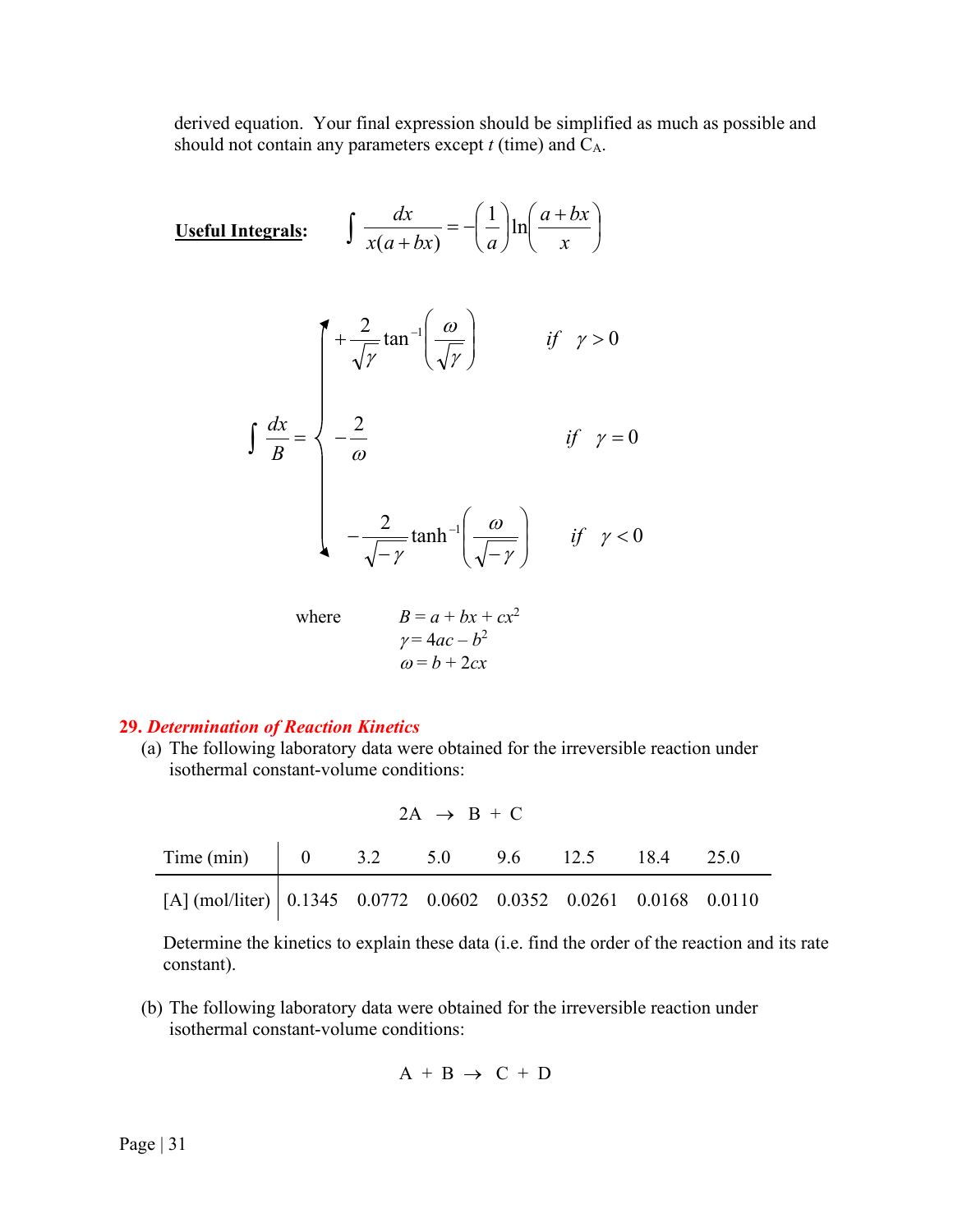| Time (sec)                                                                                             |  | $\begin{array}{ c c c c c c c c } \hline 0 & 2790 & 7690 & 9690 & 14000 \hline \end{array}$ | 19100 |
|--------------------------------------------------------------------------------------------------------|--|---------------------------------------------------------------------------------------------|-------|
| [A] (mol/liter) $\begin{array}{ ccc } 0.1908 & 0.1833 & 0.1745 & 0.1719 & 0.1682 & 0.1650 \end{array}$ |  |                                                                                             |       |
| [B] (mol/liter) $\begin{array}{ ccc } 0.0313 & 0.0238 & 0.0150 & 0.0123 & 0.0086 & 0.0055 \end{array}$ |  |                                                                                             |       |

Determine the kinetics to explain these data.

## **30.** *Isothermal Batch Reactor with a Series Reaction*

Consider an isothermal batch reactor with a series reaction where 2 moles of component A react to form one mole of component B. Component B also reacts to form component C. The reaction scheme can be characterized as follows:

$$
2A \xrightarrow{k_1} B \xrightarrow{k_2} C
$$

Initially (t = 0 hr),  $C_A = C_{A0}$ ,  $C_B = 0$ , and  $C_C = 0$ , where  $C_A$ ,  $C_B$ , and  $C_C$  represent the concentrations (mol/liter) of components A, B, and C, respectively.

(a) Assume constant volume and that the first reaction  $2A \rightarrow B$  is one-half order and the second reaction  $B \to C$  is first-order, i.e.

$$
dC_A/dt = -k_1C_A^{1/2}
$$

$$
dC_B/dt = \frac{k_1}{2}C_A^{1/2} - k_2C_B
$$

Derive an analytical expression for  $C_B$  as a function of time.

(b) The following experimental data were obtained for component  $C_A$ :

| Time(hr)                                              |  | $0$ 0.05 0.15 0.35 0.60 0.85 |  |  |  |
|-------------------------------------------------------|--|------------------------------|--|--|--|
| $C_A$ (mol/liter)   1.0 0.93 0.79 0.54 0.30 0.13 0.06 |  |                              |  |  |  |

 $C_B$  was also measured to be 0.11 mol/liter at t = 1 hr. Determine the values of  $k_1$  and  $k_2$ and the time t<sub>max</sub> at which C<sub>B</sub> is at its maximum. **Hint**: Use *Polyfit* function in MATLAB to help determine  $k_1$  and  $k_2$ .

(c) Now, suppose the order of the above series reaction conforms to the stoichiometry, derive analytically a  $1<sup>st</sup>$ -order ODE for  $C_B$ , i.e.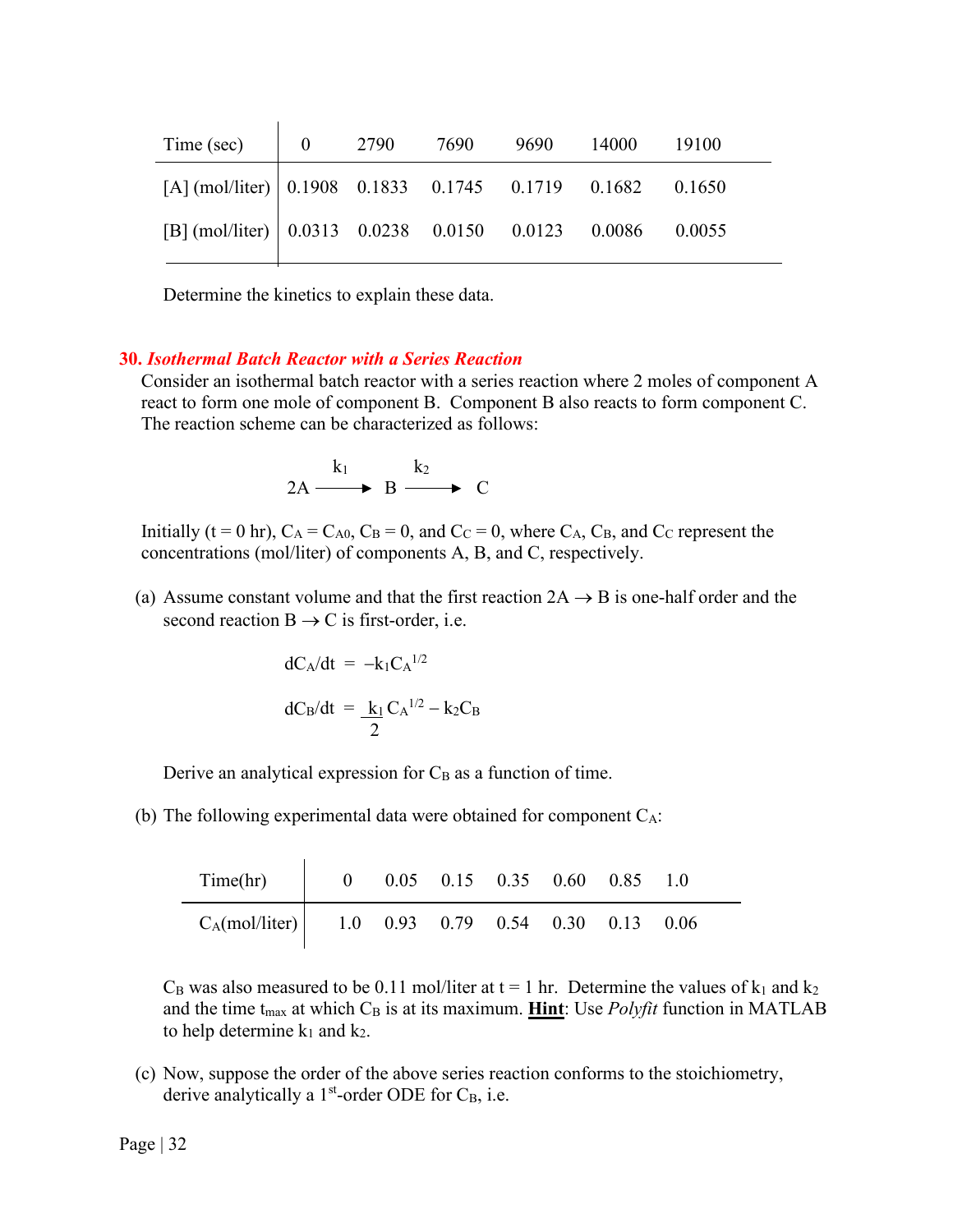$$
dC_B/dt + p(t)C_B = q(t)
$$

but do not solve this ODE.

 $\mathbf{r}$ 

(d) When the reaction order conforms to the stoichiometry, the following experimental data were obtained for CA:

| Time(hr)                                              | $\overline{0}$ |  | $0.03$ $0.06$ $0.10$ $0.15$ $0.20$ $0.30$ |  |  |
|-------------------------------------------------------|----------------|--|-------------------------------------------|--|--|
| $C_A$ (mol/liter)   1.0 0.76 0.63 0.51 0.39 0.33 0.25 |                |  |                                           |  |  |

It was also observed that  $C_B$  reached a maximum of 0.14 mol/liter at  $t = 0.1$  hr. Determine the values of  $k_1$  and  $k_2$ .

## **31.** *Maximizing Product Yield in an Isothermal Batch Reactor*

Consider an isothermal batch reactor with the following series of two reactions:



Chemical *B* is the desirable product. The two reactions do not follow the stoichiometry. Instead, the first reaction is one-half<sup>th</sup>-order while the second reaction is first-order with respect to the reactant, i.e.

$$
\frac{dC_A}{dt} = -k_1 C_A^{1/2}
$$

$$
\frac{dC_B}{dt} = k_1 C_A^{1/2} - k_2 C_B
$$

- (a) Given that at  $t = 0$ ,  $C_A = C_{A0}$  and  $C_B = 0$ , derive analytically an expression of  $C_B$  as a function of time. Note that your final equation for  $C_B$  must be expressed in terms of  $C_{A0}$ , *k*1, and *k*2.
- (b) It is obvious that the concentration of product *B* will go through a maximum. Determine the time at which the concentration of *B* is at the maximum if  $C_{A0} = 1.0$ kmol/liter,  $k_1 = 1.5$  kmol<sup>1/2</sup>/liter<sup>1/2</sup>-hour, and  $k_2 = 2.0$  hour<sup>-1</sup>. Also, calculate this maximum concentration.

#### **Answer the following questions:**

$$
t_{max} = \underline{\hspace{2cm}} \underline{\hspace{2cm}} \underline{\hspace{2cm}} \underline{\hspace{2cm}} \underline{\hspace{2cm}} \underline{\hspace{2cm}} \underline{\hspace{2cm}} \underline{\hspace{2cm}} \underline{\hspace{2cm}} \underline{\hspace{2cm}} \underline{\hspace{2cm}} \underline{\hspace{2cm}} \underline{\hspace{2cm}} \underline{\hspace{2cm}} \underline{\hspace{2cm}} \underline{\hspace{2cm}} \underline{\hspace{2cm}} \underline{\hspace{2cm}} \underline{\hspace{2cm}} \underline{\hspace{2cm}} \underline{\hspace{2cm}} \underline{\hspace{2cm}} \underline{\hspace{2cm}} \underline{\hspace{2cm}} \underline{\hspace{2cm}} \underline{\hspace{2cm}} \underline{\hspace{2cm}} \underline{\hspace{2cm}} \underline{\hspace{2cm}} \underline{\hspace{2cm}} \underline{\hspace{2cm}} \underline{\hspace{2cm}} \underline{\hspace{2cm}} \underline{\hspace{2cm}} \underline{\hspace{2cm}} \underline{\hspace{2cm}} \underline{\hspace{2cm}} \underline{\hspace{2cm}} \underline{\hspace{2cm}} \underline{\hspace{2cm}} \underline{\hspace{2cm}} \underline{\hspace{2cm}} \underline{\hspace{2cm}} \underline{\hspace{2cm}} \underline{\hspace{2cm}} \underline{\hspace{2cm}} \underline{\hspace{2cm}} \underline{\hspace{2cm}} \underline{\hspace{2cm}} \underline{\hspace{2cm}} \underline{\hspace{2cm}} \underline{\hspace{2cm}} \underline{\hspace{2cm}} \underline{\hspace{2cm}} \underline{\hspace{2cm}} \underline{\hspace{2cm}} \underline{\hspace{2cm}} \underline{\hspace{2cm}} \underline{\hspace{2cm}} \underline{\hspace{2cm}} \underline{\hspace{2cm}} \underline{\hspace{2cm}} \underline{\hspace{2cm}} \underline{\hspace{2cm}} \underline{\hspace{2cm}} \underline{\hspace{2cm}} \underline{\hspace{2cm}} \underline{\hspace{2cm}} \underline{\hspace{2cm}} \underline{\hspace{2cm}} \underline{\hspace{2cm}} \underline{\hspace{2cm}} \underline{\hspace{2cm}} \underline{\hspace{2cm}} \underline{\hspace{2cm}} \underline{\hspace{2cm}} \underline{\hspace{2cm}} \underline{\hspace{2cm}} \underline{\hspace{2cm}} \underline{\hspace{2cm}} \underline{\hspace{2cm}} \underline{\hspace{2cm}} \underline{\hspace{2cm}} \underline{\hspace{2
$$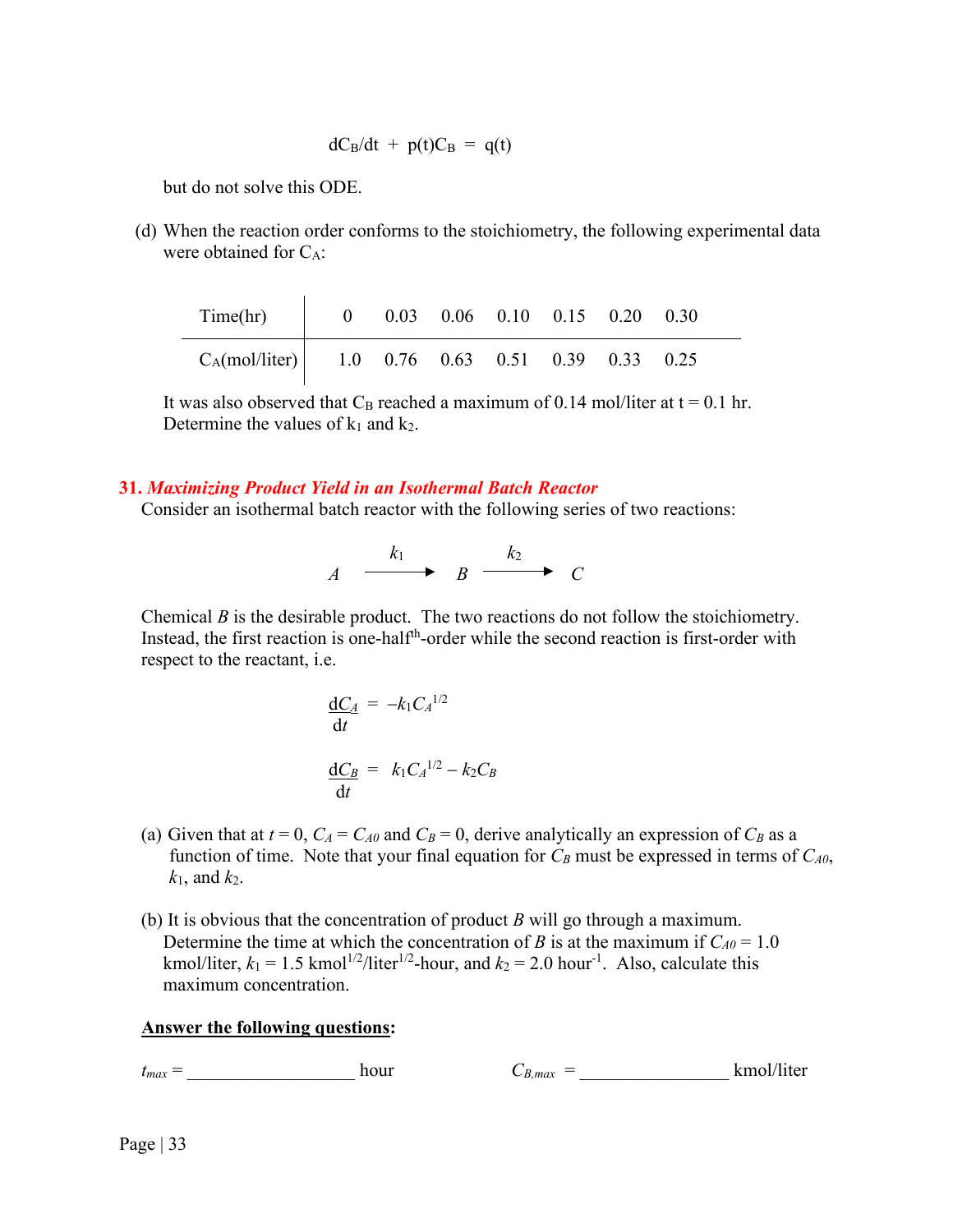## **32.** *Modeling an Isothermal Reversible Reaction and Determining Rate Constants* Consider an isothermal batch reactor with the following reversible reaction:

$$
A \qquad \qquad \xrightarrow[k_1]{k_1} B
$$

The reversible reaction does not follow the stoichiometry. Instead, the forward reaction is zero<sup>th</sup>-order while the backward reaction is second-order with respect to the reactant, i.e.

$$
\frac{dC_A}{dt} = -k_1 + k_2 C_B^2
$$

$$
\frac{dC_B}{dt} = k_1 - k_2 C_B^2
$$

- (a) Given that at  $t = 0$ ,  $C_A = C_{A0}$  and  $C_B = C_{B0}$ , derive analytically an expression of  $C_B$  as a function of time. Note that your final equation for  $C_B$  must be expressed in terms of  $C_{B0}$ , *k*1, and *k*2.
- (b) Based on the result in Part (a), derive now an analytical expression of  $C_A$  as a function of time. Again, your final equation for  $C_A$  must be expressed in terms of  $C_{A0}$ ,  $C_{B0}$ ,  $k_1$ , and  $k_2$ .
- (c) The following data are available from experiments:

| $t$ (hour) 0 0.05 0.15 0.30 0.40 0.55 0.70                                   |  |  |  |  |
|------------------------------------------------------------------------------|--|--|--|--|
| $C_B$ (mol/liter) 6.0 4.40 3.10 2.36 2.20 2.08 2.03<br>$C_A$ (mol/liter) 6.0 |  |  |  |  |

Also, it was observed that at steady-state,  $C_B = 2.0$  mol/lier. Determine the values of the two rate constants  $k_1$  and  $k_2$ .

## **Answer the following questions:**

*k*<sup>1</sup> = \_\_\_\_\_\_\_\_\_\_\_\_\_\_ mol/hr *k*<sup>2</sup> = \_\_\_\_\_\_\_\_\_\_\_\_\_ liter2 /mol-hr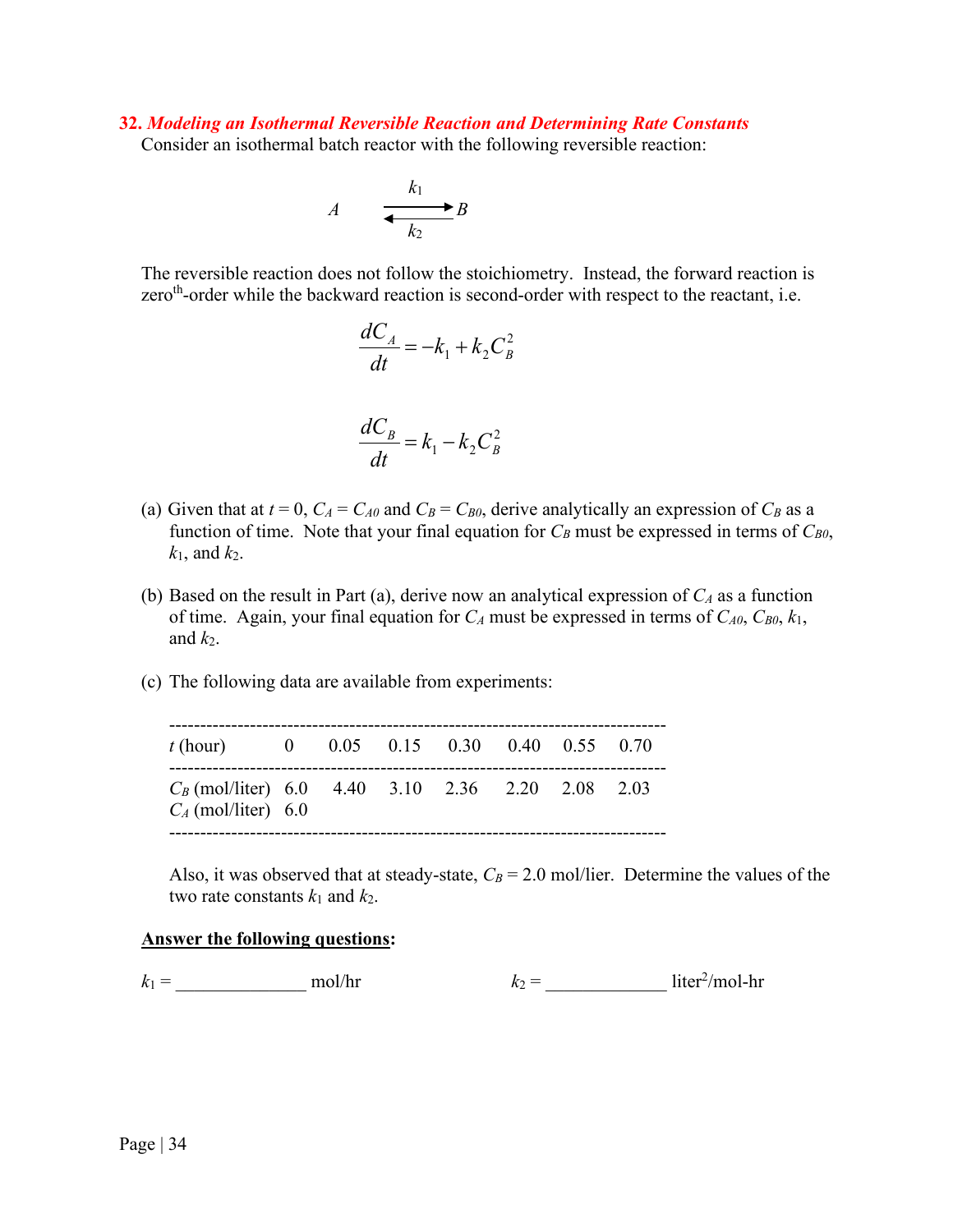## **33.** *Modeling Two Reversible Reactions in Series*

Consider the following reactions:

$$
A \xrightarrow[k_1]{k_1} B \xrightarrow[k_3]{k_3} C
$$

The reactions do not follow the stoichiometry but instead can be described by the following modeling equations:

$$
\frac{dC_A}{dt} = -k_1 C_A + k_2 C_B
$$
\n
$$
\frac{dC_B}{dt} = k_1 C_A - k_2 C_B - k_3 + k_4 C_C
$$
\n
$$
\frac{dC_C}{dt} = k_3 - k_4 C_C
$$

- (a) (10 points) Derive an exact (analytical) expression of  $C_c$  as a function of time, assuming that  $C_{C0} = 0$ , which is the initial concentration of  $C_C$  at  $t = 0$ . Note that your final equation for *CC* must be expressed in terms of *k*<sup>3</sup> and *k*4.
- (b) (30 points) Derive an exact (analytical) expression of  $C_A$  as a function of time, assuming that  $C_{B0} = 0$  and  $C_{C0} = 0$ . Note that your final equation for  $C_A$  must be expressed in terms of  $k_1$ ,  $k_2$ ,  $k_3$ , and  $k_4$ , and  $C_{A0}$ , where  $C_{A0}$ ,  $C_{B0}$ , and  $C_{C0}$  are the initial concentrations of  $C_A$ ,  $C_B$ , and  $C_C$  at  $t = 0$ , respectively.
- (c) (10 points) Component *B* is the desired product whose concentration should be maximized. Given that  $k_1 = 2.0$  hr<sup>-1</sup>,  $k_2 = 1.0$  hr<sup>-1</sup>,  $k_3 = 0.5$  gmol/liter-hr,  $k_4 = 0.8$  hr<sup>-1</sup>, and  $C_{A0} = 1.0$  gmol/liter, determine the maximum  $C_B$  and the time at which this maximum occurs.

Answer the following questions (4 decimal places except for time):

| $C_A(t = 2 \text{ hr}) =$ | gmol/liter | $C_B(t = 2 \text{ hr}) =$ | gmol/liter              |
|---------------------------|------------|---------------------------|-------------------------|
| $C_{C}(t=2 \text{ hr}) =$ | gmol/liter |                           |                         |
| $C_{B, max} =$            | gmol/liter | $t_{max} =$               | hour (2 decimal places) |

## **34.** *Batch Distillation, I*

A liquid mixture containing 70.0 mole% n-pentane and 30.0 mole% n-hexane is distilled in a batch still, and is initially charged with 100 gmoles of the mixture.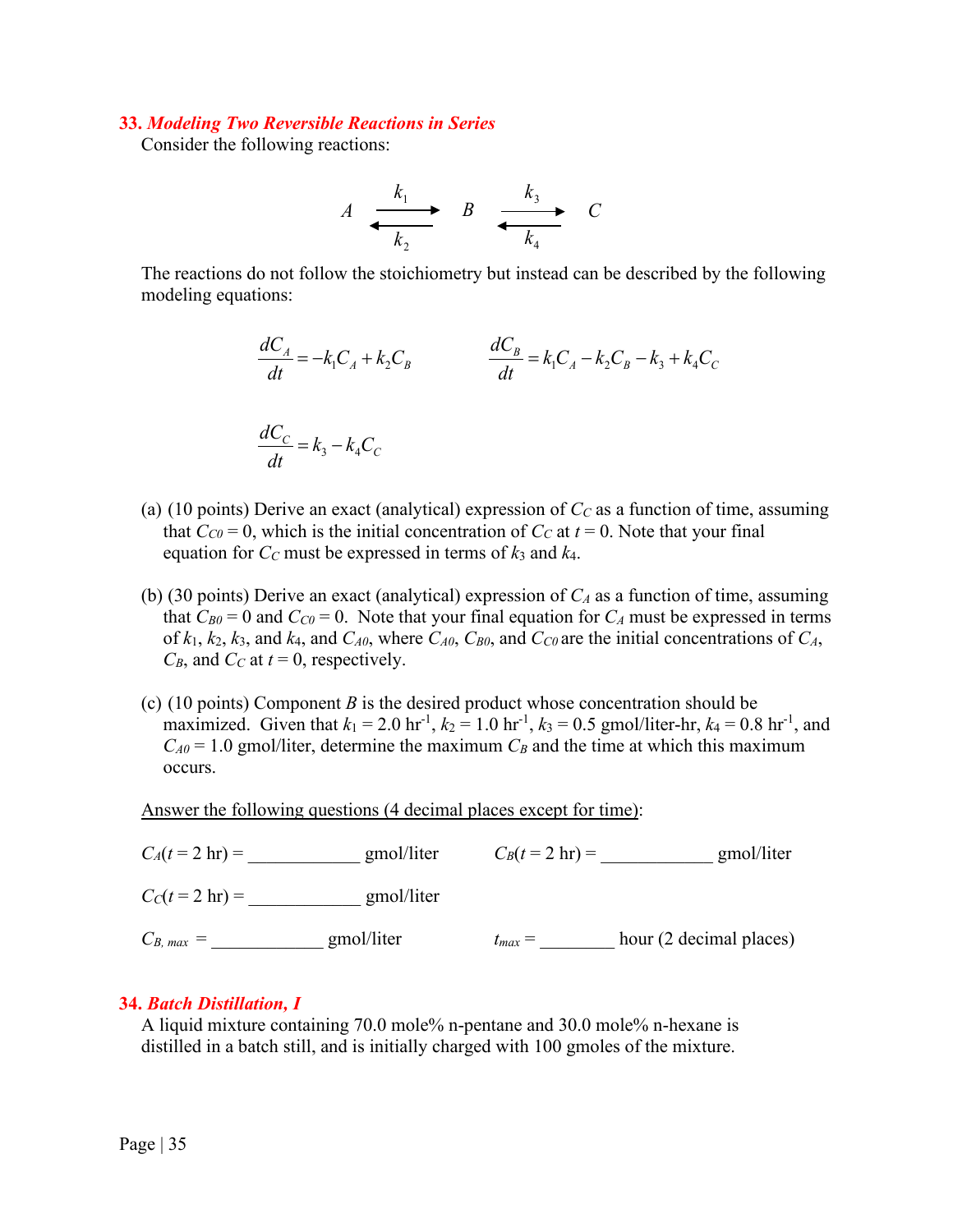

(a) The equilibrium relationship between the mole fraction *x* of n-pentane in the liquid and that in the vapor *y* is of the form

$$
y_{C5} = x_{C5} \left( a + \frac{b}{1 + x_{C5}^2} \right)
$$

Note that this equation is only valid for n-pentane, and not necessarily for n-hexane. Assuming ideal gas and ideal liquid and given

For n-pentane, 
$$
\log_{10} P^{VAP} = 6.85221 - \frac{1064.630}{T + 232.00}
$$
  
For n-hexane,  $\log_{10} P^{VAP} = 6.87776 - \frac{1171.53}{T + 224.366}$   $P^{VAP}$  in mmHG

Calculate the mole fraction of pentane in the vapor phase in equilibrium with the 70 mole% pentane-30 mole% hexane mixture at the initial system temperature of 46 °C. Also, calculate the coefficients *a* and *b* in the n-pentane *x-y* relationship.

(b) At any given instant, the vapor leaving the still may be considered to be in equilibrium with the remaining liquid. Assuming that the values of *a* and *b* do not change with time and that vapor and liquid phases are constantly in equilibrium with each other, derive an analytical equation relating L, the amount of liquid left in the still, to x, the mole fraction of n-pentane in this liquid, i.e.

$$
L = function(x_{C5})
$$

# **35.** *Batch Distillation, II*

A liquid mixture containing 60.0 mole% n-pentane and 40.0 mole% n-hexane is to be distilled in a batch still, and is initially charged with 100 gmoles of the mixture. The equilibrium relationship between the mole fraction *x* of n-pentane in the liquid and that in the vapor *y* has been correlated to the following equation:

$$
y = 1.8804 x - 0.8804 x^2
$$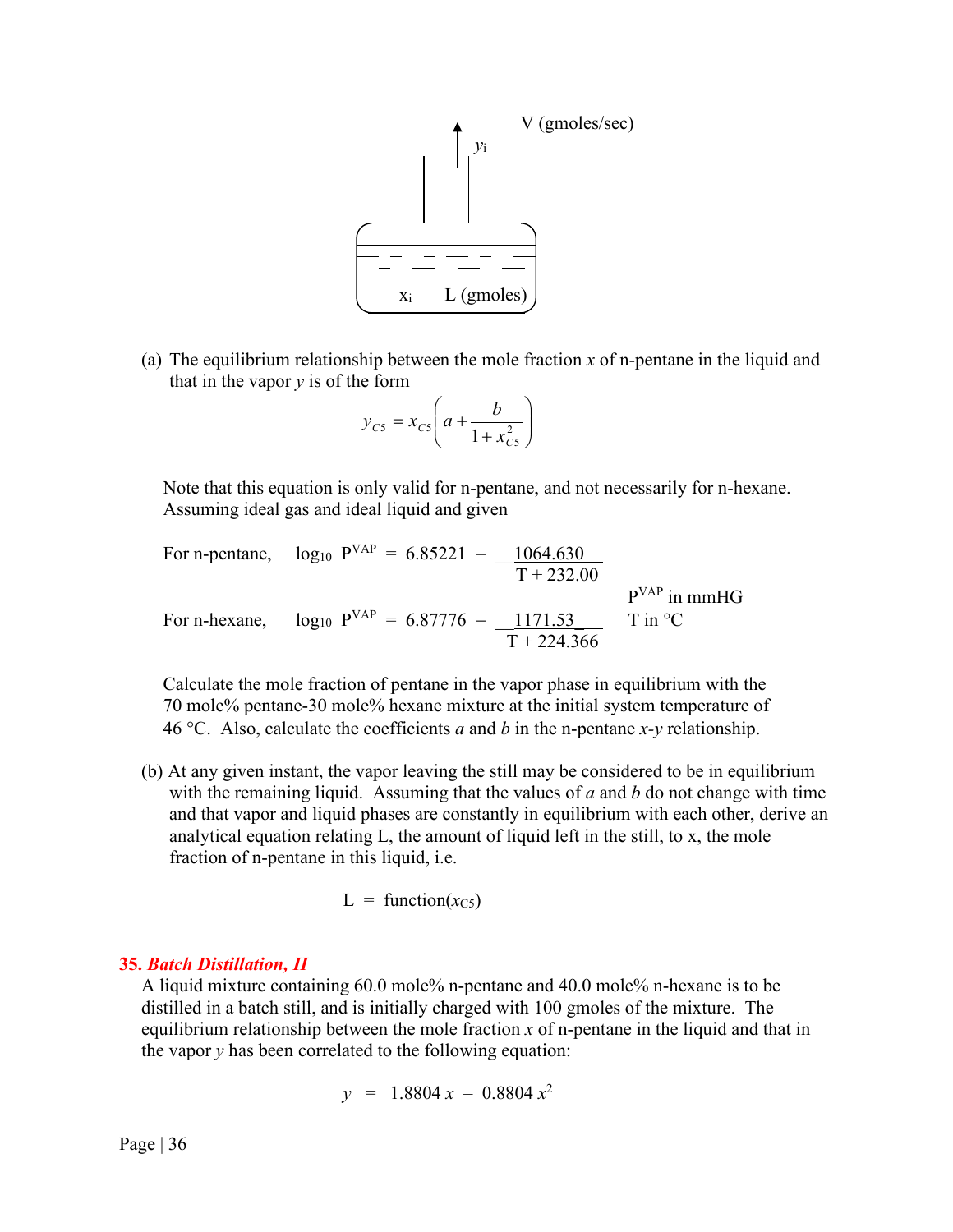Note that this equation is only valid for n-pentane, and not necessarily for n-hexane.



(a) Calculate the system temperature at which the above equilibrium relationship was established for the given liquid mixture (i.e. determine  $T$  in  $\mathrm{^{\circ}C}$  at which the above equation is valid). Also, compute the total system pressure P at the system temperature.

Assume ideal gas and ideal liquid, and the vapor pressures of the two components are:

For n-pentane, 
$$
\log_{10} P^{VAP} = 6.85221 - \frac{1064.630}{T + 232.00}
$$
  
For n-hexane,  $\log_{10} P^{VAP} = 6.87776 - \frac{1171.53}{T + 224.366}$   $P^{VAP}$  in mmHG

(b) Derive an analytical expression relating the amount of liquid left in the batch still L as a function of *x* (mole fraction of n-pentane in the still) and compute the value of *x* after 90% of liquid has been vaporized.

# **36.** *Batch Distillation, III*

An equimolar liquid mixture of ethanol and water is to be distilled in a batch still at 1 atm and is initially charged with 100 gmoles of the mixture. Because water and ethanol forms a rather nonideal solution, Raoult's Law which fails to predict the azeotrope of the mixture cannot be used for vapor-liquid equilibrium calculations. Instead, the equilibrium relationship between the mole fraction *x* of ethanol in the liquid and that in the vapor  $\gamma$  is correlated to the following empirical equation:

$$
y = ax^3 + bx^2 + cx
$$

where *a*, *b*, and *c* are constants, which can be determined from experimental data. Note that the empirical equilibrium equation must and does satisfy the two end-points of the *x-y* curve at  $x = 0$  and  $x = 1$ . The following two pairs of data are known about the mixture: the azeotrope occurs at 89.43 mol% ethanol and when  $x = 0.1661$ ,  $y = 0.5089$ .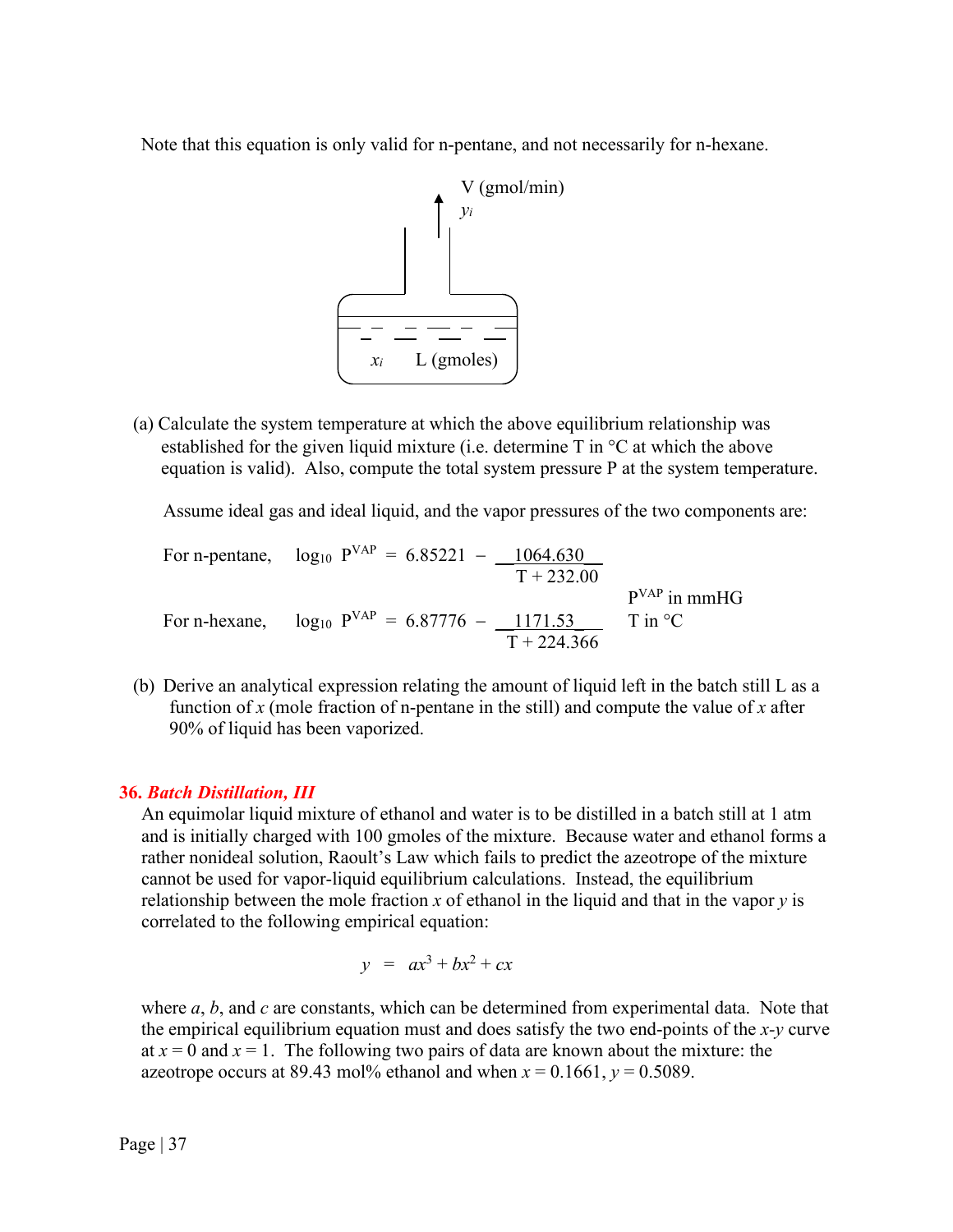

Derive an analytical expression relating the amount of liquid left in the batch still *L* as a function of *x* (mole fraction of ethanol in the still).

# **Answer the following questions:**

(i) Compute the value of *x* after 75% of liquid has been vaporized:  $x =$ 

(ii) How much liquid is left when  $y = 0.70$ ?  $L =$  gmol

Carry four decimal places in your hand calculations. You may use MATLAB to solve any linear or nonlinear equations you encounter during your derivation of the analytical solution.

# **37.** *Batch Distillation of a Water/Acetic-Acid System*

The following vapor-liquid equilibrium data (mole fractions) are available for the water/acetic-acid binary system at 25 °C.

| X <sub>water</sub>                          | Vwater                                                   | X <sub>water</sub>              | Vwater                                      |
|---------------------------------------------|----------------------------------------------------------|---------------------------------|---------------------------------------------|
| $\theta$<br>0.1<br>0.2<br>0.3<br>0.4<br>0.5 | $_{0}$<br>0.2329<br>0.3558<br>0.4517<br>0.5379<br>0.6198 | 0.6<br>0.7<br>0.8<br>0.9<br>1.0 | 0.6993<br>0.7770<br>0.8530<br>0.9274<br>1.0 |

First, we will use the *Polyfit* function in MATLAB to fit the above data to a quadratic polynomial in the form of

$$
y = ax^2 + bx + c
$$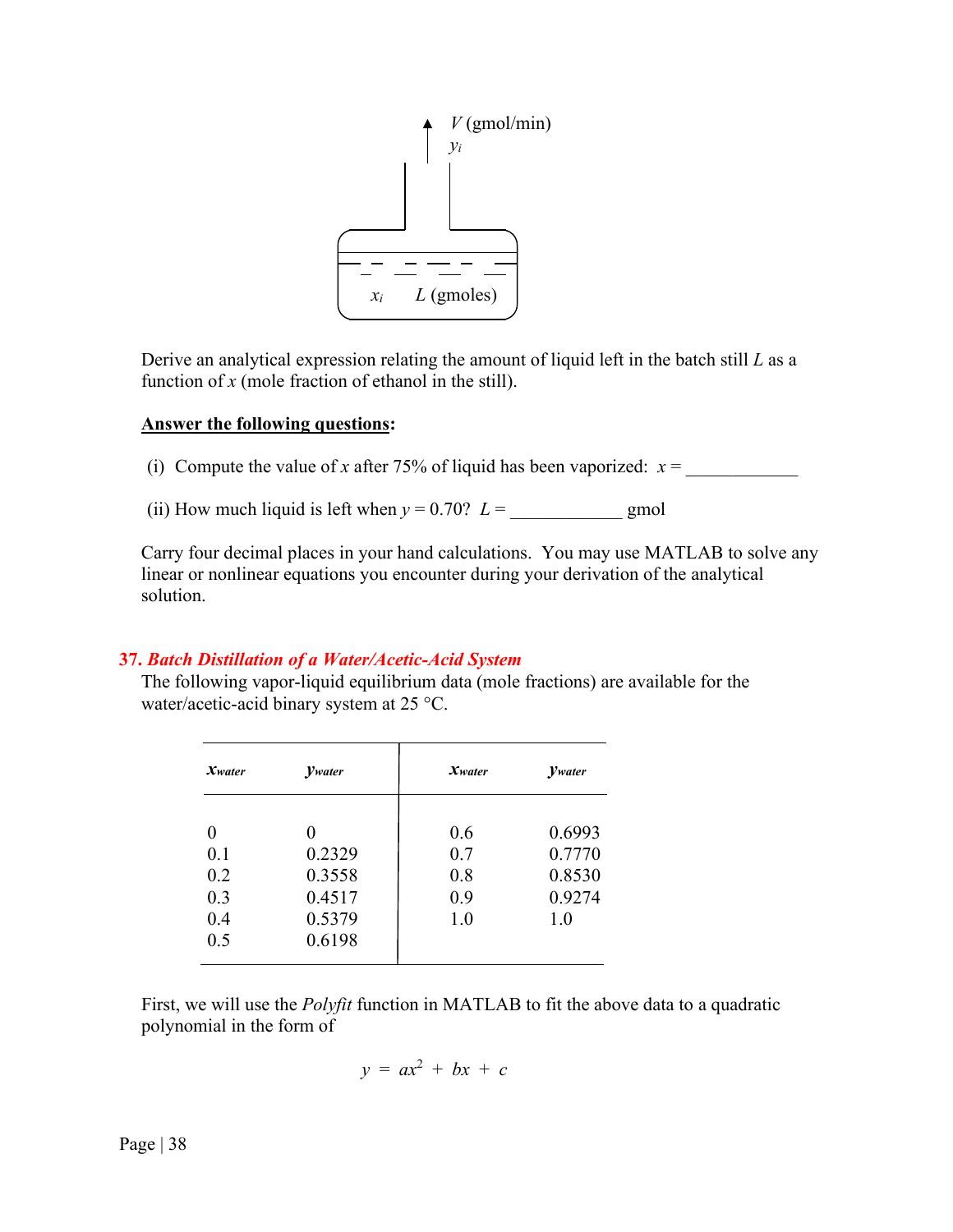The water-acid system is distilled in a batch still as shown, which is initially charged with 100 gmoles of the mixture. The heating of the batch still is controlled such that it vaporizes 5 gmoles of the liquid every minute.



It has also been observed that it takes exactly 10 minutes to distill the mixture to reach 50 mole% water in the liquid. Without using the *ode* solver in MATLAB (although you may use it to verify your answer), compute analytically the initial composition of the liquid mixture.

# **Answer the following question:**

Initial mole fraction of water in the liquid mixture  $=$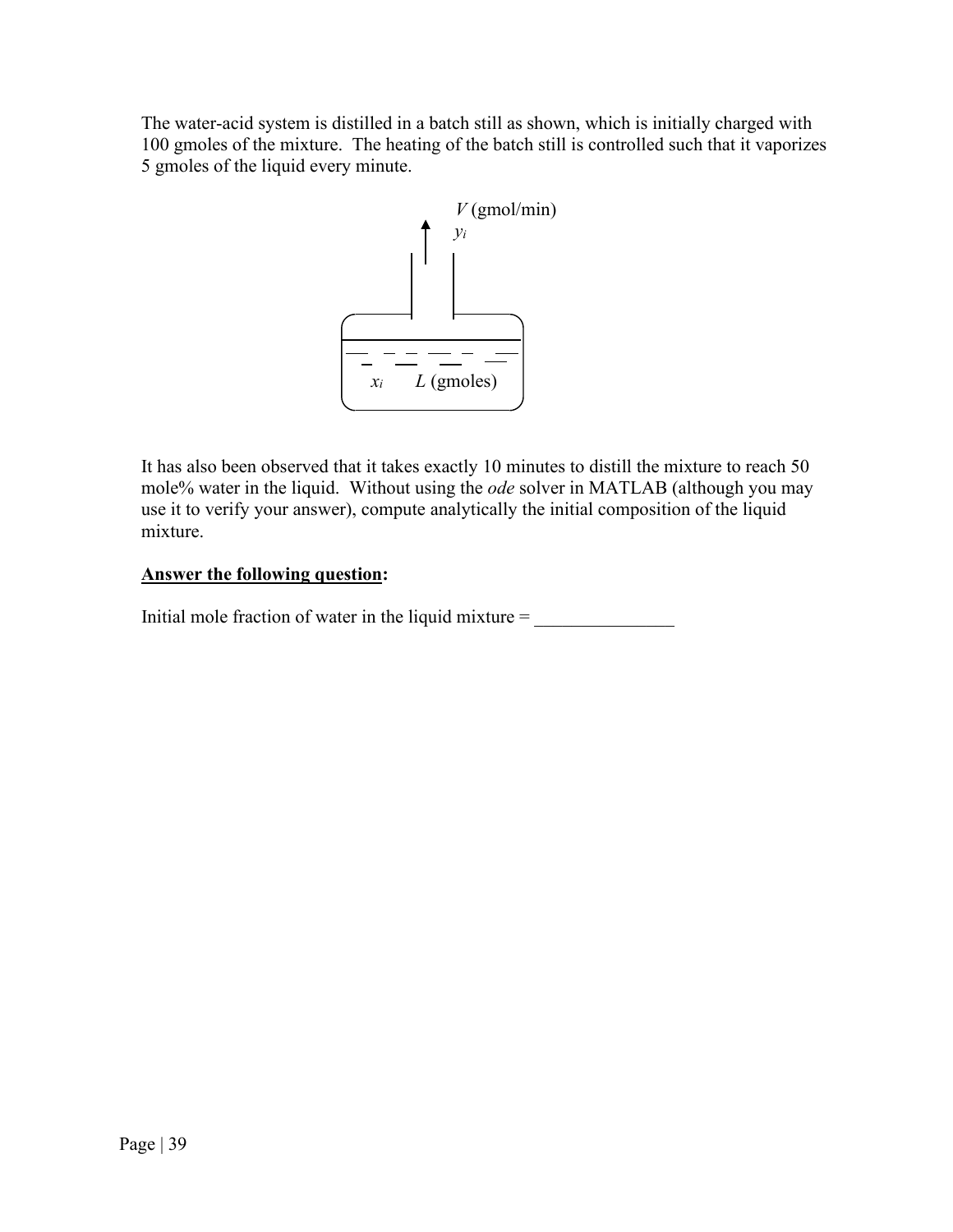# **Part II**

# **Basic Principles of Process Optimization**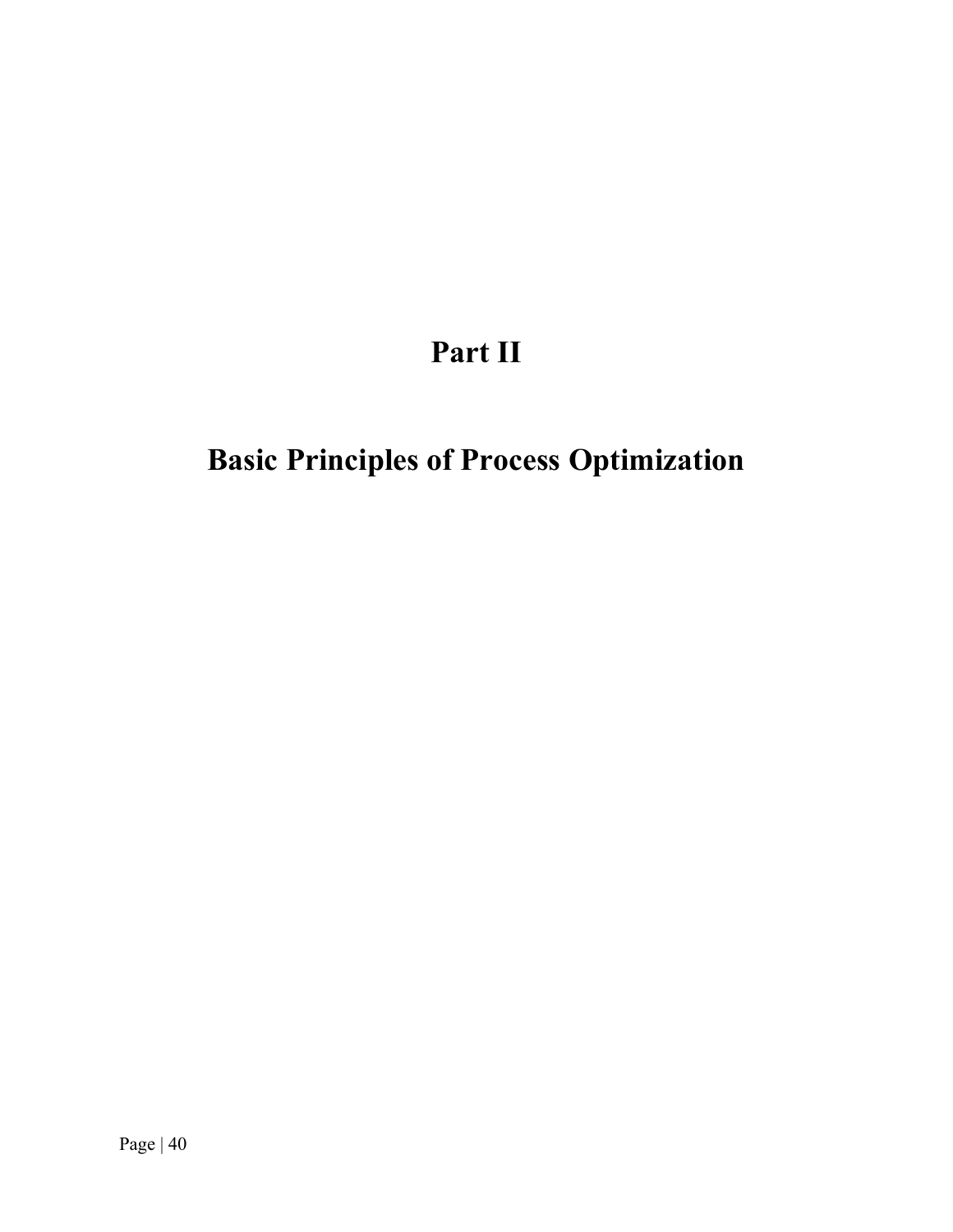#### **1.** *Solving Constrained Optimization Problems by Graphical Method, I*

Solve the following nonlinear constrained optimization problems by graphical method by finding their maxima and minima. After drawing your diagrams, you may need to use sophisticated algebra and calculus to determine the exact optima in each problem.

(a)  $f(x, y) = x^2 + 4y^2$ <br>s.t.  $s.t.$  $y - x \geq 2$  $0 \leq x \leq 5$  $0 \leq y \leq 4$ (b)  $f(x, y) = (x - 10)^2 + (y - 6)^2$ <br>s.t.  $s.t.$  $y - 0.2x \le 10$  $y - 0.1x^2 + 2x \ge 12$ (c)  $f(x, y) = x + y$ <br>s.t.  $s.t.$  $y \geq x^2$  $\frac{(y-2)^2}{36} + \frac{(x-1)^2}{9} \le 1$ 

#### **2.** *Solving Constrained Optimization Problems by Graphical Method, II*

Solve the following nonlinear constrained optimization problems by graphical method by finding their maxima and minima. After drawing your diagrams, you may need to use sophisticated algebra and calculus to determine the exact optima in each problem.

(a)  
\n
$$
f(x,y) = -x + 2y
$$
\n
$$
s.t. \quad x^2 + y^2 \le 5
$$
\n
$$
x - y \ge -1
$$

(b)

$$
f(x_1, x_2) = x_1
$$
  
s.t.  $(x_1 - 2)^2 + (x_2 - 2)^2 \le 9$   
 $x_1 - x_2 \le 2$ 

(c)  

$$
f(x_1, x_2) = x_1^2 + x_2^2
$$
  
s.t.  

$$
x_1 - (x_2 - 2)^2 \ge -1
$$
  

$$
2x_1 - x_2 \le 2
$$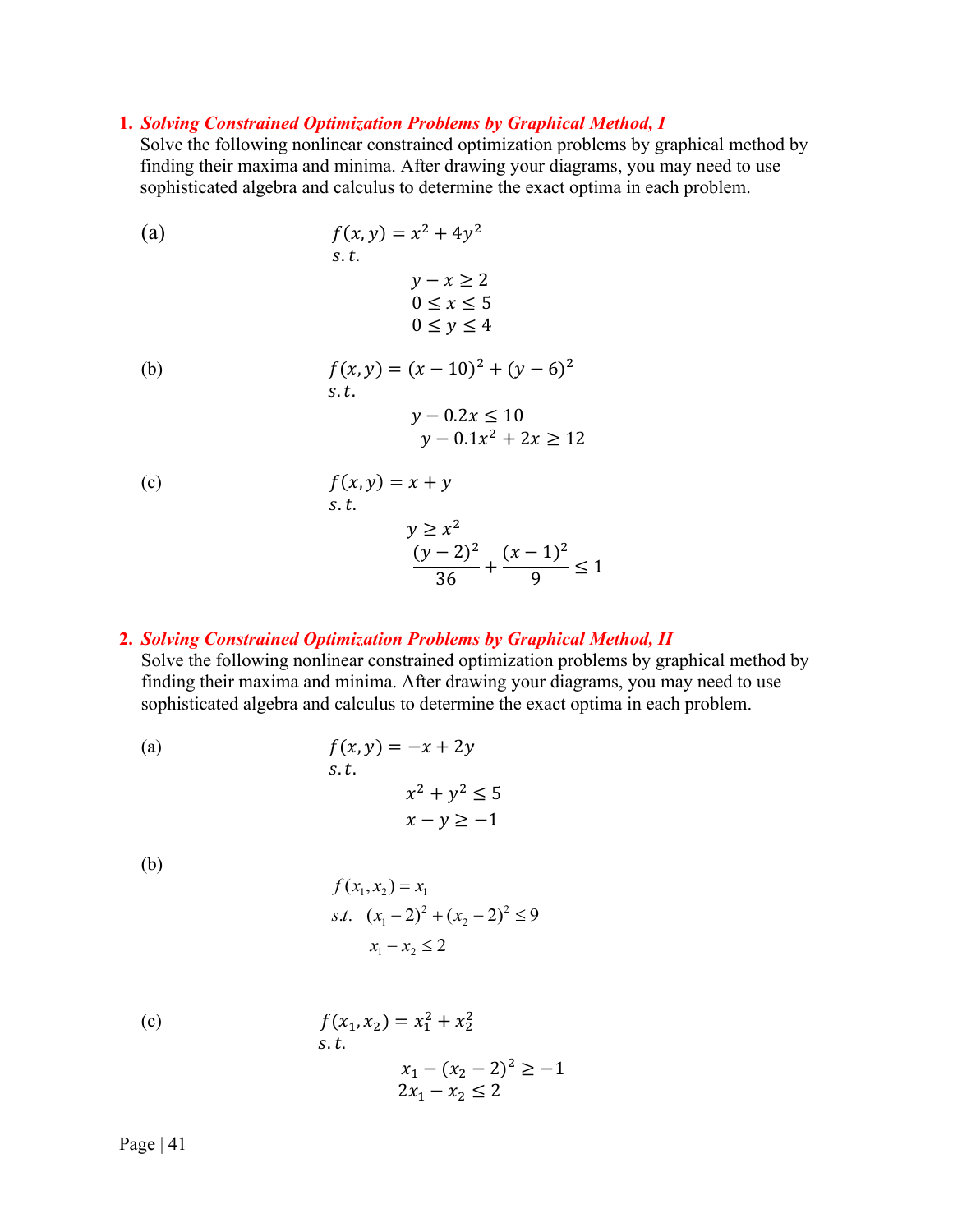# **3.** *Solving Constrained Optimization Problems by Graphical Method, III*

Solve the following two optimization problems by graphical method. After drawing your diagrams, use sophisticated algebra and calculus to determine the exact optima in each problem.

(a) Find both the minimum and maximum of:

$$
f(x, y) = y - x
$$
  
s.t. 
$$
y - 3x \le 2
$$

$$
y + x \le 4
$$

$$
-y + 0.5x \le 4
$$

$$
x \ge 0
$$

(b) Find both the minimum and maximum of:

$$
f(x, y) = y - x2 + 2x
$$
  
s.t. 
$$
y - x \le 2
$$

$$
y + x \le 8
$$

$$
y - 0.2x \ge -2
$$

Calculate the optimal objective values in both problems as well.

**Instructions**: For Problems 4 through 21, classify each problem as either linear (LP), quadratic (QP), nonlinear (NLP), integer linear (ILP), or mixed integer linear (MILP) programming problem. If the problem is quadratic or nonlinear, state whether it is constrained. Some problems can be solved by calculus but some cannot. Do not solve each problem unless you are explicitly told to do so.

# **4.** *Optimal Height and Diameter of an Absorption Tower*

An absorption tower containing wooden grids is to be used for absorbing  $SO<sub>2</sub>$  in a sodium sulfite solution. A mixture of air and  $SO_2$  will enter the tower at a rate of 70,000 ft<sup>3</sup>/min, temperature of 250 $\degree$ F, and pressure of 1.1 atm. The concentration of SO<sub>2</sub> in the entering gas is specified, and a given fraction of the entering  $SO<sub>2</sub>$  must be removed in the absorption tower. The molecular weight of the entering gas mixture may be assumed to be 29.1. Under the specified design conditions, the number of transfer units necessary varies with the superficial gas velocity as follows:

Number of transfer units  $= 0.32 G_s^{0.18}$ 

where  $G_s$  is the entering gas velocity as  $lbm/(hr-ft^2)$  based on the cross-sectional area of the empty tower. The height of a transfer unit is constant at 15 ft. The cost for the installed tower is \$1 per cubic foot of inside volume, and annual fixed charges amount to 20 percent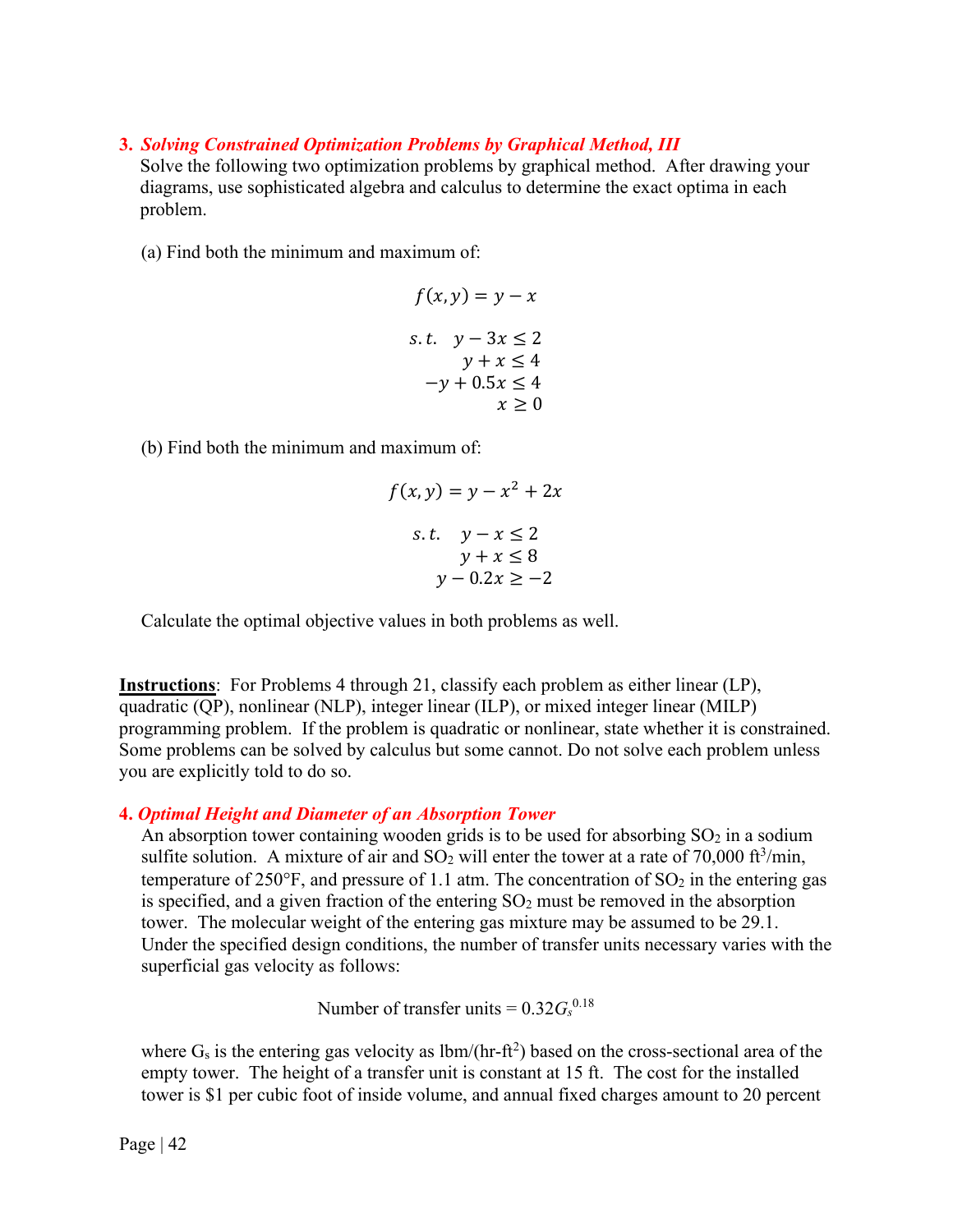of the initial cost. Variable operating charges for the absorbent, blower power, and pumping power are represented by the following equation:

Total variable operating cost as 
$$
\frac{8}{hr} = 1.8 \times 10^{-8} G_s^2 + \frac{81}{G_s} + \frac{4.8}{G_s^{0.8}}
$$

The unit is to operate 8,000 hr/year. Formulate this problem as an optimization problem to minimize the annual cost and classify it.

You must simplify all your equations so that in the end the only variable(s) left in the formulation are the unknowns (decision variables).

# **5.** *Formulation of a Manufacturing Optimization Problem*

A chemical manufacturing firm has discontinued production of a certain unprofitable product line. This has created considerable excess production capacity on the three existing batch production facilities. Management is considering devoting this excess capacity to one or more of three new products: call them products 1, 2, and 3. The available capacity on the existing units which might limit output is summarized in the following table, and each of the three new products requires the following processing time for completion:

| Unit | <b>Available Time,</b> | <b>Productivity, hours/batch</b> |                  |                  |  |  |
|------|------------------------|----------------------------------|------------------|------------------|--|--|
|      | hours/week             | <b>Product 1</b>                 | <b>Product 2</b> | <b>Product 3</b> |  |  |
|      |                        |                                  |                  |                  |  |  |
| A    | 20                     | 0.8                              | 0.2              | 0.3              |  |  |
| B    | 10                     | 0.4                              | 0.3              |                  |  |  |
|      |                        | 0.2                              |                  | O. I             |  |  |
|      |                        |                                  |                  |                  |  |  |

The sales department indicates that the sales potential for products 1 and 2 exceeds the maximum production rate and that the sales potential for product 3 is 20 batches per week. The profit per batch would be \$20, \$6, and \$8, respectively, on products 1, 2, and 3.

Formulate this problem as an optimization problem and classify it. Assume that the number of batches needs not be integer. Propose three feasible solutions (for example, one solution may involve the production of just product 1 and no product 2 and 3). Compare the objective function of your three feasible solutions.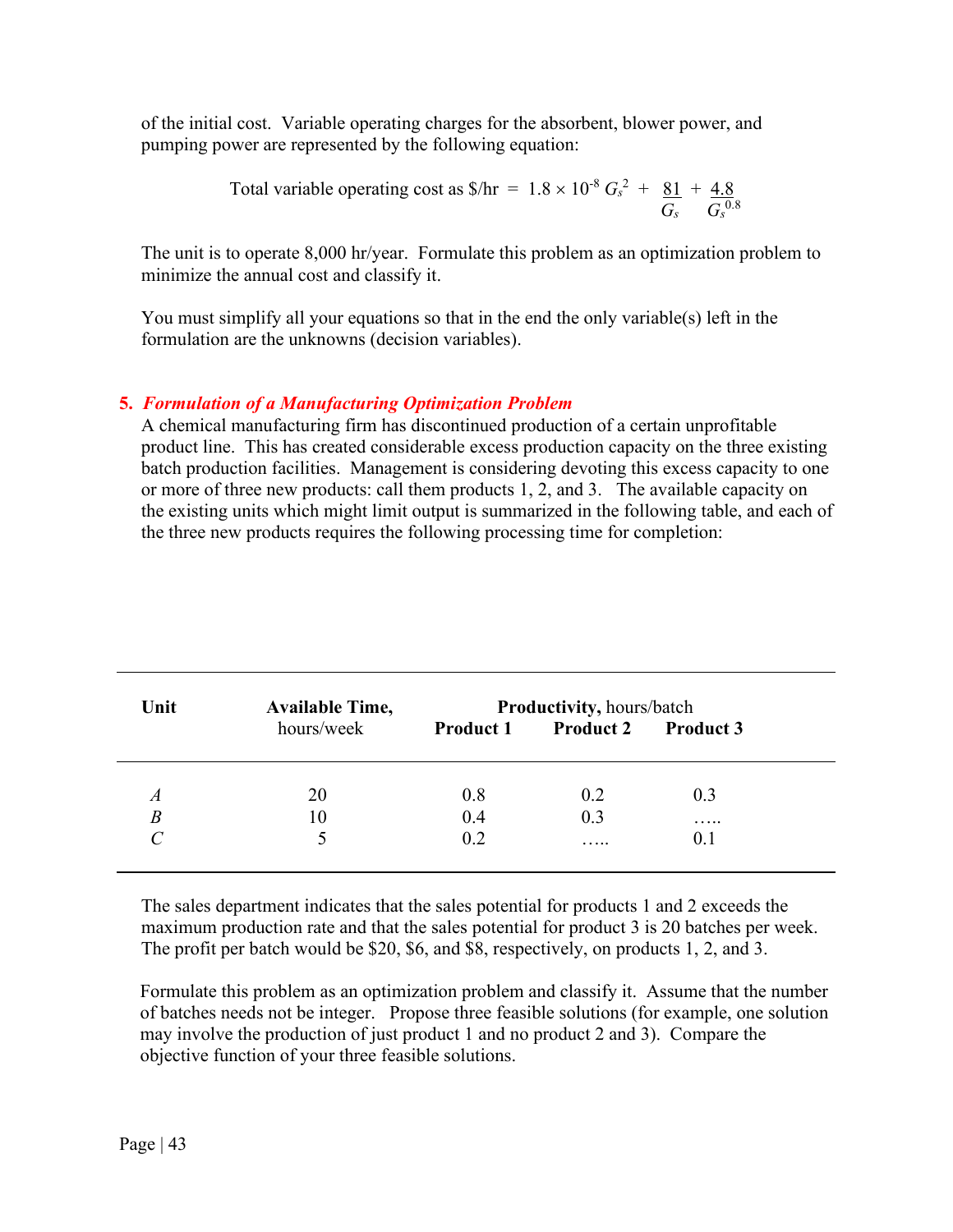# **6.** *Maximizing Total Profit in Making Two Display Boxes*

A cabinet maker is asked by a jeweler to build two display boxes with lids made from a special shatter and break-proof transparent material. Only 8 square feet of the material are in stock at present and no more can be procured within the time available to build the boxes. For Box 1, the length has to be 1 foot whereas the width and height are to be equal to an unspecified size  $x_1$ . For Box 2, the height has to be 1 foot whereas the width and length are to be equal to unspecified size *x*2.

The cost of the material and labor is \$ 0.5 per square foot of the outside of each box (Hint: There are 6 sides to each box!). The cabinet maker charged the jeweler proportional to the sum of the three dimensions of the boxes, i.e., width  $+$  length  $+$  height at the rate of \$ 2.00 for box 1 and \$ 2.50 per foot for Box 2. The cabinet maker's problem is to determine nonnegative values of  $x_1$  and  $x_2$  which will satisfy the material constraint on the lids of the two boxes and at the same time maximize his total profit.

Formulate the cabinet maker's problem as an optimization problem and classify it.

# **7.** *Formulation of a Manufacturing Optimization Problem*

A certain plant can manufacture 5 different products in any combination. Each product requires time on each of three machines in the following manner (all numbers are in minutes/unit):

| Product       |    | Machine |                             |
|---------------|----|---------|-----------------------------|
|               | 1  | 2       | 3                           |
|               |    |         |                             |
| A             | 12 | 8       | 5                           |
| B             |    | 9       | 10                          |
| $\mathcal{C}$ |    | 4       |                             |
| D             | 10 |         |                             |
| E             |    |         | $\mathcal{D}_{\mathcal{L}}$ |
|               |    |         |                             |

Each machine is available 128 hours per week. Products *A*, *B*, and *C* are purely competitive, and any amounts made may be sold at respective prices of \$5, \$4, and \$5. The first 20 units of *D* and *E* produced per week can be sold at \$4 each, but all made in excess of 20 can only be sold at \$3 each. Variable labor costs are \$4 per hour for machines 1 and 2 and \$3 per hour for machine 3. Material costs are \$2 for products *A* and *C*, and \$1 for products *B*, *D*, and *E*. You wish to maximize profit to the firm. Formulate this problem as an optimization problem and classify it.

# **8.** *Optimization of a Refinery Production*

A refinery has four different crudes which are to be processed to yield four products: gasoline, heating oil, jet fuel, and lube oil. There are maximum limits both on product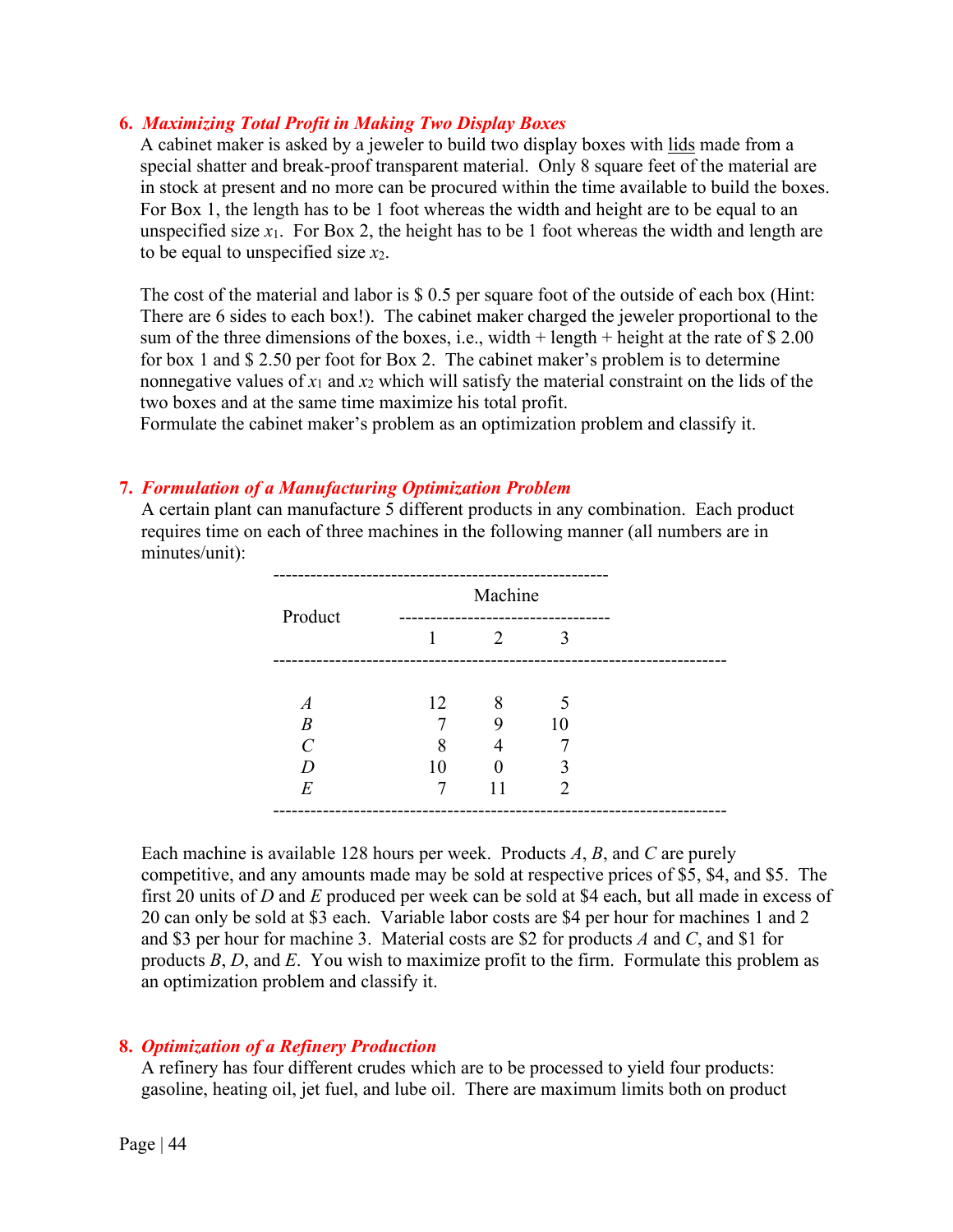demand (what can be sold) and crude availability. A schematic of the processing operation is as follows:



- (a) Given the tabulated profits, costs, and yields in Table 1, formulate the problem as an optimization problem that maximizes the profit and classify it.
- (b) Propose 3 feasible solutions (which are not necessarily optimal) to this problem.

|                       | <b>Crude Type</b> |          |          |          |          |         |         |  |
|-----------------------|-------------------|----------|----------|----------|----------|---------|---------|--|
|                       |                   | 1        | 2        | 3        |          | 4       | Product |  |
|                       |                   |          |          |          | Fuel     | Lube    | Value   |  |
|                       |                   |          |          |          | Process  | Process | \$/bbl  |  |
| <b>Yields</b>         | Gasoline          | 0.6      | 0.5      | 0.3      | 0.4      | 0.4     | 45.00   |  |
| (bbl product)         | Heating Oil       | 0.2      | 0.2      | 0.3      | 0.3      | 0.1     | 30.00   |  |
| per bbl crude)        | Jet Fuel          | 0.1      | 0.2      | 0.3      | 0.2      | 0.2     | 15.00   |  |
|                       | Lube Oil          | $\theta$ | $\theta$ | $\theta$ | $\theta$ | 0.2     | 60.00   |  |
|                       | Other*            | 0.1      | 0.1      | 0.1      | 0.1      | 0.1     |         |  |
| Crude cost \$/bbl     |                   | 15.00    | 15.00    | 15.00    | 25.00    | 25.00   |         |  |
| Operating cost \$/bbl |                   | 5.00     | 8.50     | 7.50     | 3.00     | 2.50    |         |  |

# **Table 1: Profits, Costs, and Yields Data**

\* "Other" refers to losses in processing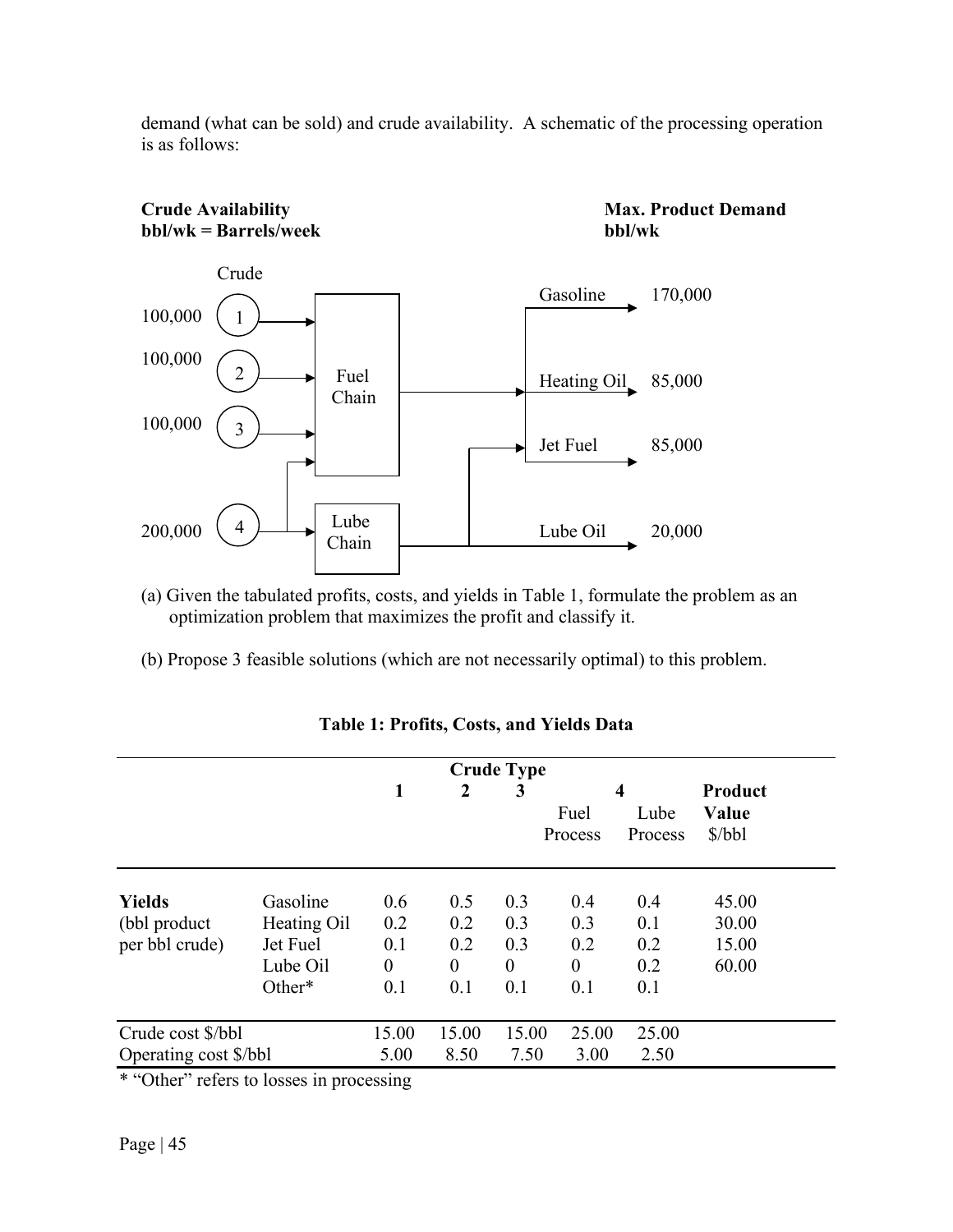# **9.** *Finding the Shortest Length of a Ladder*

A rectangular box of height 2 meters and width 4 meters is placed adjacent to a wall (see figure below). Formulate this problem as an optimization and classify it. Find the length of the shortest ladder that can be made to lean against the wall.



## **10.** *Formulation and Minimization of a Heat Transfer Problem*

It is desired to cool a gas  $[C_P = 0.3 \text{ Btu/lbm}$ -°F] from 195 to 90°F, using cooling water  $[C_P$ = 1.0 Btu/lbm-°F,  $\rho$  = 62.4 lbm/ft<sup>3</sup>] at 80°F in a counter-current heat exchanger. Water costs \$0.20/1000 ft<sup>3</sup>, and the annual fixed charges for the exchanger are \$0.50/ft<sup>2</sup> of heat transfer area. The heat transfer coefficient is  $U = 8$  Btu/hr-ft<sup>2</sup>- $\degree$ F for a gas rate of 3000 lbm/hr. The heat exchanger is operated 365 days/year (24 hours/day).

Formulate this heat exchange operation as an optimization problem to minimize the total annual cost and classify it.

**Hint:**  $\Delta T_{\text{lm}} = \log \text{-mean } \Delta T = (\Delta T_2 - \Delta T_1)/\ln(\Delta T_2/\Delta T_1)$ where  $\Delta T_2$  and  $\Delta T_1$  are the terminal temperature differences of heat exchanger.

## **11.** *Optimum Thickness of Insulation for a Furnace*

To reduce heat losses, the exterior flat wall of a furnace is to be insulated. To determine the optimum insulation thickness, it is necessary to consider and balance the costs of the insulation and the value of the energy saved by adding the insulation. The rate of heat transfer *Q* through the wall is:

$$
Q = UA (T_{\text{furnace}} - T_{\text{wall}})
$$

where *T* is in  $\textdegree$ F and *Q* is in Btu/hr. The overall heat transfer coefficient *U* is related to the outside convective heat transfer coefficient *h* and the thermal conductivity of insulation *k* by:

*k t* **U** *U he* inst  $\frac{1}{2} = \frac{1}{2} +$ where  $t$  is the thickness in inches of the insulation.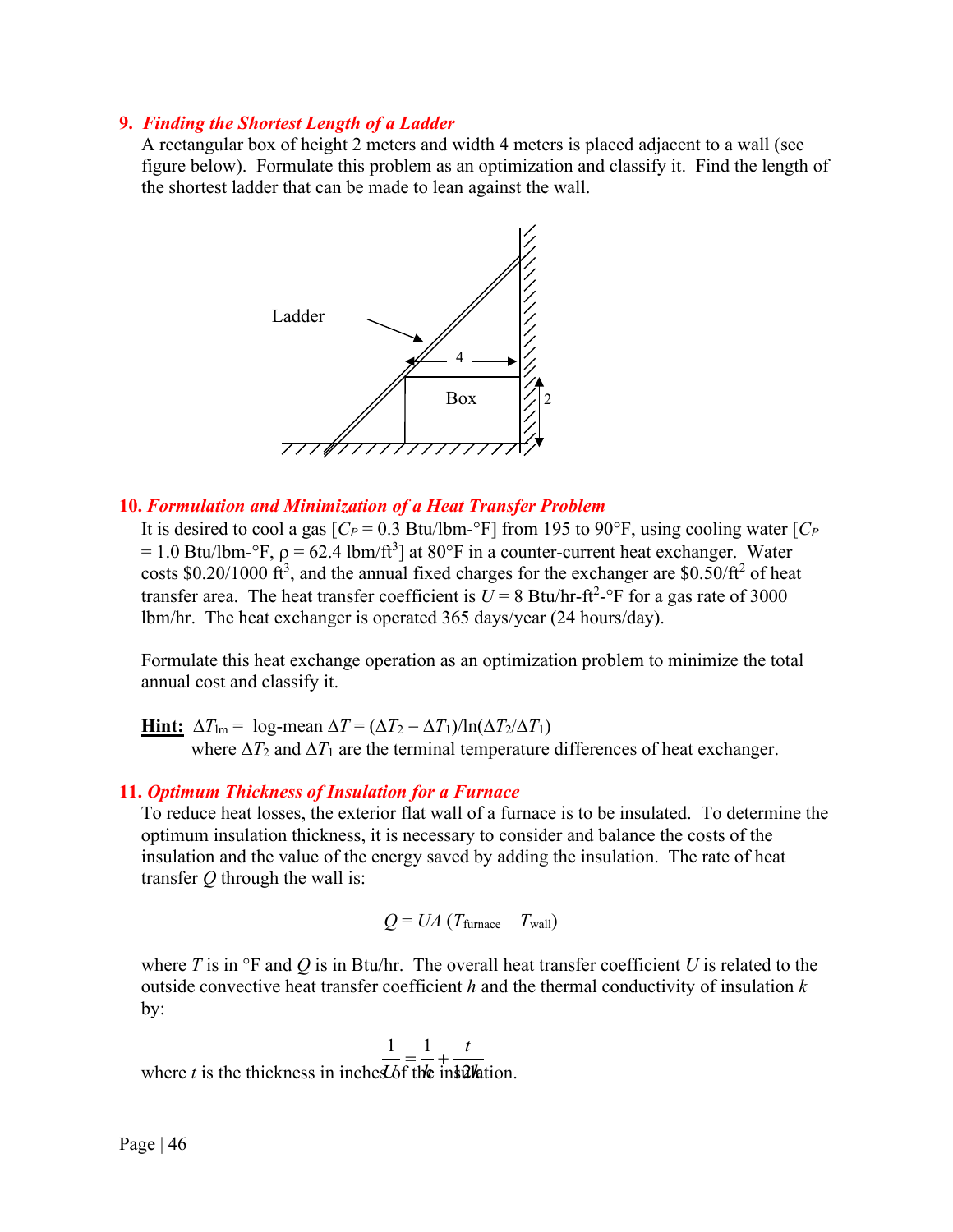We wish to maximize the savings in total operating cost, savings expressed as the difference between the dollar value of the heat conserved minus the cost of the insulation over a span of 5 years (after that, the insulation will have to be replaced). Formulate this problem as an optimization problem, classify it, and obtain the optimum value of *t* (in inches) using the following data:

| Temperature inside the furnace        | $500^{\circ}$ F (constant)                                                         |
|---------------------------------------|------------------------------------------------------------------------------------|
| Air temperature outside wall          | Assume constant at $70^{\circ}$ F                                                  |
| Heat transfer coefficients            |                                                                                    |
| Outside air film h                    | 4.0 Btu/(hr)( $\rm ft^2$ )( $\rm \degree F$ )                                      |
| Conductivity of insulation $k$        | $0.03 \text{ Btu}/(\text{hr})(\text{ft})(\text{°F})$                               |
| Total cost of insulation              | $$0.75/(ft^2)$ (per inch of thickness)                                             |
| (per unit area per inch of thickness) |                                                                                    |
| Values of energy saved                | $$0.60/10^6$ Btu                                                                   |
|                                       | (i.e. the dollar difference between adding insulation and having no insulation for |
| every 1 million Btu is \$0.60.)       |                                                                                    |
| Hours of operation                    | 8700 hours/year                                                                    |

Prove that your optimum *t* is a maximum. **Hint:** The heat transfer area *A* is constant.

# **12.** *An Airline Assignment Problem*

Large airlines tend to base their route structure around the hub concept. An airline will try to have a large number of flights arrive at the hub airport during a certain short interval of time, e.g. 9 A.M. to 10 A.M. and then have a large number of flights depart the hub shortly thereafter, e.g. 10 A.M. to 11 A.M. This allows customers of that airline to travel between a large combination of origin/destination cities with one stop and at most one change of planes. For example, United Airlines uses Chicago as a hub, Delta Airlines uses Atlanta, TWA uses St. Louis, and American uses Dallas/Fort Worth. A desirable goal in using a hub structure is to minimize the amount of changing of planes (and the resulting moving of baggage) at the hub. The following problem illustrates this airline assignment problem.

A certain airline has 6 flights arriving at O'Hare airport between 9 and 9:30 A.M. The same 6 airplanes depart on different flights between 9:40 and 10:20 A.M. The average numbers of people transferring between incoming and leaving flights appear in the table below:

|                  |    | L02 |    | L04 |    | -06 |                                |
|------------------|----|-----|----|-----|----|-----|--------------------------------|
| I <sub>01</sub>  | 20 |     | 16 |     |    |     |                                |
| I <sub>0</sub> 2 |    | 15  | 33 | 12  | 8  | b   | <b>Flights I05 arrives too</b> |
| I <sub>03</sub>  | 9  |     | 18 | 16  | 30 | 13  | late to connect with           |
| <b>I04</b>       |    | 8   | 11 | 27  | 19 | 14  | L01. Similarly, 106 is         |
| I <sub>05</sub>  | 0  |     | 10 | 21  | 10 | 32  | too late for flights           |
| <b>I06</b>       |    |     |    | h   |    |     | L01, L02, and L03.             |

All the planes are identical. A decision problem is which incoming flight should be assigned to which outgoing flight. For example, if incoming flight 102 is assigned to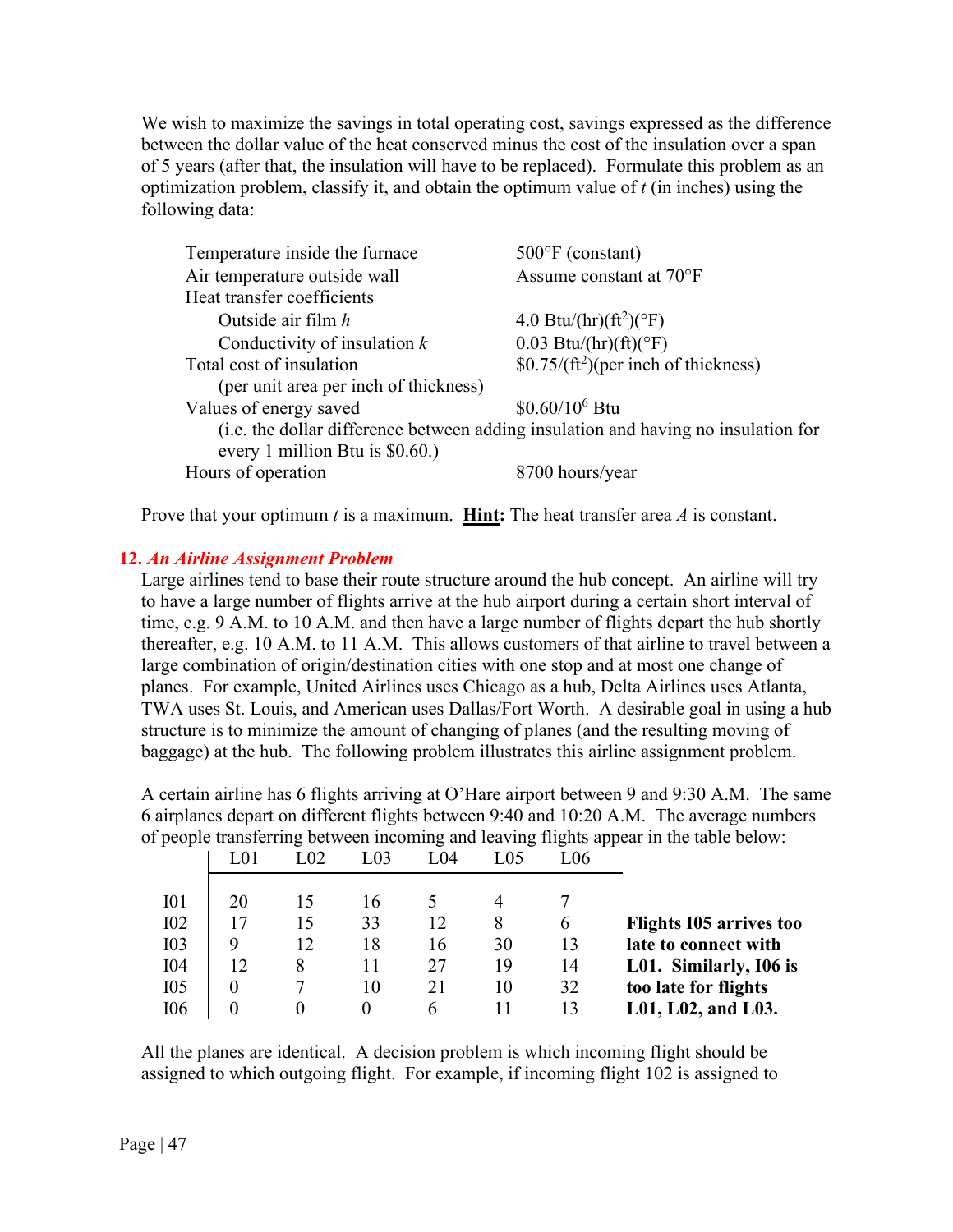leaving flight L03, 33 people (and their baggage) will be to remain on their plane at the stop at O'Hare. Formulate this assignment problem as an optimization and classify it.

## **13.** *Toll-Way Staffing Problem*

The Northeast Tollway out of Chicago has a toll plaza with the following staffing demands during each 24-hour period:

| <b>Hours</b>           | Collectors Needed |
|------------------------|-------------------|
| 12 a.m. to $6$ a.m.    | $\mathcal{D}$     |
| 6 a.m. to $10$ a.m.    | 8                 |
| 10 a.m. to $12$ a.m.   |                   |
| 12 a.m. to $4 p.m.$    | 3                 |
| $4 p.m.$ to $6 p.m.$   | 6                 |
| 6 p.m. to $10$ p.m.    |                   |
| 10 p.m. to 12 Midnight |                   |
|                        |                   |

Each collector works 4 hours, is off one hour, and then works another 4-hours. A collector can be started at any hour. Assuming the objective is to minimize the number of collectors hired, formulate this problem as an optimization problem.

### **14.** *Formulation of a Manufacturing Problem*

A chemical company manufactures four products (1, 2, 3, and 4) on two machines (*X* and *Y*). The time (in minutes) to process one unit of each product on each machine is shown below:

|         |   | Machine |    |  |
|---------|---|---------|----|--|
|         |   | $\,X\,$ |    |  |
| Product |   | 10      | 27 |  |
|         | 2 | 12      | 19 |  |
|         |   | 13      | 33 |  |
|         |   |         | 23 |  |
|         |   |         |    |  |

The profit per unit for each product (1, 2, 3, and 4) is \$10, \$12, \$17, and \$8 respectively. Each product can be produced on either machine.

The factory is very small and this means that floor space is very limited. Only one week's production is stored in 50 square meters of floor space where the floor space taken up by each product is 0.1, 0.15, 0.5, and 0.05 (square meters) for products 1, 2, 3, and 4 respectively.

Customer requirements mean that the amount of product 3 produced should be related to the amount of product 2 produced. Over a week, twice as many units of product 2 should be produced as product 3.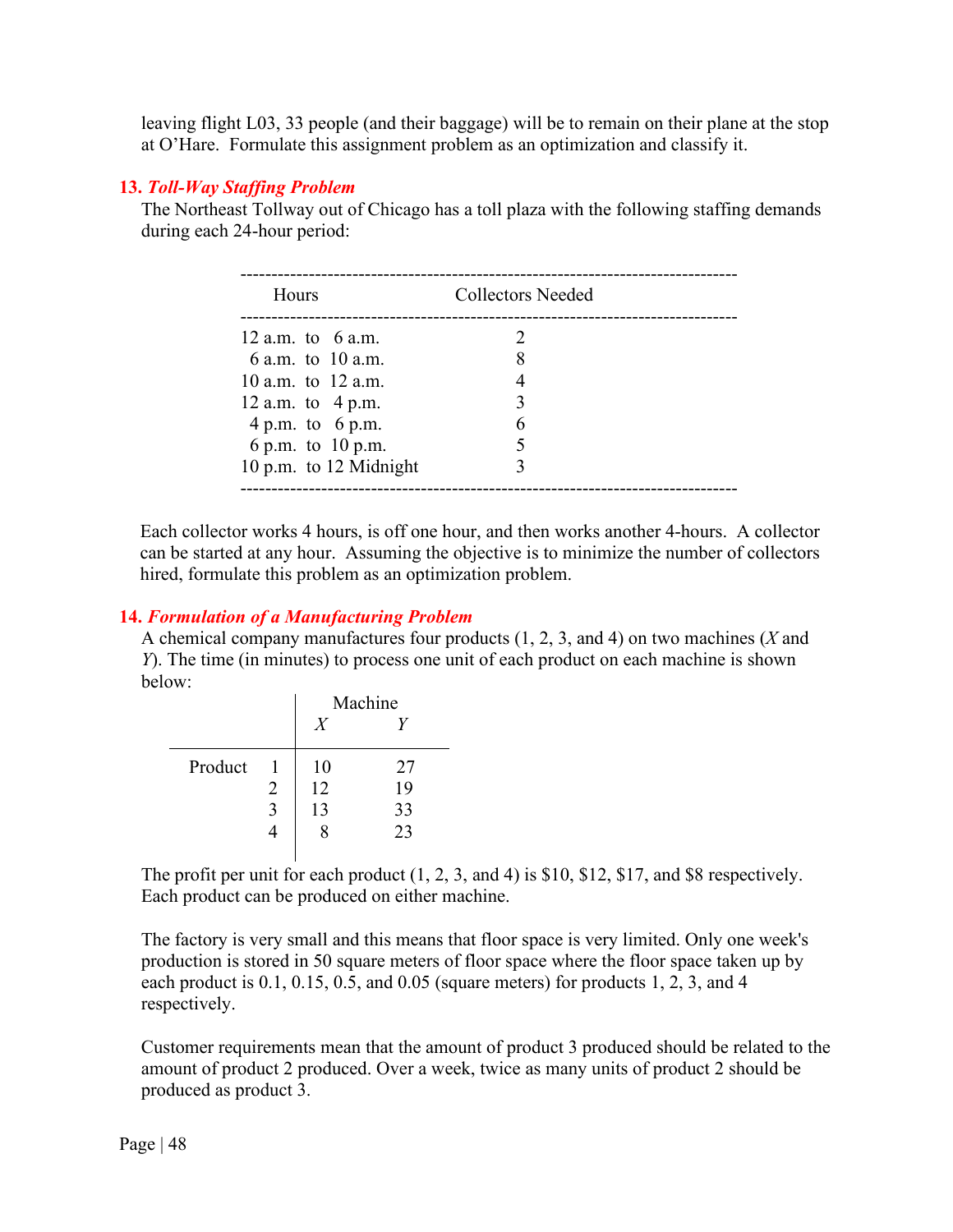Machine *X* is out of action (for maintenance/because of breakdown) 5% of the time and machine *Y* 7% of the time.

Assuming a working week 35 hours long, formulate the problem of how to manufacture these products as a linear program so as to maximize the total weekly profit and classify it.

# **15.** *Maximizing the Monetary Value of a Cargo Load*

A cargo load is to be prepared from five types of articles. The weight  $w_i$ , volume  $v_i$ , and monetary value  $c_i$  of different types of articles are given below.

| Article Type | $W_i$ | $\nu_i$ | Ci |
|--------------|-------|---------|----|
|              |       |         | ↖  |
|              | x     |         | ŀ  |
|              |       |         |    |
|              | ↖     | 2       | ') |
|              |       |         |    |
|              |       |         |    |

Formulate this optimization problem which will determine the number of articles *xi* selected from the  $i<sup>th</sup>$  type ( $i = 1, 2, 3, 4, 5$ ), so that the total monetary value of the cargo load is maximized. The total weight and volume of the cargo cannot exceed the limits of 2000 and 2500 units, respectively. Classify the problem but do not solve for the optimum. Note that it is not possible to load a fraction of an article.

# **16.** *Formulating and Solving a Vessel-Design Optimization Problem*

As a starting chemical engineer at Vessels Fabrication Co., Ltd., your first assignment is to design a cone-shaped vessel. Specifically, your job is to calculate the dimensions (radius *r* and height *h*) of the cone with a maximum volume that can be inscribed (fit into) in a sphere of radius 2 meters. Formulate this assignment as an optimization problem, classify it, and solve it. Note that the volume of a cone is given by

$$
V=\frac{1}{3}\pi r^2h
$$

Also, show that the volume found is indeed a maximum. A two-dimensional side view of the geometry is shown below.



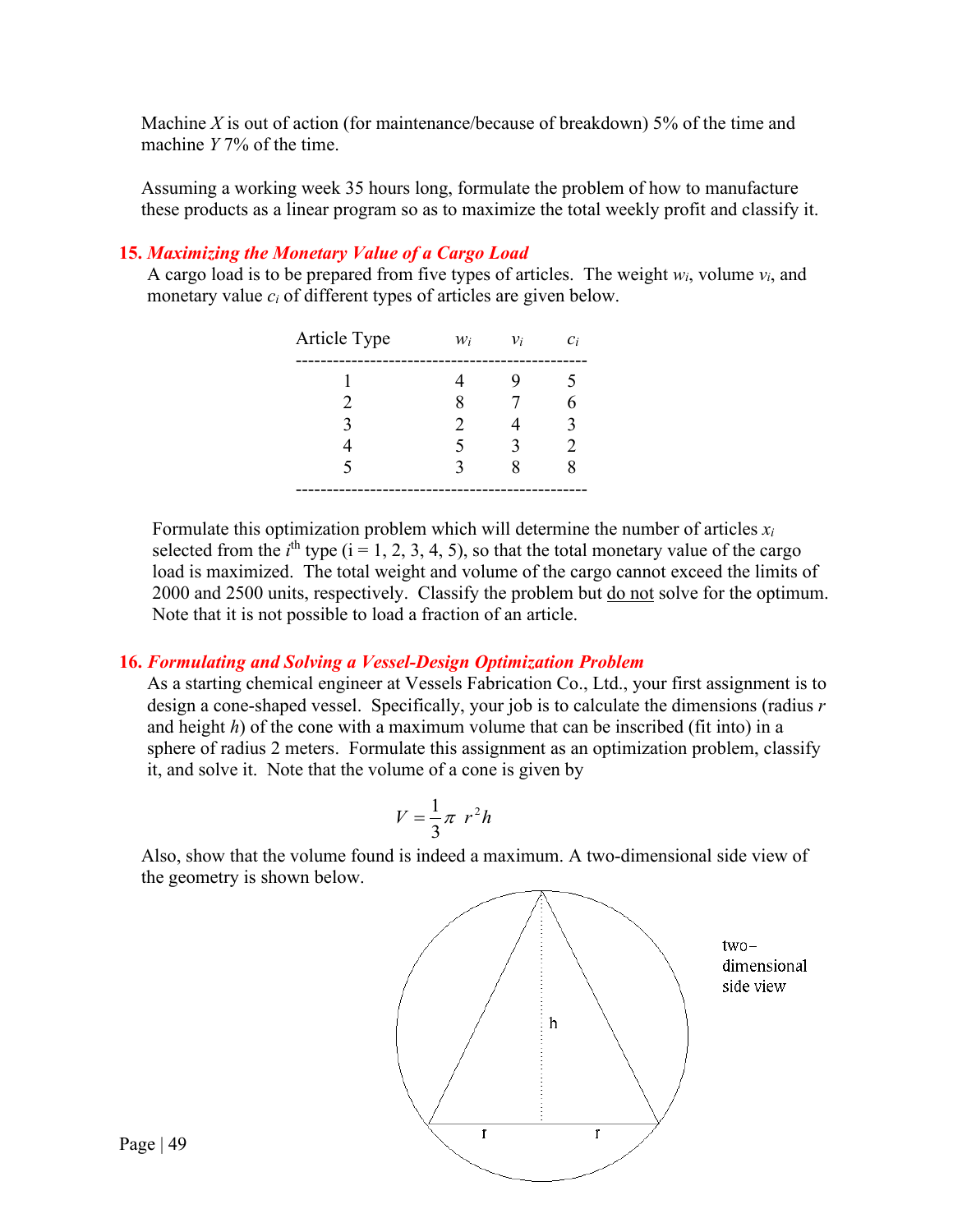# **17.** *Formulation of a Cargo Plane Optimization Problem*

A cargo plane has three compartments for storing cargo: front, center, and rear. These compartments have the following limits on both weight and space:

|        | Compartment Weight capacity (tons) Space capacity $(m3)$ |      |
|--------|----------------------------------------------------------|------|
| Front  | 10                                                       | 6800 |
| Center | 16                                                       | 8700 |
| Rear   |                                                          | 5300 |
|        |                                                          |      |

Furthermore, the weight of the cargo in the respective compartments must be the same proportion of that compartment's weight capacity to maintain the balance of the plane. The following four cargoes are available for shipment on the next flight:

|                |    | Cargo Weight (tons) Volume $(m^3/ton)$ Profit (\$/ton) |     |
|----------------|----|--------------------------------------------------------|-----|
| C <sub>1</sub> | 18 | 480                                                    | 310 |
| $\mathcal{C}$  | 15 | 650                                                    | 380 |
| C <sub>3</sub> | 23 | 580                                                    | 350 |
| C <sub>4</sub> | 12 | 390                                                    | 285 |
|                |    |                                                        |     |

Any proportion of these cargoes can be accepted. The objective is to determine *how much* (if any) of each cargo *C*1, *C*2, *C*3 and *C*4 should be accepted and *how to distribute* each among the compartments so that the total profit for the flight is maximized. Formulate the above optimization problem and classify it, but do not solve it.

# **18.** *Minimum Area under a Curve and Shortest Distances to the Curve*

The graph below shows the function  $y = \exp(x)\cos(x)$  over the domain [−2, 2].

(a) A shaded rectangle is enclosed under the curve between the curve, the vertical line  $x =$ 0.5, and the *x*-axis as shown. Calculate the maximum area of the shaded rectangle that is possible under the curve. Also, calculate the total unshaded area under the curve when the shaded rectangle has the maximum area.

Recall the formula for integration by parts:

$$
\int u\,dv = uv - \int v\,du,
$$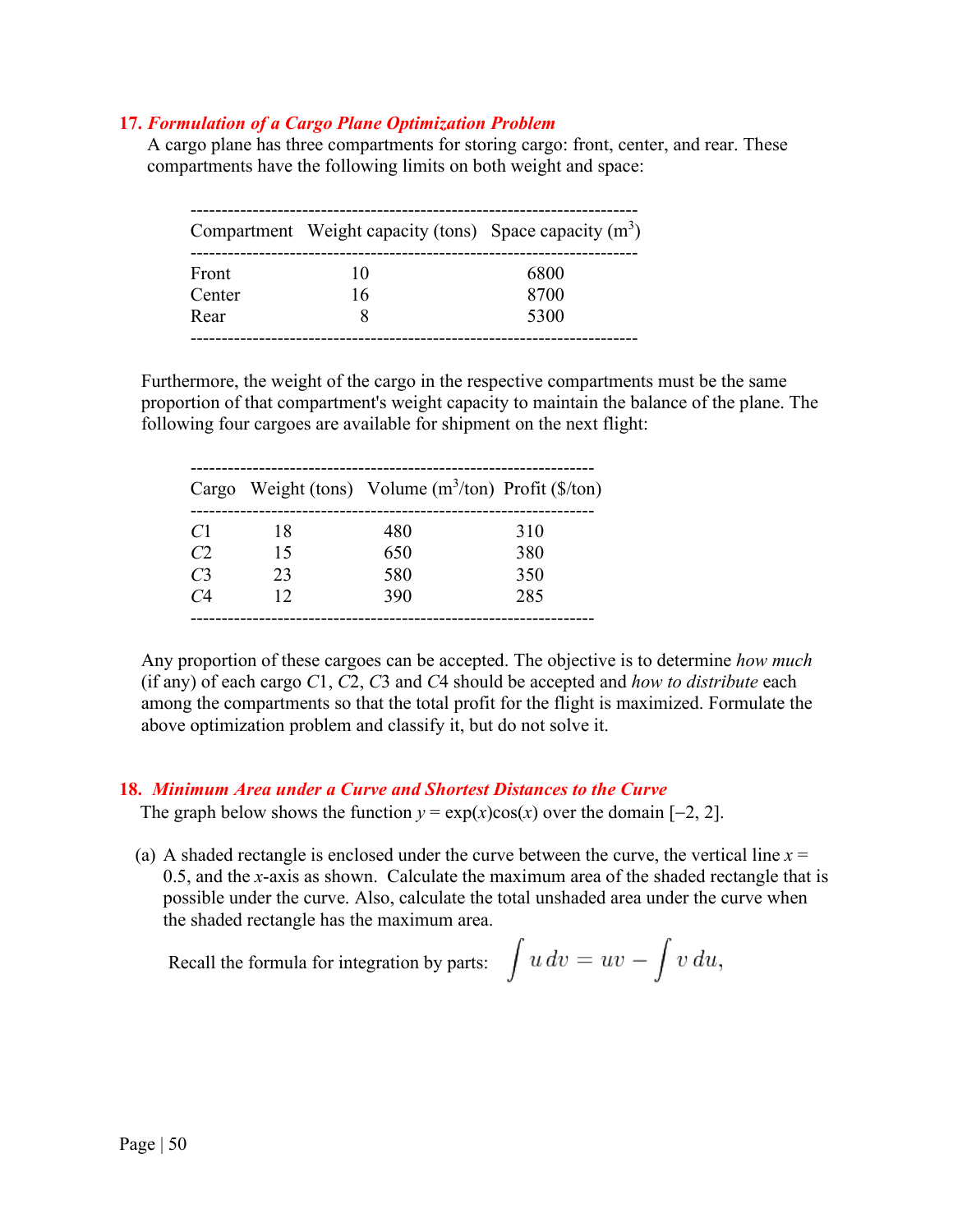

(b) Determine the point on the curve which has the shortest distance to the coordinate [0.5, 1.0].

# **19.** *Solving Optimization Problems by Calculus*

As a chemical engineer, you have been called upon to solve the following optimization problems:

- (a) You are asked to design a right inverted cone with a height *h* and a radius *r* at the base with a maximum volume that can be inscribed completely in a sphere with a radius of *R*.
	- (i) Derive the optimal value of  $r$  in terms of  $R$  that maximizes the volume of the cone.
	- (ii) Given that  $R = 2$  ft, compute the maximum volume of the cone.
	- (iii) Prove that this volume is a maximum by showing that when  $r = r_{opt} + \Delta$  and when  $r = r_{opt} - \Delta$ , the volumes of the cones at these two radii are smaller than the calculated maximum volume.

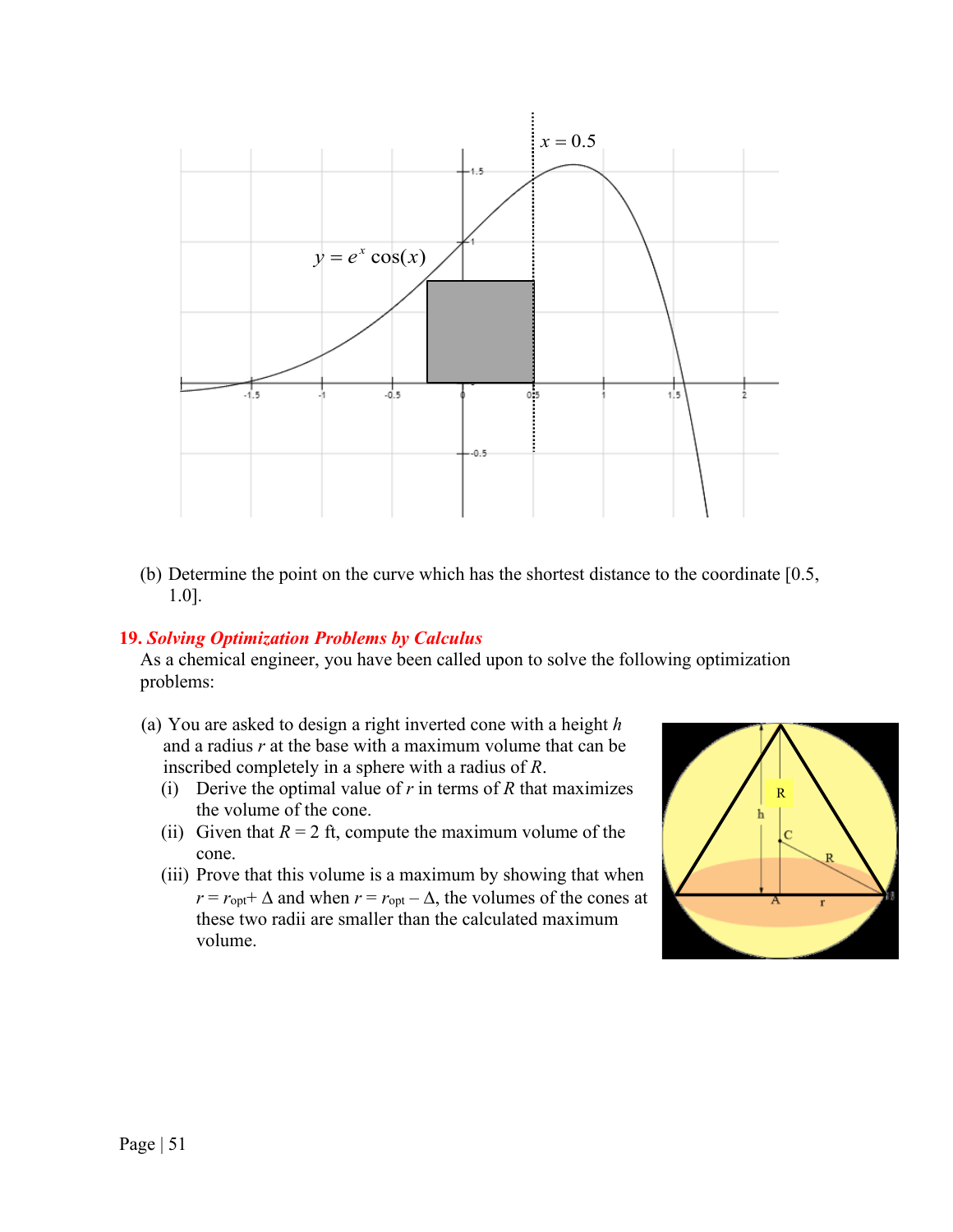- (b) You are asked to design a special piece of equipment which is a cone in which a cylinder is inscribed inside as shown in the figure. The cylinder inside has a radius *r* and a height of *h*, while the outside cone has a radius *R* and a height of  $H$ . The volume of the cylinder must be equal to  $0.1 \text{ m}^3$ .
	- (i) We wish to minimize the volume of the cone which is given by  $V_{\text{cone}} = \frac{1}{2}$  $\frac{1}{3} \pi R^2 H$ . Find the optimal value of *R* as a function of *r* at this optimum. (Note that *R* must be  $\geq r$ )
	- (ii) Calculate the minimum volume of the cone if  $r = 0.1$  m.
	- (iii) Prove that the calculated volume is a minimum by showing that when  $R = R_{opt} + \Delta$  and when  $R = R_{opt} - \Delta$ , the volumes of the cones at these two radii are larger than the calculated minimum volume.



# Formulas:

Volume (cone) =  $\frac{1}{3}\pi r^2 h = \frac{1}{3}$  $\frac{1}{3}\pi R^2 H$ , Volume (sphere) =  $\frac{4}{3}\pi R^3$ , Volume (cylinder) =  $\pi r^2 h$ 

# **20.** *Formulating a Compressor Storage Problem*

Acme Inc. engages in the business of building large and expensive compressors. The company operates 3 plants, called Plant *A*, *B*, and *C*, in different locations which have different manufacturing capacities (number of compressors built at the end of each production week). Because of their sizes, all the compressors built at each plant must be transported to a warehouse for storage at the end of each production week. The company owns three warehouses in different locations, which also have different storage capacities. The total cost associated with storing one compressor (e.g. transportation cost, space rental fee, etc.) at each warehouse is known and given in the table below.

As a chemical engineer working for Acme, you are asked to formulate this optimization problem and classify it. The objective is to minimize the total cost of storing all compressors manufactured at the end of a production week at the 3 warehouses.

|                          | <b>Warehouse 1</b> | <b>Warehouse 2</b> | <b>Warehouse 3</b> | <b>Plant Capacity</b> |
|--------------------------|--------------------|--------------------|--------------------|-----------------------|
| Plant A                  |                    | 20                 | 50                 | 30                    |
| Plant B                  |                    | 30                 |                    | 25                    |
| Plant C                  | 30                 | l ()               | ТU                 |                       |
| Max. Storage<br>Capacity | 40                 | 30                 | 35                 |                       |

**Cost of Storing a Compressor from a Plant at a Warehouse**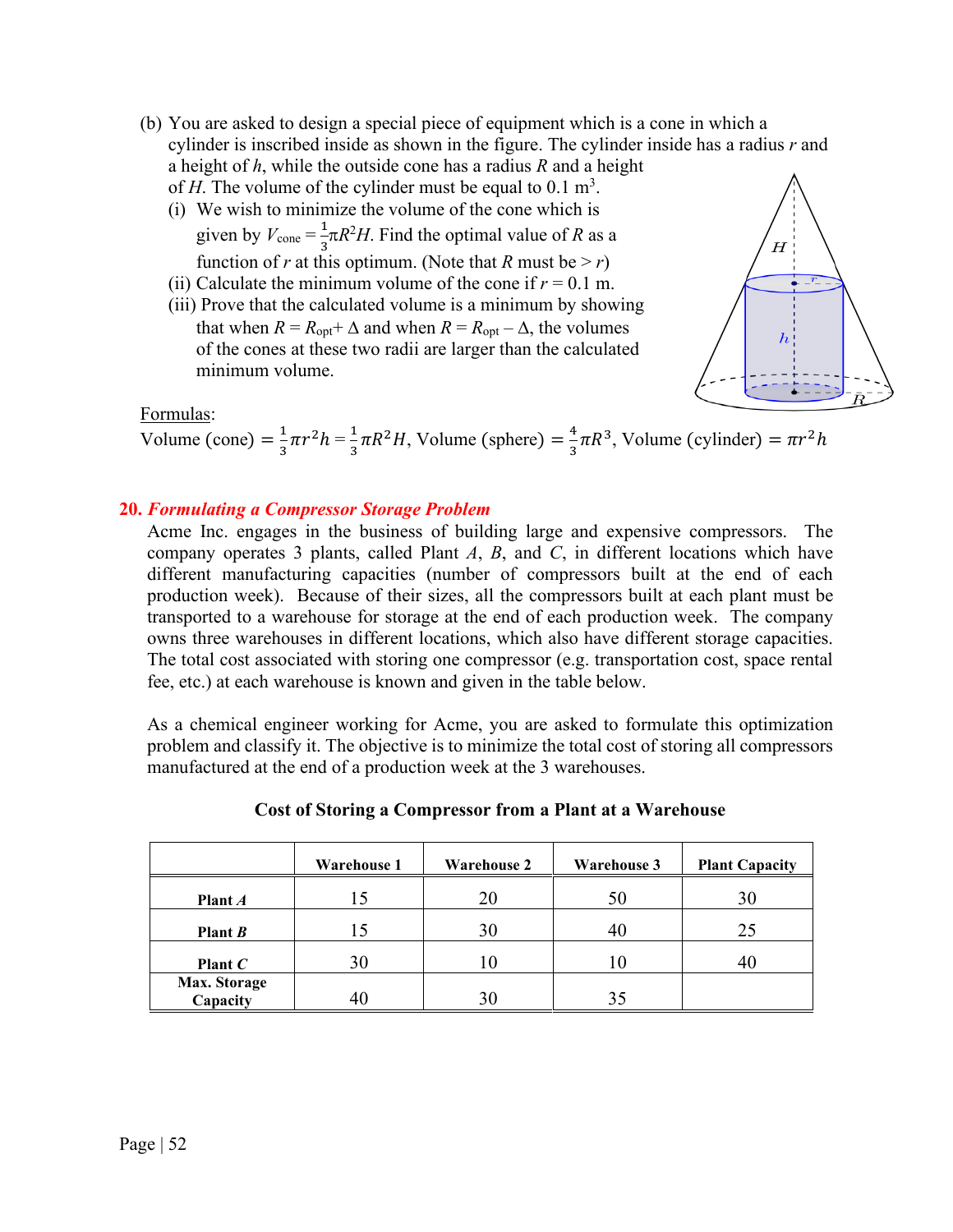#### **21.** *Minimizing the Piping Cost for an Offshore Oil Well*

An offshore oil well is located in the ocean at a point *W*, which is 5 miles from the closest shorepoint *A* on a straight shoreline (see the figure below). The oil is to be piped to a shorepoint *B* that is 8 miles from *A* by piping it on a straight line under water from *W* to some shorepoint *P* between *A* and *B* and then on to *B* via a pipe along the shoreline. If the cost of laying pipe is \$100,000 per mile under water and \$75,000 per mile over land, formulate this piping problem as an optimization problem to minimize the cost of laying the pipe, classify it as either unconstrained NLP, constrained NLP, LP, MILP, or MINLP, and determine analytically where the point *P* should be located that gives the least possible cost? Compute this minimum cost as well.



#### **22.** *Characterization of Stationary Points*

Identify and characterize (as local/global minimum, local/global maximum, or saddle point) the stationary points of the following functions. Compute the value of the function at each stationary point as well.

(a)  $f(x) = x^4 + x^3 - 2x^2 - 2e^{-}(x^2)$ 

(b) 
$$
f(x) = (x-1)^2 \exp[x(x+3)]
$$

(c)  $f(x_1, x_2) = x_1^4 - 2x_1^3 - x_1^2x_2 + x_2^2 - 2x_2$ 2  $\mathcal{D}_2$ 2 1 3  $f(x_1, x_2) = x_1^4 - 2x_1^3 - x_1^2x_2 + x_2^2 - 2x_1^3$ 

(d) 
$$
f(x_1, x_2) = 2x_1^3 + 4x_1x_2^2 - 10x_1x_2 + x_2^2
$$

- (e)  $f(x_1, x_2, x_3) = x_1^2 + x_2^2 + 2x_3^2 x_2^2x_3 + \ln(x_3) 4x_3 + 4$ 2 3 2 2  $x_1^2 + x_2^2 + 2x_3^2 - x_2^2x_3 + \ln(x_3) - 4x_3 +$
- (f)  $f(x_1, x_2) = x_1^2 x_2 + x_1 x_2^2 + x_1^2 + x_2^2$ 2 1 2 2  $\lambda_1 \lambda_2$  $x_1^2 x_2 + x_1 x_2^2 + x_1^2 + x_2^2$
- (g)  $f(x_1, x_2) = x_1 x_2 4\sin(x_1) + \ln\left|\frac{x_1}{x}\right|$   $0 \le x_1, x_2 \le \pi$ J  $\setminus$  $\overline{\phantom{a}}$  $\setminus$  $= x_1 x_2 - 4 \sin(x_1) + \ln\left(\frac{x_1}{x_2}\right) \qquad 0 \le x_1, x_2$ 2  $(x_1, x_2) = x_1 x_2 - 4 \sin(x_1) + \ln\left(\frac{x_1}{x_2}\right)$   $0 \le x_1, x_2$  $f(x_1, x_2) = x_1 x_2 - 4 \sin(x_1) + \ln \left( \frac{x_1}{x_2} \right)$
- (h)  $f(x_1, x_2, x_3) = \exp(-x_1^2) + 2x_1^2 + x_2^2 + x_2x_3 + x_3^3$ 2 2 2  $\exp(-x_1^2) + 2x_1^2 + x_2^2 + x_2x_3 + x$

Page | 53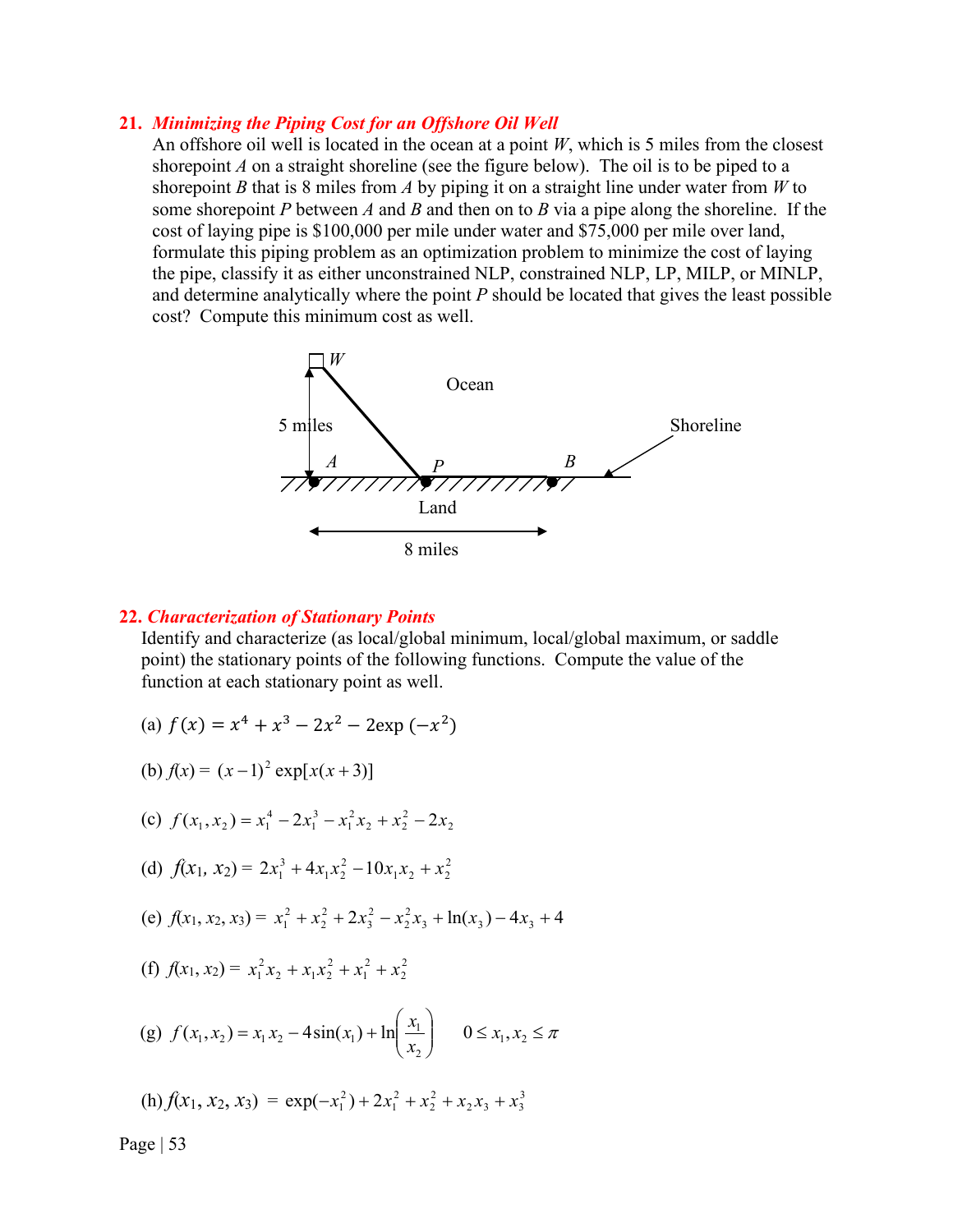(i) 
$$
f(x_1, x_2) = x_1^3 + x_2^3 + 2x_1^2 + 4x_2^2 + 6
$$
  
\n(j)  $f(x_1, x_2, x_3) = \frac{x_1}{(1 - x_2)} - \exp(x_2) + 2x_1^3 - 4x_1 + 2x_2 + x_1x_2x_3$   
\n(k)  $f(x, y) = x^2y + xy^2 - 2x^2 - 2y^2$   
\n(l)  $f(x, y) = (x^2 + y^2) \exp(y^2 - x^2)$   
\n(m)  $f(x_1, x_2) = (x_1 - 2) \exp(x_1 + x_2^2) + x_2$   
\n(n)  $f(x_1, x_2) = 2x_1^2 + x_1^2x_2 - x_1x_2^2 + 2x_1x_2 + 8x_1$ 

#### **23.** *Solving a Heat Transfer Minimization Problem*

Refer to Problem 10, which is a problem to minimize the total annual cost of a heat exchanger.

- (a) Solve for the optimum analytically.
- (b) Use the function *fminunc* in MATLAB to solve for the minimum annual cost. Briefly explain the application of this function.

#### **24.** *Optimization of a Solvent-Extraction Operation*

A solvent-extraction operation is carried out continuously in a plate column with gravity flow. The unit is operated 24 hr/day. A feed rate of 1500  $ft^3$ /day must be handled 300 days per year. The allowable velocity per square foot of cross-sectional tower area is 40  $ft<sup>3</sup>$  of combined solvent and charge per hour. The annual fixed costs for the installation can be predicted from the following equation:

$$
C_F = 6{,}800F_{SF}^2 - 48{,}000F_{SF} + 120{,}000 \text{ s/year}
$$

where  $F_{SF}$  = cubic feet of solvent per cubic foot of feed. Operating and other variable costs depend on the amount of solvent that must be recovered, and those costs are \$0.04 for each cubic foot of solvent passing through the tower.

- (a) What tower diameter should be used for optimum conditions of minimum total cost per year?
- (b) What is the answer in Part (a) if the annual fixed costs for the installation follow the equation below:

$$
C_F = 400F^4_{SF} - 1{,}800F^3_{SF} - 12{,}000F_{SF} + 120{,}000
$$
 *\$*/year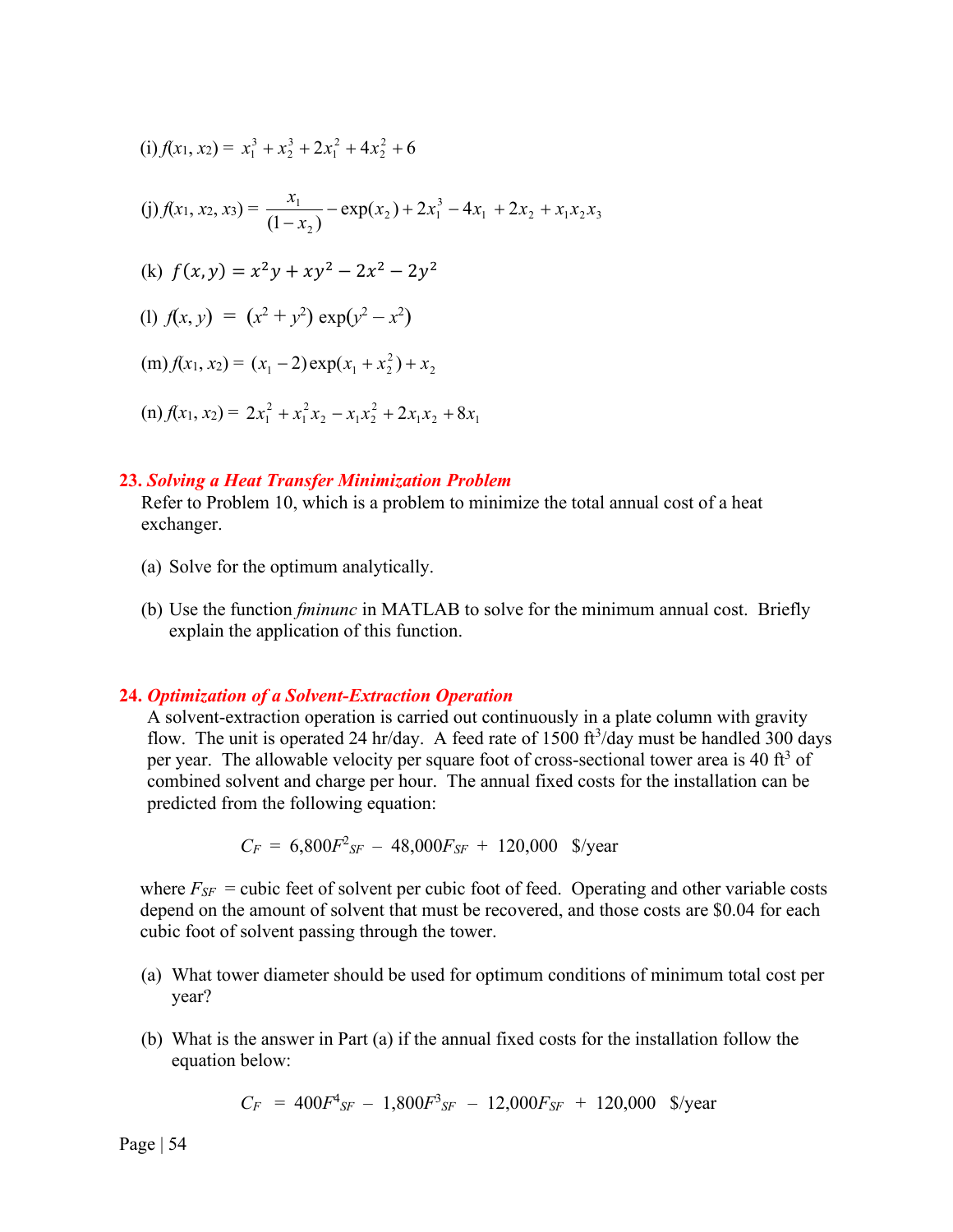Write a MATLAB program to implement the following methods to find the optimum diameter  $D_{opt}$ , correct to 3 decimal places, i.e.  $|D_{opt,k+1}| - |D_{opt,k}| \ge 0.001$ .

- (i) Newton-Raphson method
- (ii) Quasi-Newton method using a step size of  $h = 0.1$
- (iii) Secant method

## **25.** *Single-Variable Search Using 3 Different Techniques*

Carry out a single-variable search of the function

 $f(x) = x + 4/x$  on the interval [1, 5]

using (a) Newton-Raphson method

- (b) Quasi-Newton method using a step size of  $h = 0.1$
- (c) Secant method

Carry out 5 iterations in each method using Excel. Also determine the true minimum of  $f(x)$ analytically and compare the accuracy of the minima estimated by these three methods.

#### **26.** *Solving for the Optimal Height and Diameter of an Absorption Tower*

Refer to Problem 4 again. Recall that *G*s, the superficial gas velocity, is the decision variable to be minimized in the cost function. Given that the optimal value of  $G<sub>s</sub>$  lies between 1000 and 2000 lbm/ft<sup>2</sup>-hr, do the following:

- (a) Use *fminbnd* function in MATLAB to solve for the optimal tower height, diameter, and minimum annual cost. What is the number of iterations, the number of function evaluations, and the algorithm used as reported by MATLAB?
- (b) Write a MATLAB script file to implement Golden Section search to find the optimal *G*s, accurate to 1 decimal place. What is the total number of iterations required?

## **27.** *Solving for a Maximum Using Golden Section*

Find the maximum of the function  $xe^{-x}$  over the interval  $0 \le x \le 4$  by performing 6 function evaluations with the Golden Section search by hand. What is the accuracy of the result after 6 iterations? Confirm analytically that the solution is in fact a local maximum. Prove that it is a global maximum.

#### **28***. Steepest Descent with Golden Section*

Consider a chemical process for which there are 2 design variables *x* and *y*. After cost estimation and profitability analysis, it is determined that it is desirable to find the values of x and y that minimizes the cost function *C*: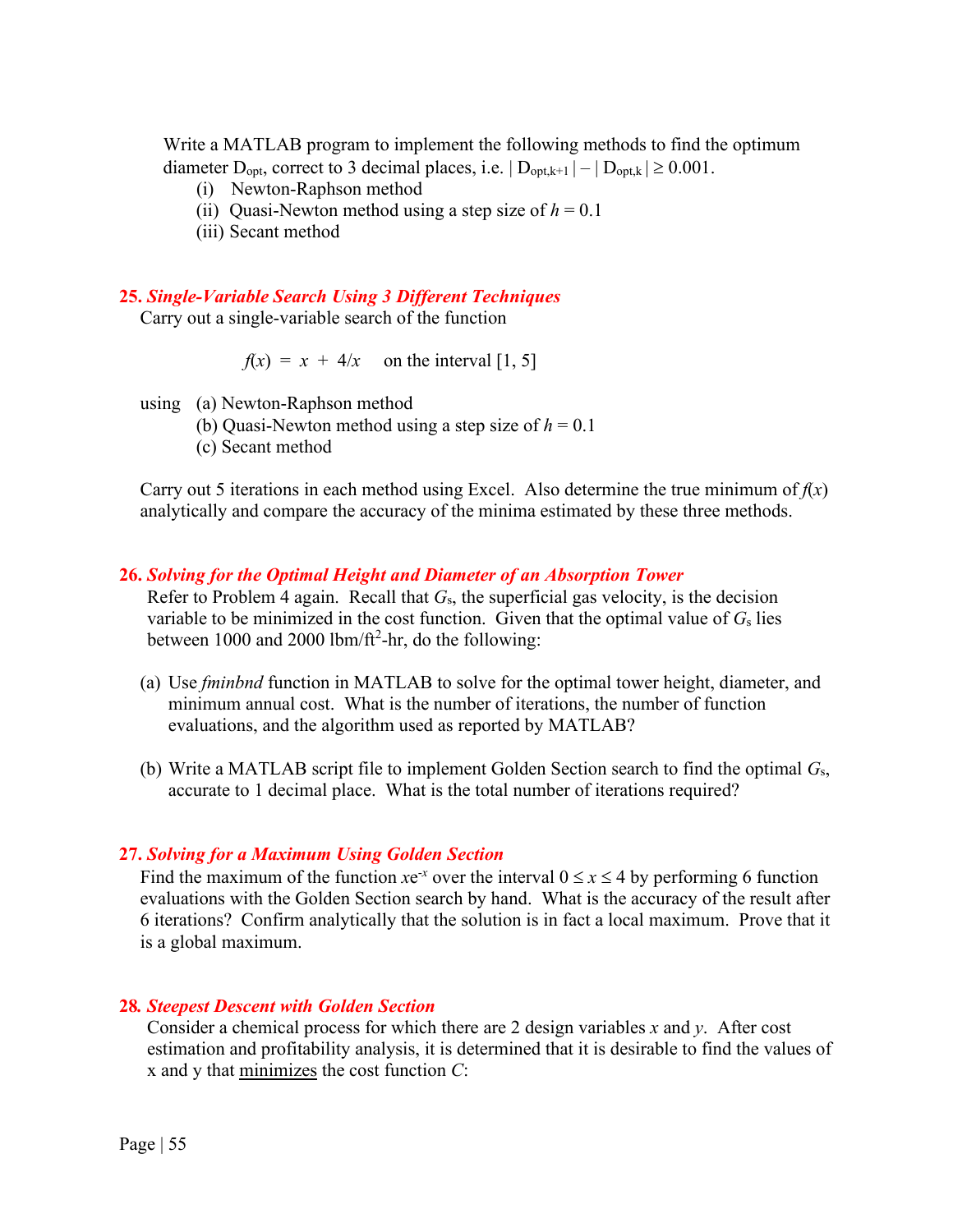$$
C = 6.5x^{0.5} + \frac{3000}{xy} + 5y + 2x^2 + 60
$$

The initial guess is  $x^{(0)} = 2$  and  $y^{(0)} = 7$ .

In this problem you are asked to perform one iteration of the steepest descent method for solving this problem. That is, find  $x^{(1)}$  and  $y^{(1)}$ , the next estimates of the optimum.

For the variable optimization with respect to the parameter  $\lambda$  (line search, which indicates how far to move in the steepest descent direction), use the Golden Section method. Assume *C* is unimodal with respect to  $\lambda$ , and that  $0 \le \lambda \le 0.1$ . You need to perform only 3 iterations of the Golden Section method (so you will have to evaluate *C* only 4 times). You must show all intermediate results in each iteration of Golden Section. Do not use Excel, MATLAB, or the programmable feature in your calculators and do not show your answers in the form of tables.

You should express your answer in terms of an interval. That is, determine what two numbers  $x^{(1)}$  lies between and what two numbers  $y^{(1)}$  lies between. Carry 4 decimal places in all your calculations.

#### **29***. Unconstrained Optimization of a Two-Variable Problem*

Consider the following unconstrained minimization problem of two variables.

Minimize 
$$
f(x_1, x_2) = 2x_1^2 + x_1^2 x_2 - x_1 x_2^2 + 2x_1 x_2 + 8x_1
$$

Carry out one iteration of Steepest Descent Search and one iteration of Newton's method, starting at  $x^{(0)} = [1.0 \ 1.0]^T$  in both cases. Carry 4 decimal places in all your calculations. Note that you must perform a line search in Steepest Descent Search using calculus. Compute the objective value after one iteration in both algorithms.

#### **30.** *Line Search with Golden Section in a 2-Variable Problem*

A one-dimensional search is to be carried out from the point [0, 3] using  $s = [1 \ 1]^T$ ; *s* is the search direction on the function:

$$
f(x) = (x_1 - 1)^2 + 4(x_2 - 2)^2
$$

Use Golden Section method to find the minimum along this search direction (with respect to λ), with an accuracy of 4 decimal places. Also, find this optimum value analytically and show that it is  $(-0.6, 2.4)$ .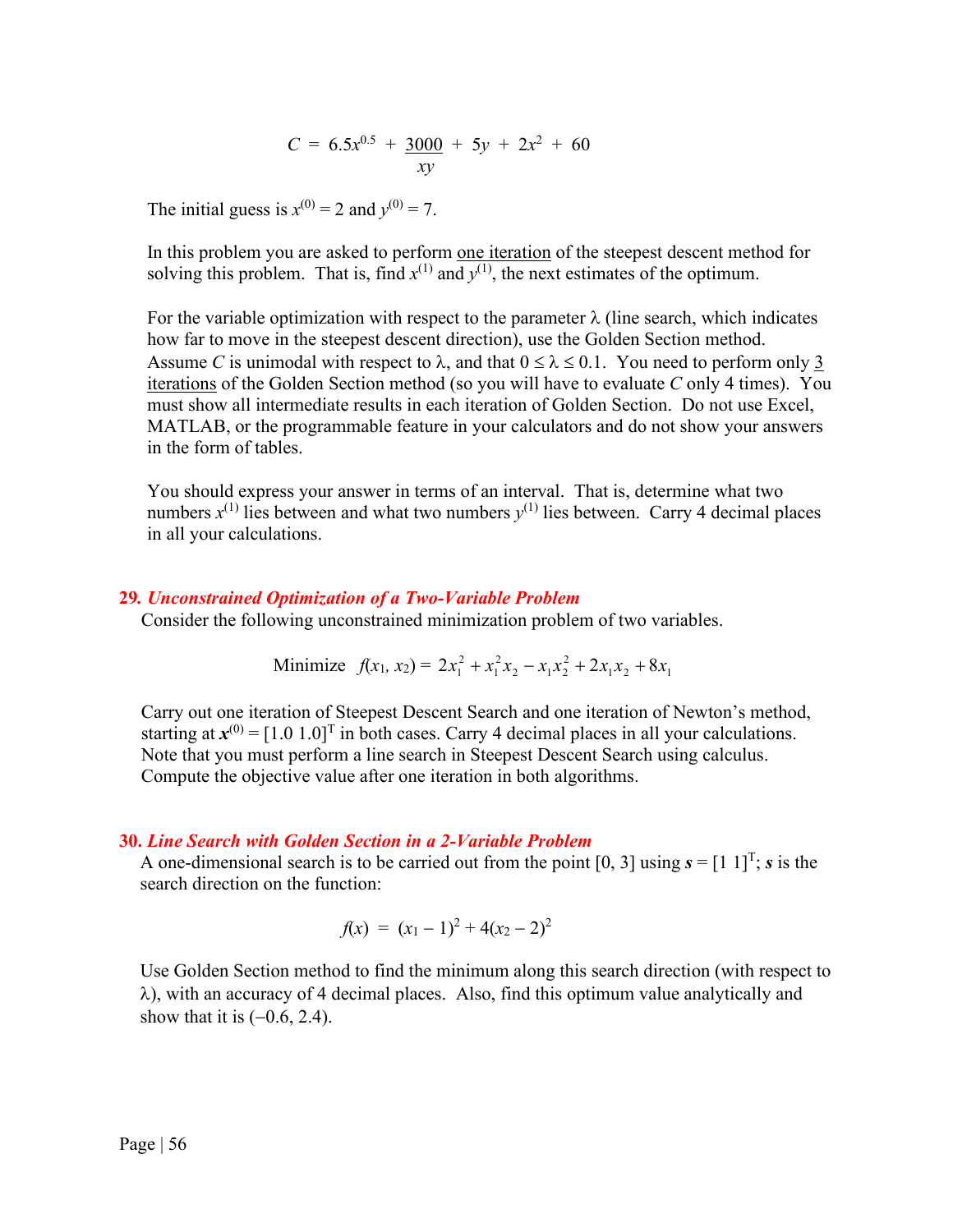#### **31.** *Line Search with Golden Section in a 2-Variable Problem*

A one-dimensional search is to be carried out from the point [1, 3] using  $s = [1 - 2]^T$ ; *s* is the search direction on the function:

$$
f(x) = 2x_1^3 + 4x_1x_2^2 - 10x_1x_2 + x_2^2
$$

Implement Golden Section method in MATLAB to find the minimum along this search direction (with respect to λ), with an accuracy of 4 decimal places. Also, use *fminbnd* to find the optimum value of the step size  $\lambda$ .

## **32.** *Conjugate Search Directions for a Quadratic Function*

The general equation in matrix form for a quadratic function can be expressed as:

$$
f(x) = a + b^{T}x + \frac{1}{2}x^{T}Cx
$$

where  $b^T$  is a *1xn* matrix and C is an *nxn* symmetric matrix, and *n* is the total number of variables.

(a) For the function

$$
f(x) = 5x_1^2 + x_2^2 + 2x_3^2 + 2x_1x_2 - x_1x_3 - 4x_2 + 5x_3 + 8
$$

show that the vectors  $[1 \ 0 \ 0]^T$  and  $[1 \ 1 \ 12]^T$  are conjugate directions with respect to the *C* matrix.

- (b) Compare the *C* matrix with the Hessian matrix  $H(x)$  of  $f(x)$  and comment on their relationship.
- (c) Is the function in Part (a) strictly convex, convex, strictly concave, concave, or none of the above?

#### **33.** *Combined Search Techniques in a Multivariable Minimization Problem*

Consider the following unconstrained minimization problem of two variables.

Minimize 
$$
f(x_1, x_2) = x_1^2 - x_1x_2 + \ln(x_1 + x_2)
$$

Carry out two iterations of Conjugate Direction Search, starting at  $x^{(0)} = [1.0 \ 1.0]^T$ . In the first iteration, use the Steepest Descent as the search direction. In the second iteration, your search direction must be made conjugate to the search direction in the first iteration. Carry 4 decimal places in all your calculations. Note that you must perform a line search in both iterations using calculus. Compute the objective value of each iteration.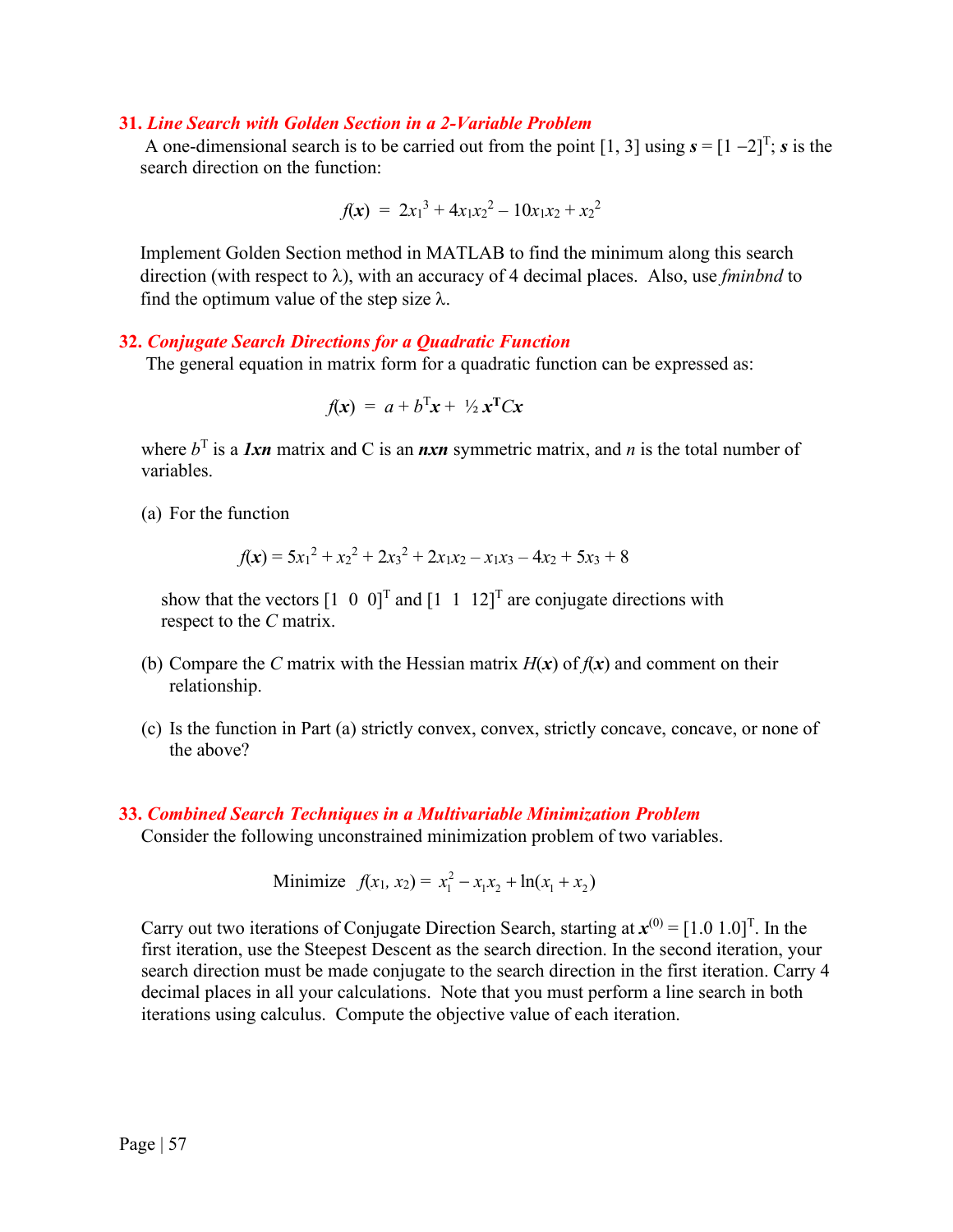#### **34.** *Unconstrained Optimization of a Two-Variable Problem*

Consider the following unconstrained optimization problem of two variables. Carry out one iteration of each method below to minimize the given objective function.

Minimize 
$$
f(x) = x_1^4 + 2x_1x_2^2 - x_1x_2
$$

- Method 1: Starting at  $[x_1, x_2]^T = [1, 0]^T$ , carry out one iteration of Steepest Descent search. Note that you must minimize  $\lambda$ , whose optimal value is less than 0.2, in the line search accurate to 4 decimal places. You may choose any line-search (onevariable) optimization technique but a fast convergence method is recommended. You must show all work instead of using your programmable calculator to give the final answer.
- Method 2: Starting at  $[x_1, x_2]^T = [1, 0]^T$ , carry out one iteration of Conjugate Direction search. This search direction must be conjugate to the steepest descent search direction in Method 1. Fix the value of the second element of your conjugate vector to 1 and calculate its first element, i.e.  $s = [s_1, 1]^T$ . Once again, you must minimize  $\lambda$ , whose value is less than 0.2, in the line search accurate to 4 decimal places. You may choose any line-search (one-variable) optimization technique but a fast convergence method is recommended. You must show all work instead of using your programmable calculator to give the final answer.

Method 3: Starting at  $[x_1, x_2]^T = [1, 0]^T$ , carry out one iteration of Newton's method

Calculate  $f(x)$  in each method after one iteration. What are the absolute relative percentage deviations of  $x_1, x_2$ , and  $f(x)$  of the three methods when compared to the global minimum in this problem? Carry 4 decimal places in all your calculations.

Formula: The inverse of a square matrix 
$$
A = \begin{bmatrix} a & b \\ c & d \end{bmatrix}
$$
 is  $\frac{1}{\det(A)} \begin{bmatrix} d & -b \\ -c & a \end{bmatrix}$ 

where  $det(A) = ad - bc$ 

# **35.** *Using Steepest Descent to Solve a Multivariable Minimization Problem*

Consider an unconstrained optimization problem with two decision variables *x* and *y*. It is desirable to find the values of *x* and *y* that minimizes the objective function  $f(x, y)$ :

$$
f(x, y) = (y - x2)2 + (5 - x)2
$$

Carry out one iteration of the Steepest Descent method. Use an initial guess of  $x = 2$  and  $y = 1$ 5. In your line search, carry out 5 iterations of Golden-Section Search.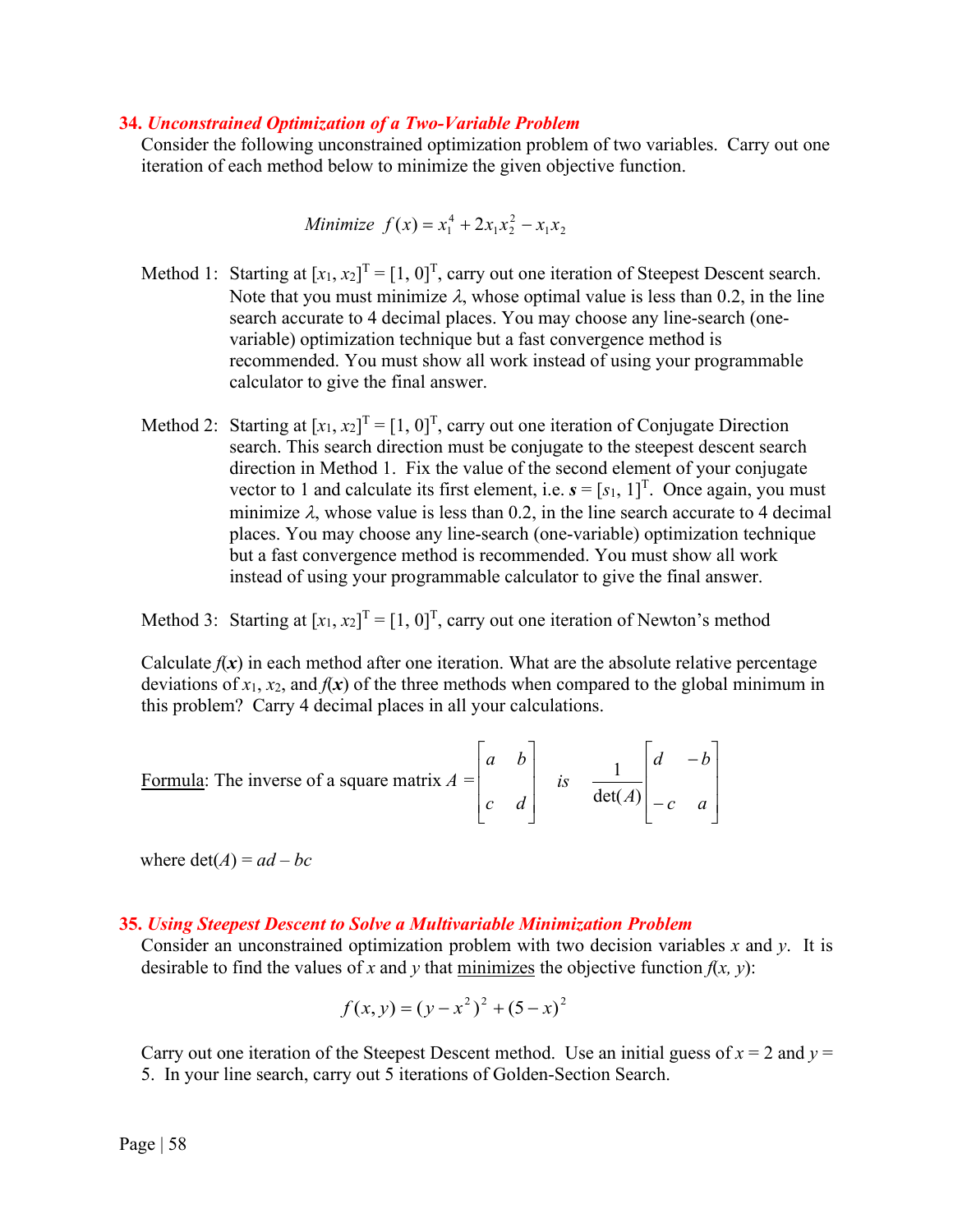**36.** *Conjugate-Gradient and Newton's Methods for a Multivariable Problem* For the following quadratic function,

$$
f(x) = 4(x_1 - 5)^2 + (x_2 - 6)^2
$$

starting at  $x^0 = [1 \ 1]^T$ .

- (a) Use the Fletcher-Reeves (conjugate-gradient) search to find the minimum.
- (b) Use Newton's method to find the minimum.

#### **37.** *Newton's Methods for Another Multivariable Problem*

Solve the following problem by Newton's method:

Minimize 
$$
f(x) = 1 + x_1 + x_2 + x_3 + x_4 + x_1x_2 + x_1x_3 + x_1x_4 + x_2x_3 + x_2x_4 + x_3x_4 + x_1^2 + x_2^2 + x_3^2 + x_4^2
$$

starting from  $x^0 = [-3 \ -30 \ -4 \ -0.1]^\text{T}$ .

## **38.** *Steepest Descent and Conjugate Direction Methods*

Consider the maximization of

$$
f(x) = 12x_1 - 2x_1^2 - 2x_2^2 + 2x_1x_2 - 12
$$

- (a) Find the stationary point analytically, and prove that it is a local maximum.
- (b) Carry out 3 iterations of steepest descent (with the line search) from the point  $[1\ 1]^T$ . What are the values of  $x_1, x_2$ , and  $f(x)$  after 3 iterations?
	- (c) Determine the maximum using conjugate search directions. Since the number of variables is 2 and  $f(x)$  is quadratic, it should take you only 2 iterations to find the maximum.
- **39.** *Conjugate-Gradient Method, Newton's Method, and fminunc for a Multivariable Problem* For the following optimization problem,

Minimize 
$$
f(x) = \exp(-x_1^2) + 2x_1^2 + x_2^2 + x_2x_3 + x_3^3
$$

Write a MATLAB program to implement the following: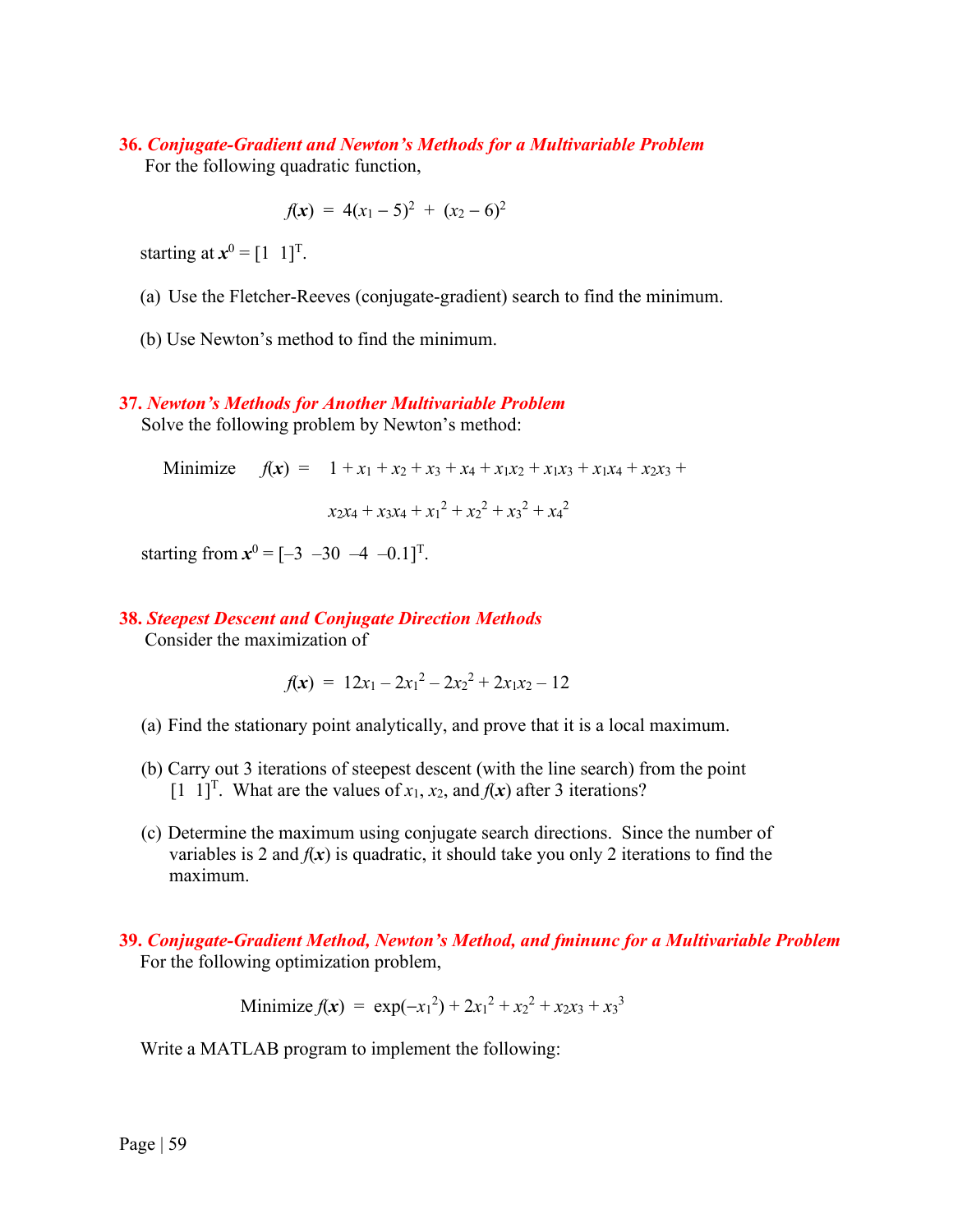- (a) 10 iterations of the Fletcher-Reeves (conjugate-gradient) search to find the minimum starting at  $x^0 = [0 - 0.5 \ 0.5]^T$ . Do not perform the line search in each iteration. Instead, use a fixed step size of  $\lambda = 0.1$ .
- (b) 5 iterations of Newton's method to find the minimum starting at  $x^0 = [0 \ -1 \ 1]^T$ .
- (c) Use *fminunc* function to solve for the minimum at  $x^0 = \begin{bmatrix} 1 \\ 1 \\ 1 \end{bmatrix}^T$ . Do not use the default algorithm of Quasi-Newton line search because it will not converge the problem at the given starting point. Instead, use the trust-region Newton algorithm.

# **40.** *Sequential Simplex Method and MATLAB's fminsearch*

For the following function

$$
f(x) = [\exp(x_1)][4x_1^2 + 2x_2^2 + 4x_1x_2 + 2x_2 + 1]
$$

- (a) Carry out 5 steps of sequential simplex method to find the minimum, using a simplex with a length of 0.2 and a starting point of  $x^0 = [2 -2]^T$ .
- (b) Use *fminsearch* in MATLAB to find the minimum starting at  $x^0 = [2 2]^T$ .

# **41.** *Combined Search Techniques in a Multivariable Minimization Problem*

Consider a chemical process for which there are 2 design variables  $x_1$  and  $x_2$ . After cost estimation and profitability analysis, it is determined that it is desirable to find the values of  $x_1$  and  $x_2$  that minimizes the cost function  $f(x)$ :

$$
f(x_1, x_2) = x_1^2 + 2x_1x_2^2 - x_1x_2
$$

In searching for the minimum, perform 3 iterations using the following combination of search techniques:

Iteration 1: use Steepest Descent search

Iteration 2: use a search direction which is conjugate to the search direction in Iteration 1 Iteration 3: use Newton's method

Use an initial guess of  $x_1 = 2$  and  $x_2 = 1$ . In Iteration 1 and 2, you must carry out a line search (i.e. minimize the step size  $\lambda$  completely), and in each iteration use the solution from the previous iteration as the starting point. Calculate and report the value of  $f(x)$  in each iteration as well.

# **42.** *Profit Maximization in a Chemical Process as an LP*

(a) A chemical company makes two products, Product A and Product B, which sell for a profit of \$3,000 per unit and \$3,200 per unit, respectively. It takes 32 minutes to produce Product A and 40 minutes to produce Product B. The total production time of each day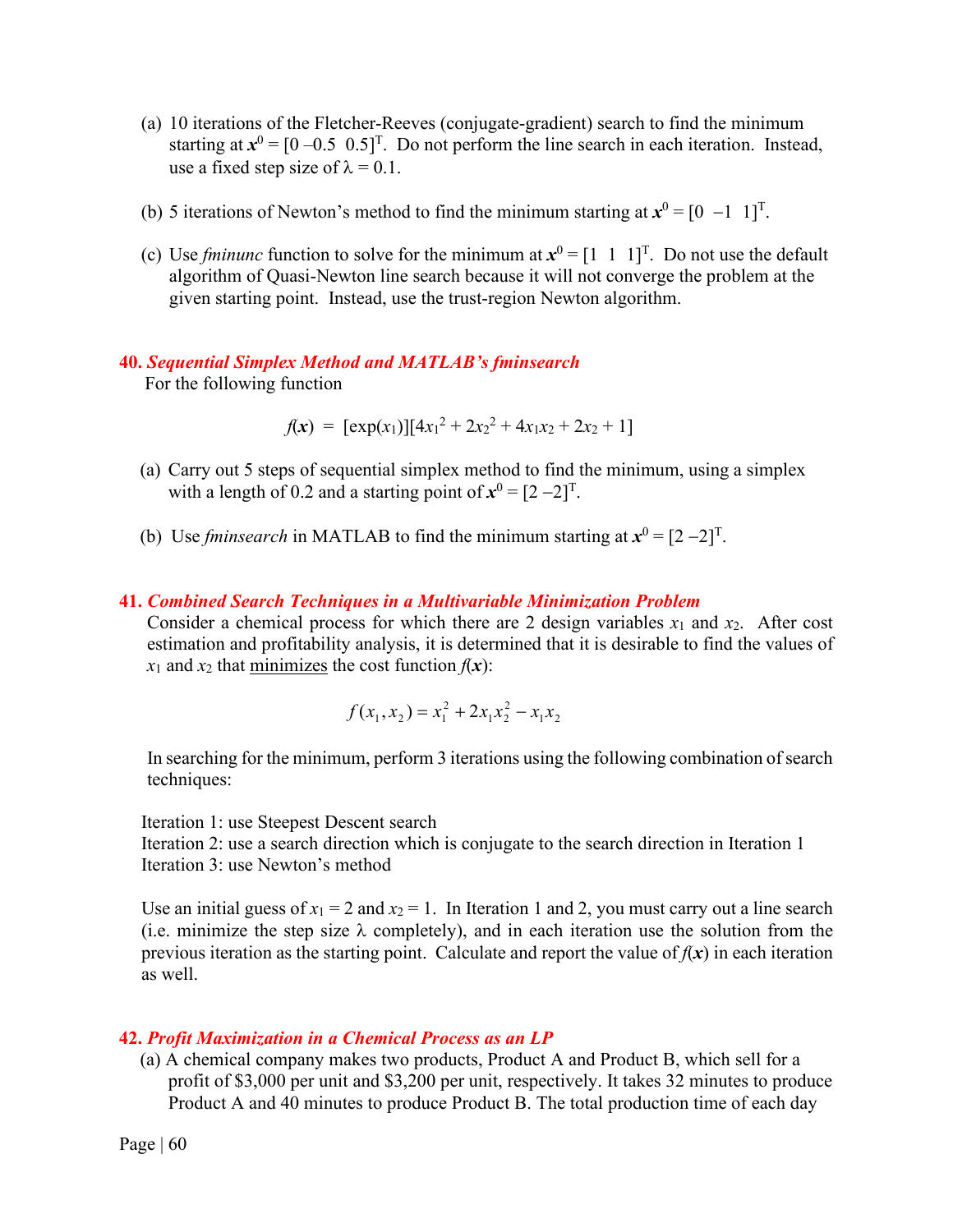is 660 minutes. To stay in business, the company must produce at least 5 units of Product B but no more than 14 units per day. At the same time, the market demand dictates that the company should not produce more than a combined total of 20 units of Product A and Product B. Finally, the machinery used in producing Product A and Product B requires that both products must be produced in multiples of 5 units. Formulate this problem as an ILP (because the number of product units must be a whole number) and solve for the maximum profit per day by graphical method.

(b) A chemical company produces 2 kinds of product, namely Saccharin and Nutrasweet which are sugar substitutes because of their extreme sweetness. Saccharin generates a profit of \$4100 per batch, requires 4 hours of production per batch in Plant 1 and 2 hours per batch in Plant 2. Nutrasweet has a profit contribution of \$5900 per batch, requires 2 hours per batch in Plant 1 and 3 hours per batch in Plant 2 to produce. The available time in one production cycle in Plant 1 and Plant 2 are 160 hours and 180 hours, respectively. Each hour used in Plant 1 costs \$90, while each hour spent in Plant 2 costs \$60. Formulate the problem as an LP in order to maximize the profit in one production cycle. Solve the LP problem graphically. Solve the same problem again using the Simplex algorithm.

# **43.** *Formulation of an LP Problem*

Anti-H5N1 Inc. is a pharmaceutical company specialized in producing an expensive vaccine to inoculate humans against the avian flu. The vaccines come in two varieties, one for immunization against Strain A (called AFVAX-A) and one against Strain B (called AFVAX-B). A facility is used to produce both AFVAX-A and AFVAX-B. Because of the high demands for its products, the company must produce a total of at least 14 batches in one production cycle, of which at least 3 batches must be AFVAX-A and at least 2 batches must be AFVAX-B. It takes 8.0 hours to produce one batch of the Strain-A vaccine and 6.25 hours to produce one batch of the Strain-B vaccine. A maximum of 100 operation hours is available at the facility in one production cycle. The net profit for the Strain-A vaccine is \$25,000 per batch, while that of the Strain-B is \$19,800 per batch.

Anti-H5N1 Inc. wants to know how much of AFVAX-A and AFVAX-B they must produce in one production cycle in order to achieve the highest possible profit.

- (a) Formulate an LP model for this problem. Treat all variables as continuous and use the graphical method to solve this model.
- (b) Now treat the model as an ILP problem, i.e. the number of batches must be an integer. Use the graphical method again to solve for the optimum. You must show all your work to get full credit.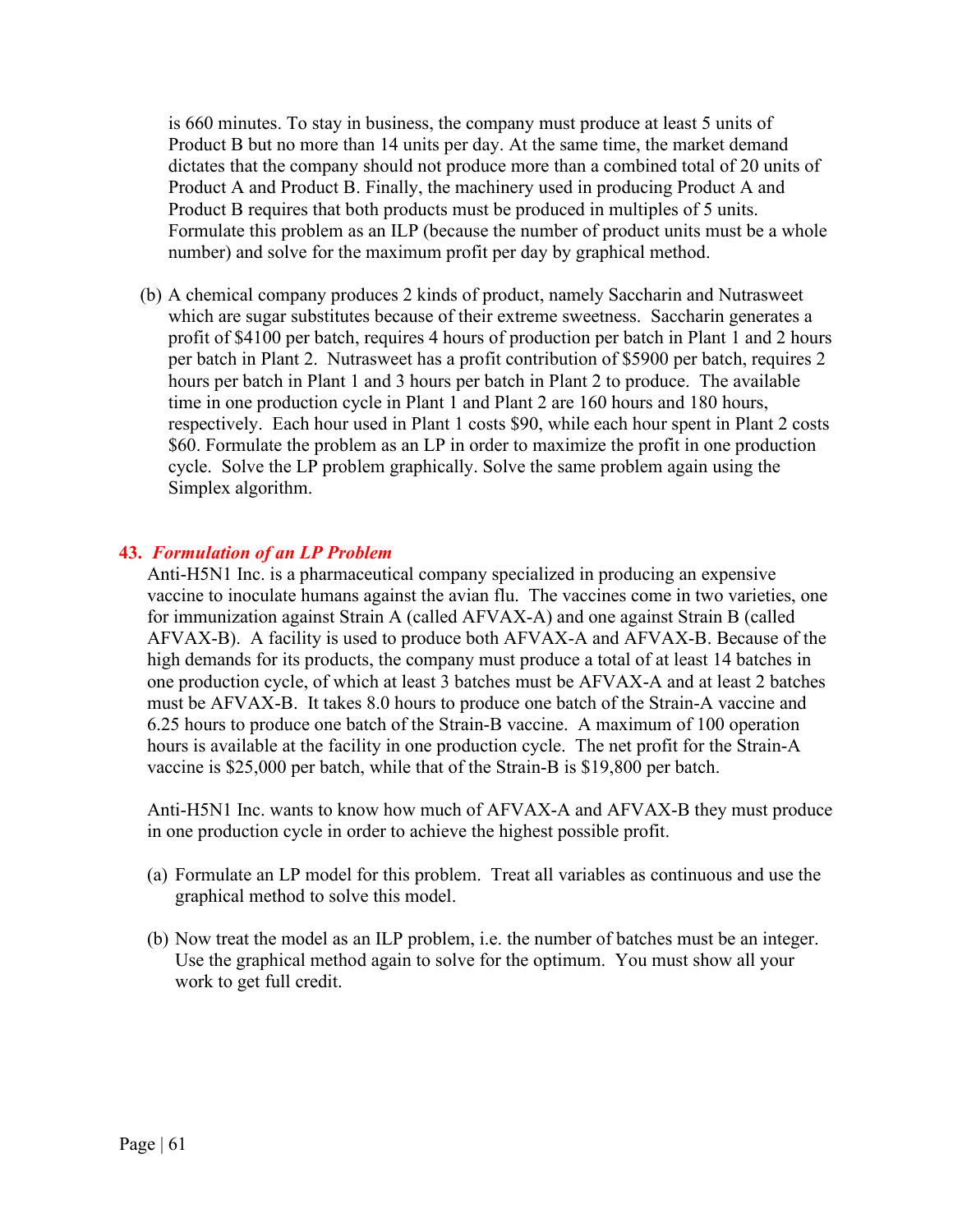# **44.** *Optimal Manufacturing of Candies*

A confectioner manufactures 2 kinds of candy bars: Ergies (packed with energy for kiddies) and Nergies (the "low-calorie" nugget for weight watchers without will power). Ergies sell at a profit of 50 cents per box while Nergies have a profit of 60 cents per box. The candy is processed in 3 main operations: blending, cooking, and packaging. The following table records the average time in *minutes* required by each box of candy, for each of the three activities.

|         | <b>Blending</b> | Cooking | Packaging |
|---------|-----------------|---------|-----------|
| Ergies  |                 | 5       | 3         |
| Nergies | 2               |         |           |

During each production run, the blending equipment is available for a maximum of 14 machine hours, the cooking equipment for at most 40 machine hours, and the packaging equipment for at most 15 machine hours.

- (a) If each machine can be allocated to the making of either type of candy at all times that it is available for production, determine how many boxes of each kind of candy the confectioner should make in order to realize the maximum profit. Formulate this optimization problem as a linear program and use a graphical technique to solve for the optimum. Also, compute the maximum profit in dollars (Note:  $100$  cents  $= 1$  US dollar).
- (b) The marketing department proposed that the confectioner add a third kind of candy bar named Munchies into the production line in order to try to make more profit. Munchies has a profit of 80 cents per box with the following operation times: blending time  $= 2$ minutes, cooking time  $= 5$  minutes, packing time  $= 2$  minutes. Due to some adjustments in the production equipment required to accommodate the making of Munchies, the maximum hours available for the blending equipment is now reduced by 3 machine hours, the maximum for the cooking equipment is reduced by 2 machine hours, and the maximum for the packaging equipment is reduced by 2 machine hours.

As a ChEPS graduate working for the confectioner, do you agree with this proposal from marketing? Support the conclusion you make analytically (if you use linear programming to prove your answer, use the Simplex algorithm to solve the problem). There is no minimum number of boxes the confectioner is obligated to make for each kind of candy bars.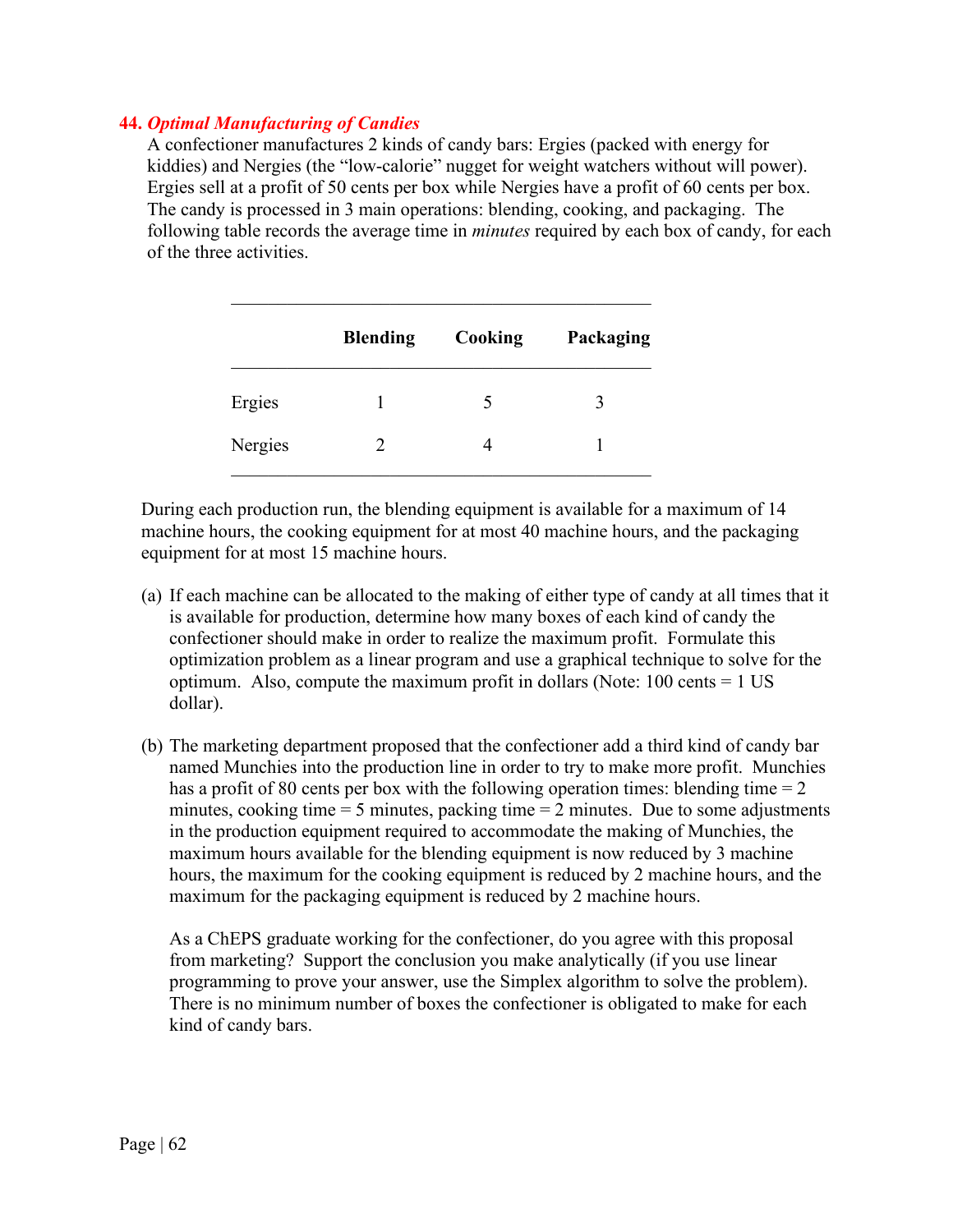## **45.** *Optimal Production of Two Chemicals as an LP Problem*

A chemical manufacturer plans to make two products *P* and *Q* by batch reaction. By varying reaction conditions and batch time, both products can be made from the same reactants *A* and *B* as follows:

| Reaction 1: | $0.5 \text{ kg } A + 0.6 \text{ kg } B \rightarrow 1 \text{ kg } P + \text{waste}$ |
|-------------|------------------------------------------------------------------------------------|
|             | Required batch time (including time to charge and empty<br>reactor) = $2.5$ hours  |
| Reaction 2: | 0.2 kg $A + 0.9$ kg $B \rightarrow 1$ kg $Q +$ waste                               |
|             | Required batch time (including time to charge and empty<br>reactor) = $5$ hours    |

*P* can be sold at a profit of \$ 55/ton, and *Q* at a profit of \$ 80/ton. The company plans to use the same batch reactor to produce both products. So part of the time the reactor will be used to produce *P* using reaction 1, and the remaining time the reactor will be used to produce *Q* using reaction 2. In either case, each batch produces 0.5 ton of product *P* or *Q*. The reactor operates 330 days/year for 24 hours/day. The company is able to purchase up to 600 tons/year of *A* and up to 1000 tons/year of *B*. Additional supplies of *A* and *B* are not available.

- (a) Assuming you want to maximize the total annual profit from selling *P* and *Q*, formulate this problem as a linear programming (LP) problem.
- (b) How much *P* should you produce, and how much *Q* should you produce? Use the Simplex algorithm to solve for the optimum.

# **46.** *Formulation of an LP Problem*

A Thai shrimp company with a farming area of 10 rais wishes to optimize the growing of 3 kinds of shrimps, namely tiger shrimps, prawns, and rock shrimps. The company can sell tiger shrimps at 100 baht a kilogram, prawns at 160 baht a kilogram, and rock shrimps at 200 baht a kilogram. The average yield per rai is 1,500 kilograms of tiger shrimps, 1,000 kilograms of prawns, and 800 kilograms of rock shrimps. Labor required per rai during each harvest cycle is 3 man-days, 6 man-days, and 4 man-days for tiger shrimps, prawns, and rock shrimps, respectively. No more than 50 man-days are available during the harvest cycle, and each worker is paid 300 baht per man-day. Feed and other operating expenses cost 60 baht per kilogram, while feed requirements are: 300 kilograms per rai of tiger shrimps, 450 kilograms per rai of prawns, and 500 kilograms per rai of rock shrimps.

(a) Based on this information, formulate this problem as an LP model to determine the optimal usage of the farming area such that the profit in each harvest cycle is maximized.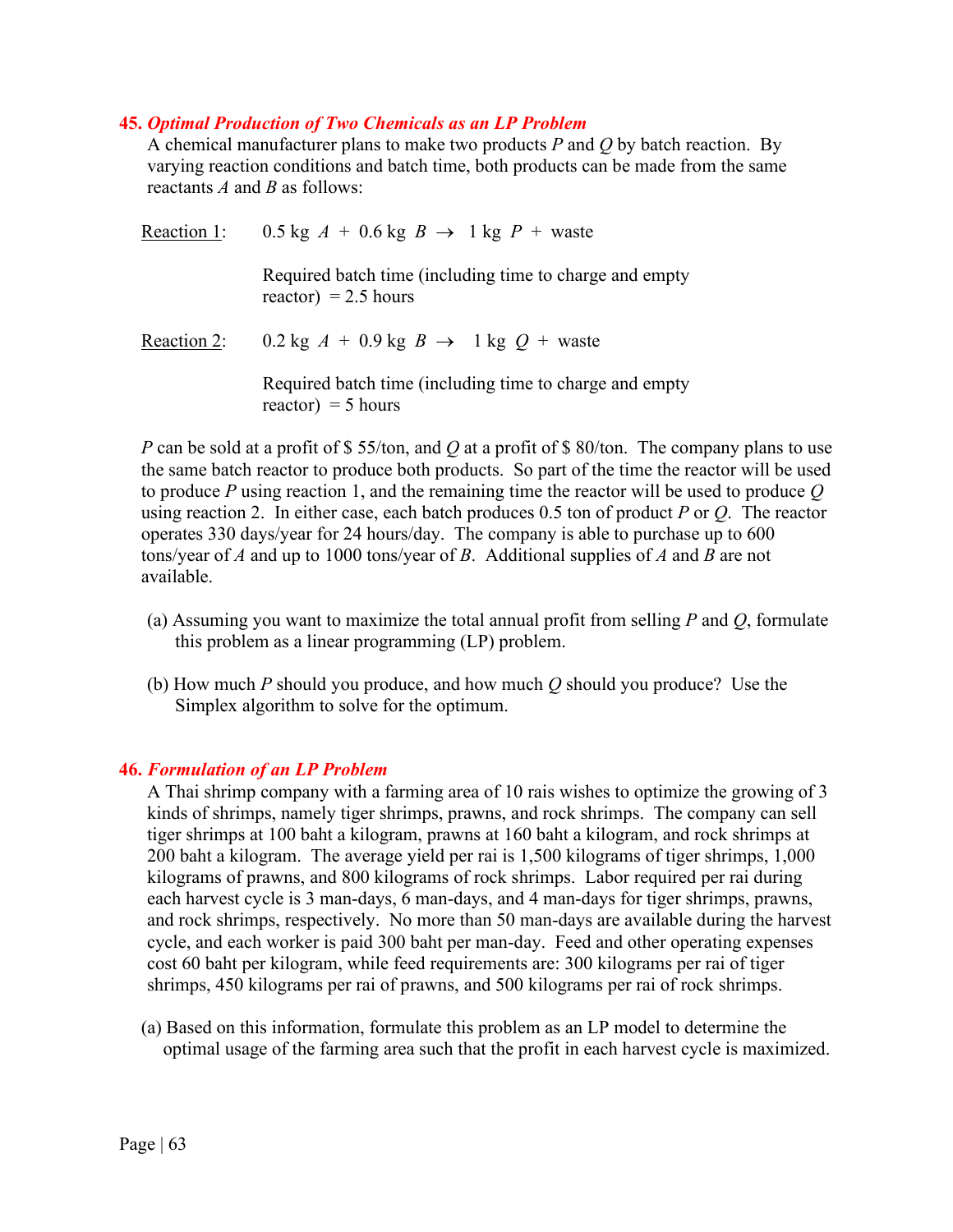(b) Carry out 1 iteration of Simplex to solve this LP model. Is the solution optimal after 1 iteration?

#### **47.** *Simplex Algorithm, I*

Consider the following LP minimization problem:

| Minimize<br>s.t. | $f(x) = -2x_1 + x_2 - x_3$ |           |     |
|------------------|----------------------------|-----------|-----|
|                  | $x_1 + x_2$                | $\leq$ 12 | (1) |
|                  | $-x_1 + 4x_2 - 2x_3$       | $> -6$    | (2) |
|                  | $2x_1 + x_2 - 2x_3$        | 6<br>$=$  | (3) |
|                  | $x_1, x_2, x_3 \geq 0$     |           |     |

Solve the LP problem and find the minimum by starting Simplex with the feasible basic solution in which  $x_2 = x_3 = 0$ . You are not allowed to eliminate any variables and reduce the number of constraints when using Simplex.

#### **48.** *Simplex Algorithm, II*

Use the Simplex algorithm to solve for the optimum of the following LP:

| Minimize | $f(x) = x_1 + 2x_2 + 2x_3 - x_4$ |           |     |
|----------|----------------------------------|-----------|-----|
| s.t.     |                                  |           |     |
|          | $x_1 + 2x_2 - 2x_3$              | > 0       | (1) |
|          | $2x_1-4x_2-x_3+x_4$              | $\leq$ 14 | (2) |
|          | $-2x_1 + x_2 + 3x_3 - x_4$       | $\geq -6$ | (3) |
|          | $x_1 + x_2 + x_3 + x_4$          | $= 12$    | (4) |
|          |                                  |           |     |
|          | $x_1, x_2, x_3, x_4 \geq 0$      |           |     |

You are not allowed to eliminate any variables and thus reduce the number of constraints when using Simplex.A close inspection of the LP formulation shows that one feasible basic solution can be found by making *x*<sup>2</sup> and the slack/surplus variables of Constraint (1) and Constraint (3) non-basic variables. Start your Simplex with this basic solution.

#### **49.** *Simplex Algorithm, III*

Use the Simplex algorithm to solve for the optimum of the following LP:

Maximize  $f(x) = x_1 - 2x_2 + 4x_3$ s.t.  $2x_1 + x_2 - x_3 \ge 6$  $x_1 + x_2 + x_3 \leq 20$  $x_2 + x_3 \geq 8$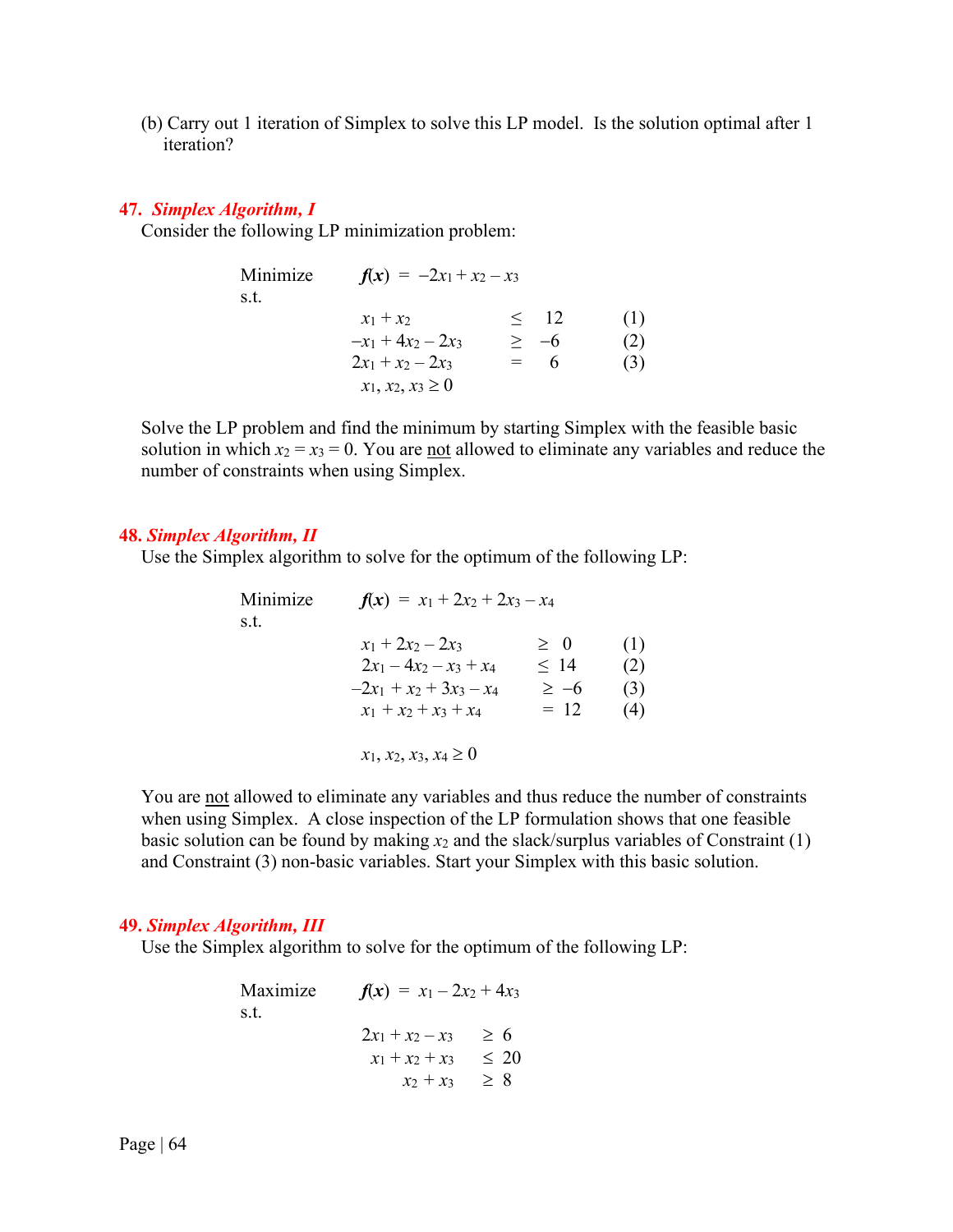## $x_1 \geq 0$ ,  $x_2$  is unrestricted,  $x_3 \geq 0$

You are not allowed to eliminate any constraint when using Simplex.

## **50.** *Steel Blending Problem*

The Pittsburgh Steel (PS) Co. has been contracted to produce a new type of steel which has the following tight quality requirements:

| Content   |          | At Least Not More Than |  |
|-----------|----------|------------------------|--|
| Carbon    | $3.00\%$ | 3.50%                  |  |
| Chrome    | $0.30\%$ | 0.45%                  |  |
| Manganese | 1.35%    | $1.65\%$               |  |
| Silicon   | 2.70%    | 3.00%                  |  |

PS has the following materials available for mixing up a batch:

|                 | Cost/lb. | Percent<br>Carbon | Percent<br>Chrome | Percent<br>Manganese | Percent<br>Silicon | Amount<br>Available |
|-----------------|----------|-------------------|-------------------|----------------------|--------------------|---------------------|
| Pig Iron 1      | 0.03     | 4.0               | $\theta$          | 0.9                  | 2.25               | Unlimited           |
| Pig Iron 2      | 0.0645   | $\boldsymbol{0}$  | 10.0              | 4.5                  | 15.0               | Unlimited           |
| Ferro-Silicon 1 | 0.065    | $\overline{0}$    | $\theta$          | $\boldsymbol{0}$     | 45.0               | Unlimited           |
| Ferro-Silicon 2 | 0.061    | $\boldsymbol{0}$  | $\theta$          | $\boldsymbol{0}$     | 42.0               | Unlimited           |
| Alloy 1         | 0.10     | $\boldsymbol{0}$  | $\theta$          | 60.0                 | 18.0               | Unlimited           |
| Alloy 2         | 0.13     | $\boldsymbol{0}$  | 20.0              | 9.0                  | 30.0               | Unlimited           |
| Alloy 3         | 0.119    | $\overline{0}$    | 8.0               | 33.0                 | 25.0               | Unlimited           |
| Carbide         | 0.08     | 15.0              | $\boldsymbol{0}$  | $\boldsymbol{0}$     | 30.0               | Unlimited           |
| Steel 1         | 0.021    | 0.4               | $\theta$          | 0.9                  | $\theta$           | 200 lb.             |
| Steel 2         | 0.02     | 0.1               |                   | $\theta$             | 0.3                | 200 lb.<br>$\Omega$ |
| Steel 3         | 0.0195   | 0.1               | $\theta$          | 0.3                  | $\boldsymbol{0}$   | 200 lb.             |

A one-ton (2000 lb.) batch must be blended which satisfies the quality requirements stated earlier. The problem now is what amounts of each of the eleven materials should be blended together so as to minimize the cost but satisfy the quality requirements. An experienced steel man claims that the least cost mix will not use more than nine of the eleven raw materials. Formulate this problem as an LP problem. To verify the steel man's claim, use LINDO to solve for the optimum. Is the steel man's claim correct or wrong?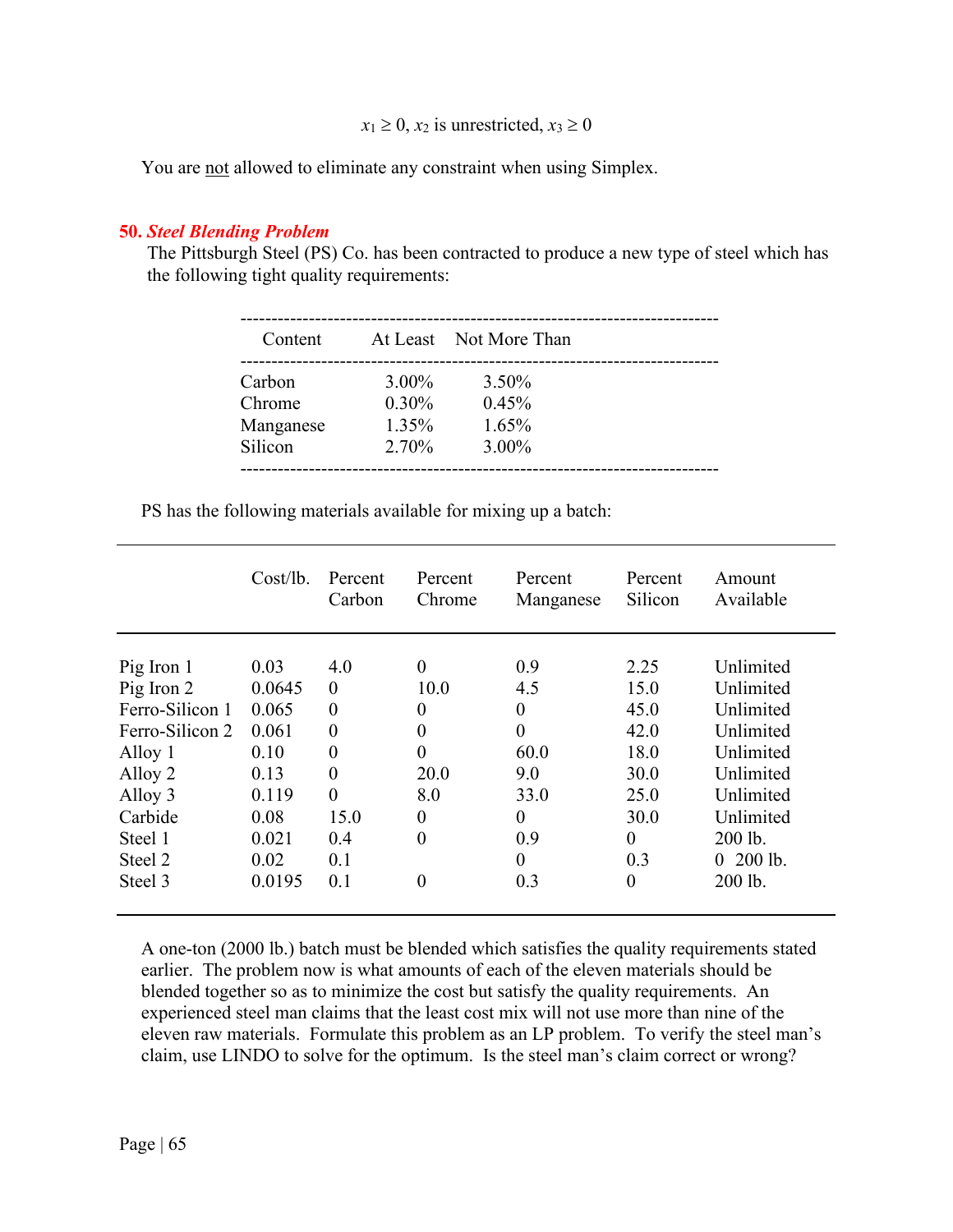# **51.** *Reclaiming Solid Wastes*

The SAVE-IT COMPANY operates a reclamation center that collects four types of solid waste materials and treats them so that they can be amalgamated into a salable product (Treating and amalgamating are separate processes.) Three different grades of this product can be made (see the first column of Table 1), depending upon the mix of the materials used. Although there is some flexibility in the mix for each grade, quality standards may specify the minimum or maximum amount allowed for the proportion of a material in the product grade. (This proportion is the weight of the material expressed as a percentage of the total weight for the product grade.) For each of the two higher grades, a fixed percentage is specified for one of the materials. These specifications are given in Table 1 along with the cost of amalgamation and the selling price for each grade.

The reclamation center collects its solid waste materials from regular sources and so is normally able to maintain a steady rate for treating them. Table 2 gives the quantities available for collection and treatment each week, as well as the cost of treatment, for each type of material.

The Save-It Co. is solely owned by Green Earth, an organization devoted to dealing with environmental issues, so Save-It's profits are used to help support Green Earth's activities. Green Earth has raised contributions and grants, amounting to \$30,000 per week, to be used exclusively to cover the entire treatment cost for the solid waste materials. The board of directors of Green Earth has instructed the management of Save-It to divide this money among the materials in such a way that *at least half* of the amount available of each material is actually collected and treated. These additional restrictions are listed in Table 2.

Within the restrictions specified in Tables 1 and 2, management wants to determine the *amount* of each product grade to produce *and* the exact *mix* of materials to be used for each grade. The objective is to maximize the net weekly profit (total sales income *minus* total amalgamation cost), exclusive of the fixed treatment cost of \$30,000 per week that is being covered by gifts and grants. Formulate this problem as an LP and solve it using LINDO.

|               | <b>Grade Specification</b><br>Cost per Pound (\$)                                                                                                              | Amalgamation<br>per Pound (\$) | <b>Selling Price</b> |  |
|---------------|----------------------------------------------------------------------------------------------------------------------------------------------------------------|--------------------------------|----------------------|--|
| $\mathcal{A}$ | Material 1: Not more than 30% of total<br>Material 2: Not less than 40% of total<br>Material 3: Not more than 50% of total<br>Material 4: Exactly 20% of total | 3.00                           | 8.50                 |  |
| B             | Material 1: Not more than 50% of total<br>Material 2: Not less than 10% of total<br>Material 4: Exactly 10% of total                                           | 2.50                           | 7.00                 |  |
|               | Material 1: Not more than 70% of total                                                                                                                         | 2.00                           | 5.50                 |  |

# **Table 1: Product data for Save-It Co.**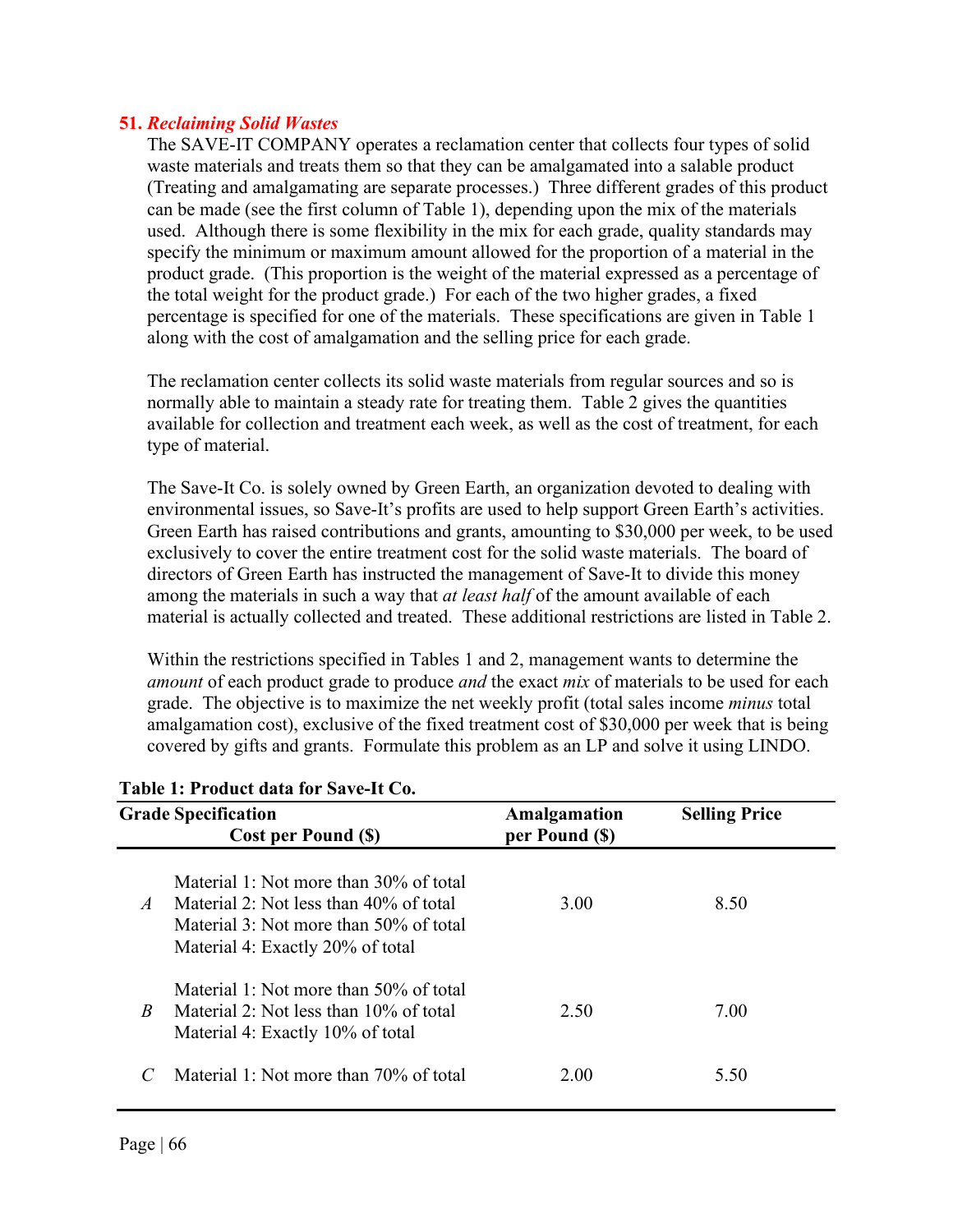|               | <b>Material Pounds per</b><br><b>Week Available</b> | per Pound (\$)               | <b>Treatment Cost</b> Additional Restrictions                                                                                                                                   |
|---------------|-----------------------------------------------------|------------------------------|---------------------------------------------------------------------------------------------------------------------------------------------------------------------------------|
| $\mathcal{D}$ | 3,000<br>2,000<br>4,000<br>1,000                    | 3.00<br>6.00<br>4.00<br>5.00 | 1. For each material, at least half of the<br>pounds per week available should be<br>collected and treated.<br>2. \$30,000 per week should be used to<br>treat these materials. |

**52.** *The Method of Lagrange Multipliers, I*

Use the method of Lagrange Multiplier to solve for all stationary points of the following constrained optimization problem:

$$
f(x) = x_1^2 x_2 - x_1 x_2 + 3x_2
$$
  
s.t.  $x_1 x_2 \le 10$   
 $x_1 + x_2 = 4$ 

You need not characterize the stationary points, but do compute the objective function value of each stationary point and their Langrage multipliers.

### **53.** *The Method of Lagrange Multipliers, II*

Consider the following nonlinear constrained optimization problem:

Minimize 
$$
f(x) = x_1^2 + 2x_1x_2 + (x_2 - 1)^2
$$
  
\nsubject to  $g(x) = x_1^2 + x_2^2 - 9 \le 0$   
\n $h(x) = x_1 + 2x_2^2 = 10$ 

Use the Method of Lagrange Multipliers to find all the stationary points. For each stationary point you find, be sure to calculate the values of the Lagrange Multipliers as well as the values of  $f(x)$ . You do not need to classify each stationary point.

#### **54.** *The Method of Lagrange Multipliers, III*

Use the method of Lagrange Multiplier to solve for all stationary points of the following constrained optimization problem:

$$
f(x) = x_1 x_2
$$
  
s.t. 
$$
x_1 + 2x_2 \le 2
$$

$$
2x_1^2 - x_2 = 6
$$

Page | 67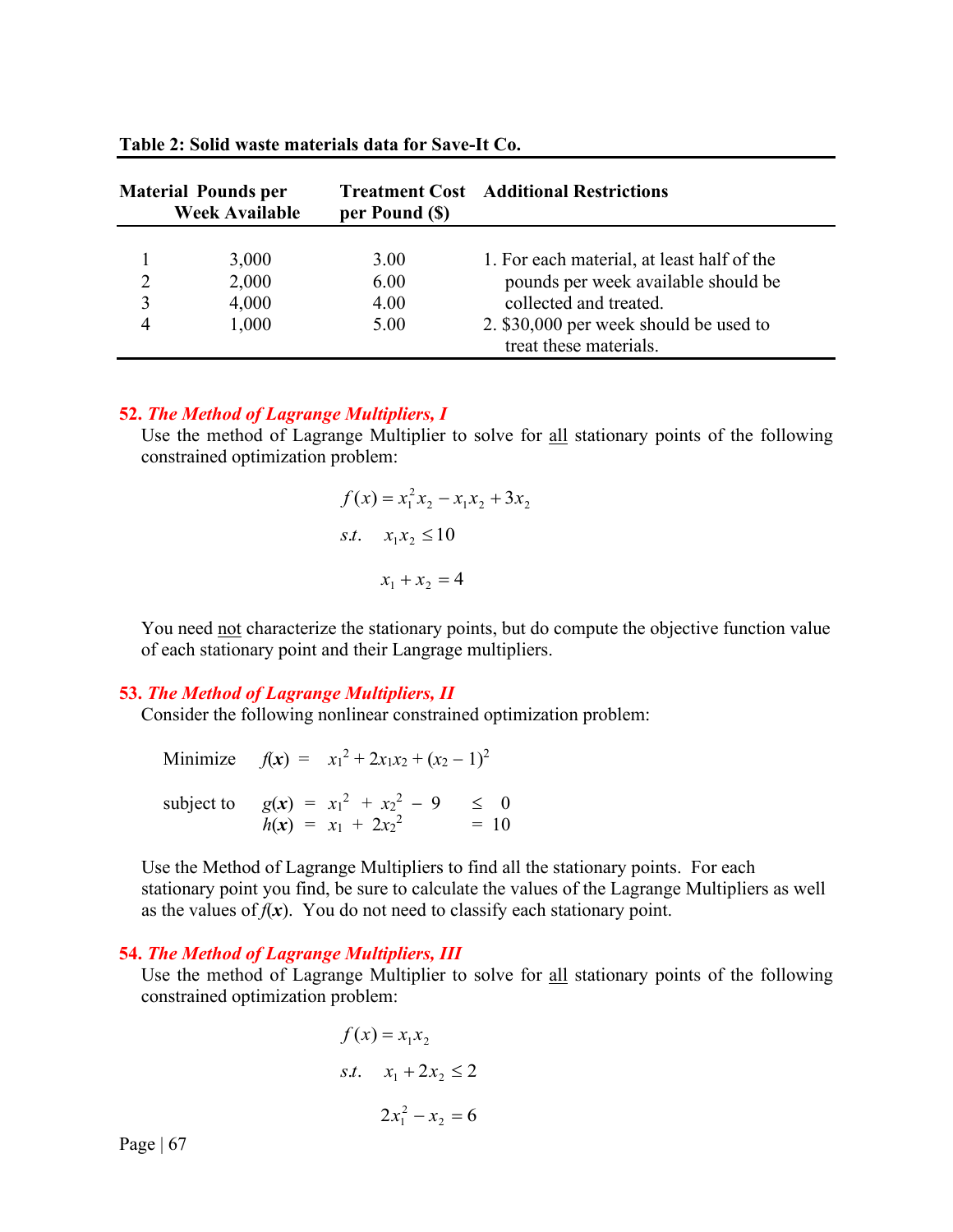You need not characterize the stationary points, but do compute the objective function value of each stationary point and their Langrage multipliers.

## **55.** *Method of Lagrange Multipliers and fmincon, I*

(a) Find all the stationary points of the following constrained NLP by the method of Lagrange Multiplier. You must calculate the values of all variables in the Lagrangian *L*, including the values of the objective function and the multipliers. But do not classify each stationary point.

$$
f(x_1, x_2) = x_1 x_2^2
$$
  
s.t. 
$$
x_1 + 2x_2 = 10
$$

$$
x_1^2 + x_2^2 \le 25
$$

(b) Write down the MATLAB syntax (input commands and M-files) and use *fmincon* to solve the following constrained NLP problem:

Maximize 
$$
f(\mathbf{x}) = 3x_1 \exp(-0.1x_1x_6) + 4x_2 + x_3^2 + 7x_4 + \frac{10}{x_5} + x_6
$$

s.t.

$$
x_{2}x_{6} = 5
$$
 (Constraint 1)  
\n
$$
x_{1} + x_{2} + x_{3} + x_{4} + x_{5} + x_{6} = 10
$$
 (Constraint 2)  
\n
$$
2x_{1} + x_{2} + x_{3} + 3x_{4} \ge 2
$$
 (Constraint 3)  
\n
$$
\frac{x_{1}}{x_{2}} + x_{3}^{2}x_{4}^{3} = 1
$$
 (Constraint 4)  
\n
$$
-8x_{1} - 3x_{2} - 4x_{3} + x_{4} - x_{5} + x_{6} \ge -10
$$
 (Constraint 5)  
\n
$$
-2x_{1} - 6x_{2} - x_{3} - 3x_{4} - x_{6} \ge -13
$$
 (Constraint 6)  
\n
$$
-x_{1} - 4x_{2} - 5x_{3} - 2x_{4} \ge -18
$$
 (Constraint 7)  
\n
$$
\sqrt{x_{5}} + x_{6} \le 6
$$
 (Constraint 8)  
\n
$$
-20 \le x_{i} \le 20
$$
  $i = 1, ..., 6$ 

Use an initial guess of  $x_i = 1.0$ ,  $i = 1, ..., 6$ . The solution from MATLAB is  $x_1 = 1.4158$ ,  $x_2$  $x_1 = 1.5583$ ,  $x_2 = -3.0346$ ,  $x_4 = 0.2149$ ,  $x_5 = 6.6369$ , and  $x_6 = 3.2087$  with  $f(x) = 24.3585$ . Which inequality constraint(s) is/are active (identify by constraint number)? Be sure to write neatly and pay attention to details such as semicolons, periods, etc., since the syntax must be precise.

#### **56.** *Method of Lagrange Multipliers and fmincon, II*

(a) Use the method of Lagrange multipliers to determine the stationary points of the following nonlinear constrained problem. There is no need to classify the calculated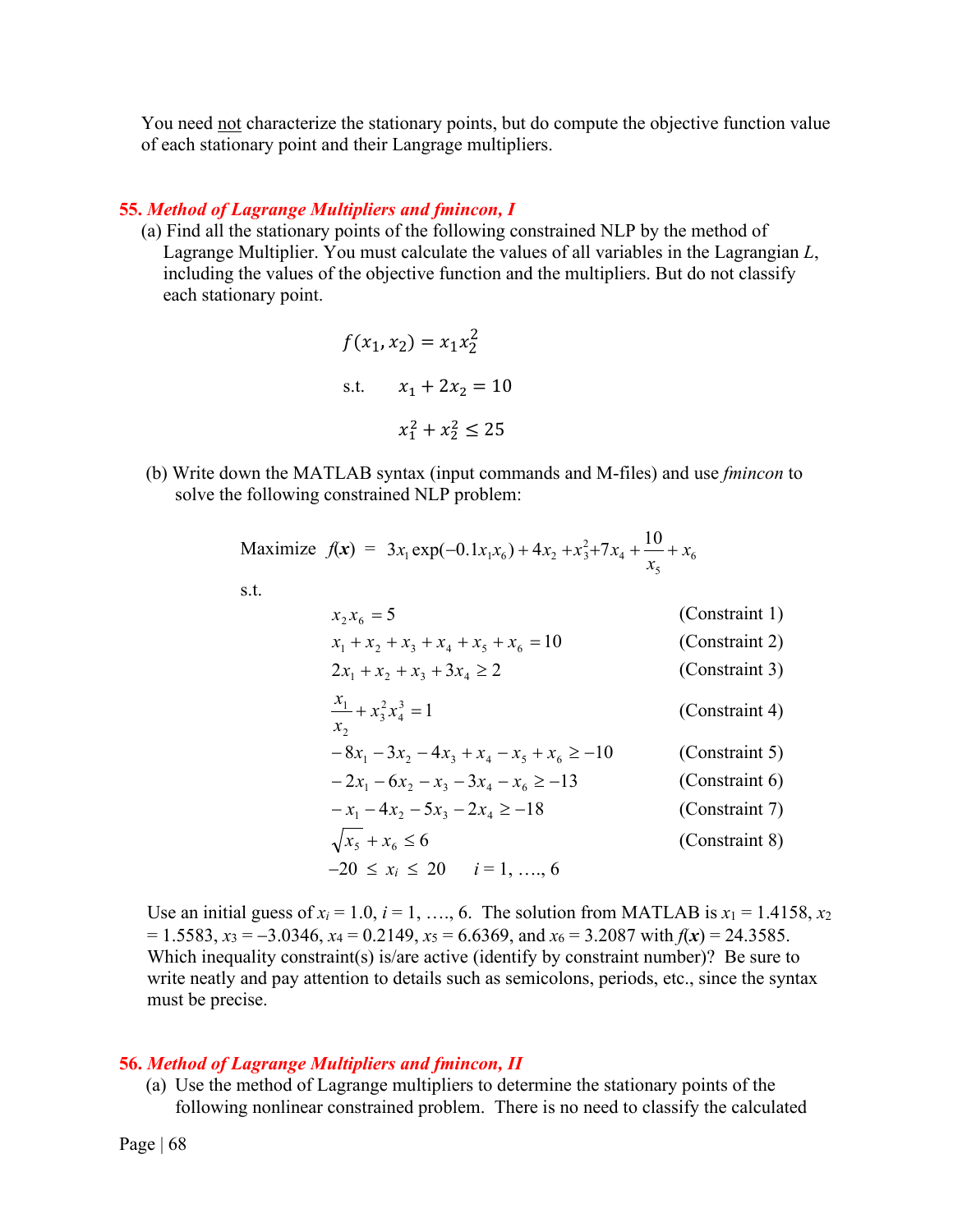stationary points as maximum, minimum, or saddle point, but you must calculate the values of the Lagrange multiplier and the objective function of each stationary point.

Minimize 
$$
f(x, y) = xy^2
$$
  
s.t.  $x^2 - y^2 \le 16$   
 $x - y = 3$ 

(b) Write down the MATLAB syntax (input commands and M-files) and use *fmincon* to solve the following constrained NLP problem:

Maximize 
$$
f(\mathbf{x}) = 3x_1 \exp(-0.1x_1x_6) + 4x_2 + x_3^2 + 7x_4 + \frac{10}{x_5} + x_6
$$

s.t.

$$
x_{2}x_{6} = 5
$$
 (Constraint 1)  
\n
$$
x_{1} + x_{2} + x_{3} + x_{4} + x_{5} + x_{6} = 10
$$
 (Constraint 2)  
\n
$$
2x_{1} + x_{2} + x_{3} + 3x_{4} \ge 2
$$
 (Constraint 3)  
\n
$$
\frac{x_{1}}{x_{2}} + x_{3}^{2}x_{4}^{3} = 1
$$
 (Constraint 4)  
\n
$$
-8x_{1} - 3x_{2} - 4x_{3} + x_{4} - x_{5} + x_{6} \ge -10
$$
 (Constraint 5)  
\n
$$
-2x_{1} - 6x_{2} - x_{3} - 3x_{4} - x_{6} \ge -13
$$
 (Constraint 6)  
\n
$$
-x_{1} - 4x_{2} - 5x_{3} - 2x_{4} \ge -18
$$
 (Constraint 7)  
\n
$$
\sqrt{x_{5}} + x_{6} \le 6
$$
 (Constraint 8)  
\n
$$
-20 \le x_{i} \le 20
$$
  $i = 1, ..., 6$ 

Use an initial guess of  $x_i = 1.0$ ,  $i = 1, ..., 6$ . The solution from MATLAB is  $x_1 = 1.4158$ ,  $x_2$  $x = 1.5583, x_3 = -3.0346, x_4 = 0.2149, x_5 = 6.6369,$  and  $x_6 = 3.2087$  with  $f(x) = 24.3585$ . Which inequality constraint(s) is/are active (identify by constraint number)? Be sure to write neatly and pay attention to details such as semicolons, periods, etc., since the syntax must be precise.

#### **57.** *Using fmincon to Solve 3 NLPs*

(a) Westerberg and Shah (1978) in Swaney (1990) studied the following NLP problem:

Min 
$$
35x_1^{0.6} + 35x_2^{0.6}
$$
  
s.t.  $600x_1 - 50x_3 - x_1x_3 + 5000 = 0$   
 $600x_2 + 50x_3 - 15000 = 0$   
 $(0, 0, 100) \le x \le (34, 17, 300)$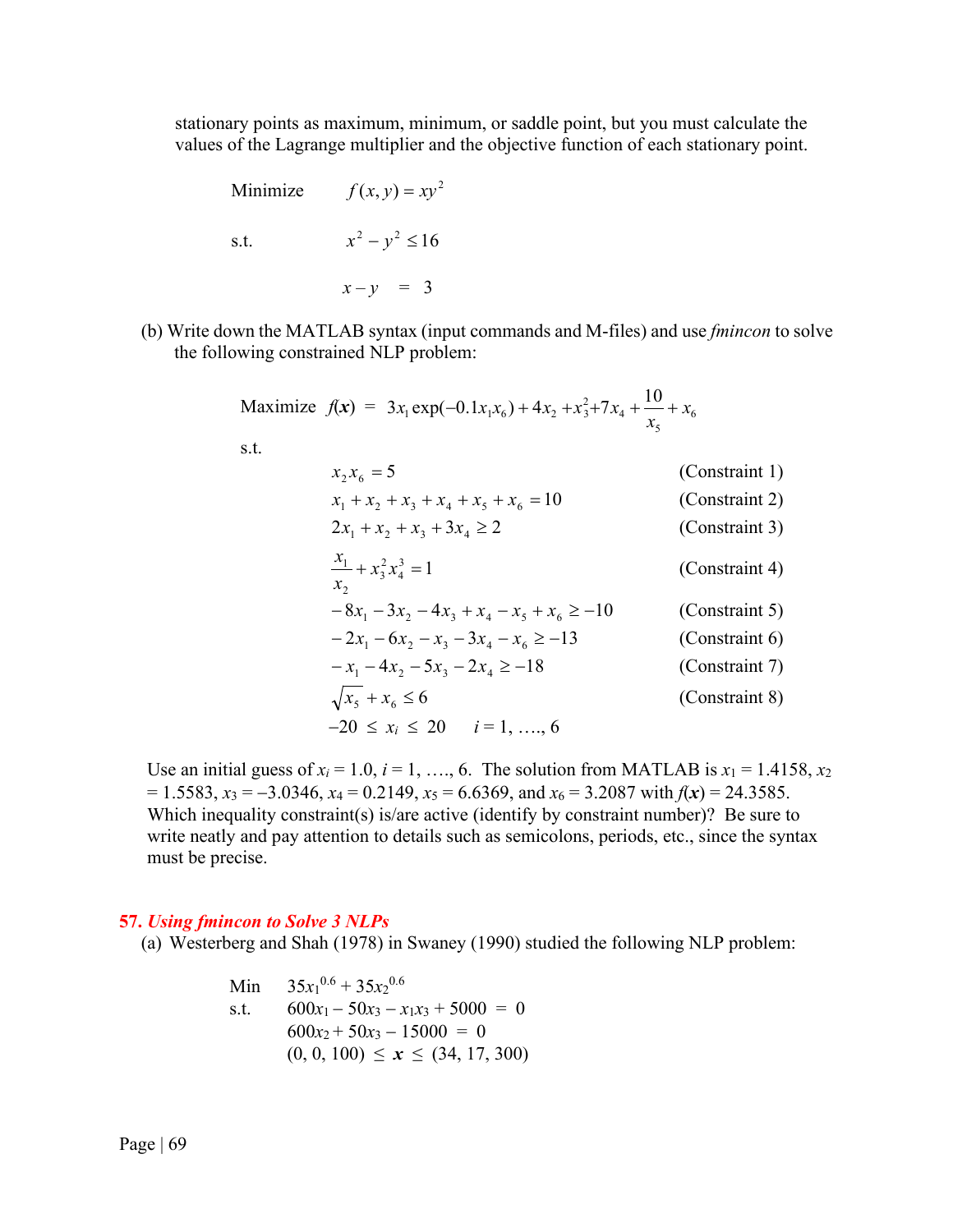in which one local optimum  $(f(x) = 286.943)$  and the global optimum  $(f(x) = 189.311627)$ were reported by Ryoo and Sahinidis (1995). Use *fmincon* to find both solutions.

(b) Stoecker (1971) in Liebman *et al.* (1986) studied the following insulated steel tank design NLP problem:

Min 
$$
400x_1^{0.9} + 1000 + 22(x_2 - 14.7)^{1.2} + x_4
$$
  
s.t.  $x_2 = \exp[-3950/(x_3 + 460) + 11.86]$   
 $144(80 - x_3) = x_1x_4$   
(0, 14.7, -459.67, 0) ≤ **x** ≤ (15.1, 94.2, 80, ∞)

in which the global optimum  $(f(x) = 5194.866243)$  was reported by Ryoo and Sahinidis (1995). Use *fmincon* to find the global optimum.

(c) Stephanopoulos and Westerberg (1975) studied the following NLP problem of a design of three-stage process system with recycle.

Min 
$$
x_1^{0.6} + x_2^{0.6} + x_3^{0.4} - 4x_3 + 2x_4 + 5x_5 - x_6
$$
  
s.t.  $-3x_1 + x_2 - 3x_4 = 0$   
 $-2x_2 + x_3 - 2x_5 = 0$   
 $4x_4 - x_6 = 0$   
 $x_1 + 2x_4 \le 4$   
 $x_2 + x_5 \le 4$   
 $x_3 + x_6 \le 6$   
 $(0, 0, 0, 0, 0, 0) \le x \le (3, 4, 4, 2, 2, 6)$ 

in which the global optimum  $(f(x) = -13.401904)$  was reported by Ryoo and Sahinidis (1995). Use both the interior-reflective Newton method and the SQP method in *fmincon* to find the global optimum.

**Hint**: You may need to try different starting points to find the solutions.

#### **58.** *Using fmincon in MATLAB, II*

Write down the MATLAB syntax (input commands and M-files) using *fmincon* to solve the following constrained NLP problem:

Maximize 
$$
f(x) = x_3 \sin(x_1 x_2) - x_3 x_4 + x_4^3 + \frac{4}{x_1} - 2 \ln(x_1 x_4)
$$

s.t.

$$
2x_1 - 2x_2 + x_3 - 4x_4 = -10
$$
 (Constraint 1)  

$$
\sqrt{2x_1} - \frac{x_3}{x_2} + \exp(-x_4) \ge 2
$$
 (Constraint 2)

 $x_1 + 2x_2 - x_4 \ge 0$  (Constraint 3)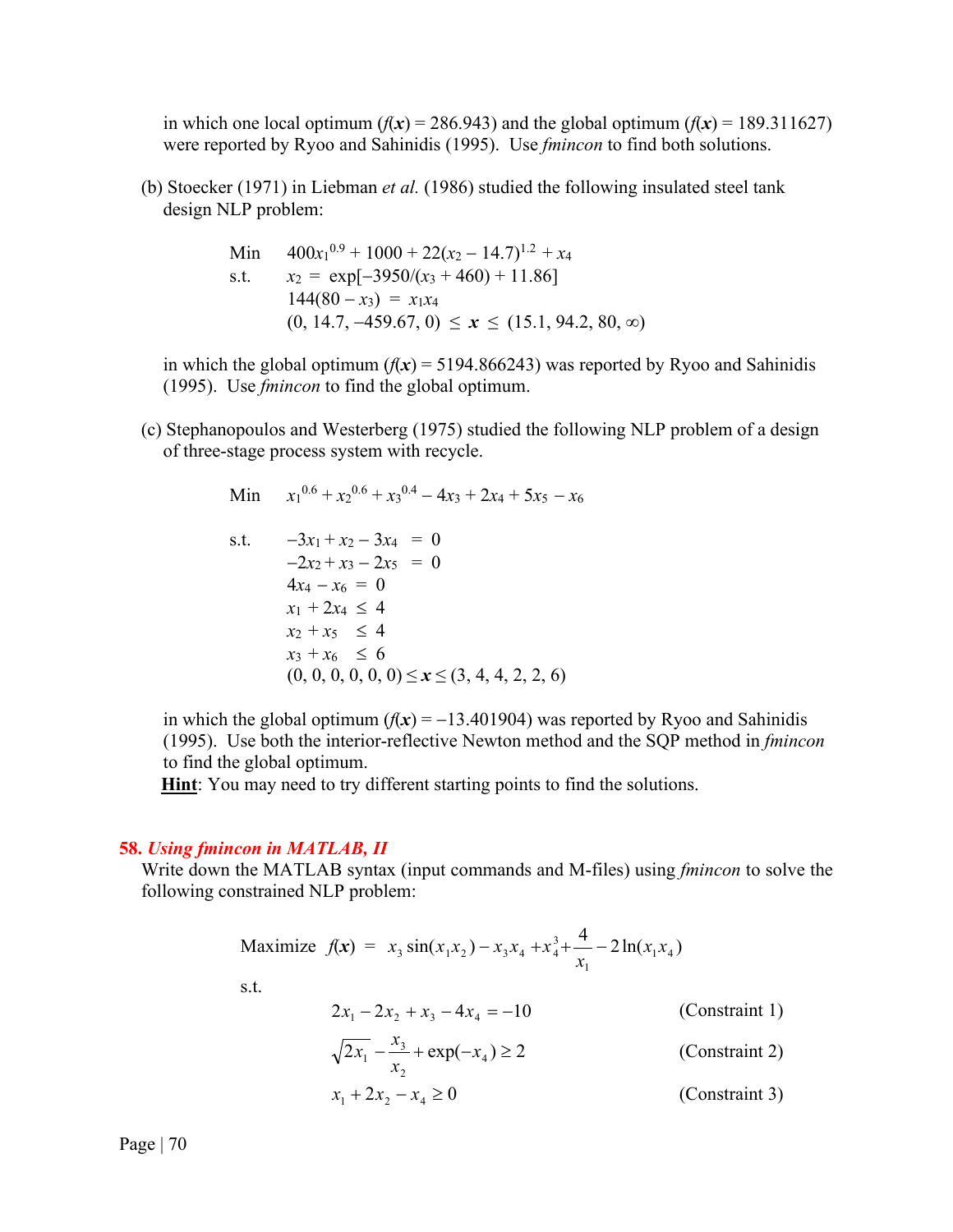$$
\frac{x_1}{x_2} + 8.28 \times 10^{-4} x_3 + x_4 = 3
$$
 (Constraint 4)  
\n
$$
2x_1 + 8x_2 + x_3 + 4x_4 \le 100
$$
 (Constraint 5)  
\n
$$
x_2 + 0.0693 \exp\left(\frac{x_2 x_4}{x_3}\right) = -14
$$
 (Constraint 6)  
\n
$$
x_1 x_2 x_4 - 30x_3 \le 40
$$
 (Constraint 7)  
\n
$$
3x_1 + x_3 + 6x_4 = 50
$$
 (Constraint 8)

$$
-100 \le x_i \le 100 \qquad i = 1, \ldots, 4
$$

Use an initial guess of  $x_i = 2$ ,  $i = 1, \ldots, 4$ . The solution from MATLAB is  $x_1 = 33.8022$ , *x*<sub>2</sub> = −14.1737, *x*<sub>3</sub> = −84.1338, and *x*<sub>4</sub> = 5.4545 with *f*(*x*) = 695.0049. Which inequality constraint(s) is/are active (identify by constraint number)? Be sure to write neatly and pay attention to details such as semicolons, periods, etc., since the syntax must be precise.

# **59.** *Formulation and Solving an ILP Problem*

Three high-value chemical products, *A*, *B*, and *C* are to be produced from two raw materials, namely RawMat 1 and RawMat 2. The production of 1 batch of *A* requires 4 kg of RawMat 1 and 2.5 kg RawMat 2 and 3.5 hours of labor. On the other hand, the production of 1 batch of *B* requires 1 kg of RawMat 1 and 3.5 kg of RawMat 2 and 2 hours of labor. Finally, the production of 1 batch of *C* requires 8.5 kg of RawMat 1 and 4 kg of RawMat 2 and 5 hours of labor.

In terms of resource capacities for one week of production, 1,000 kg of RawMat 1 and 1,200 kg of RawMat 2 are available, while 20 employees each working 40 hours are used.

|             | Profit/batch (\$) | Demand/week |
|-------------|-------------------|-------------|
| Product $A$ | 10.00             | 40 batches  |
| Product $B$ | 5.00              | 100 batches |
| Product $C$ | 15.00             | 30 batches  |

The following marketing data are available:

- (a) Formulate this optimization problem in which the goal is to determine the number of batches products *A*, *B*, and *C* are to be produced in a week so as to maximize the total profit. Also, classify the problem. Note that a partial batch cannot be produced.
- (b) Solve the ILP problem using LINDO.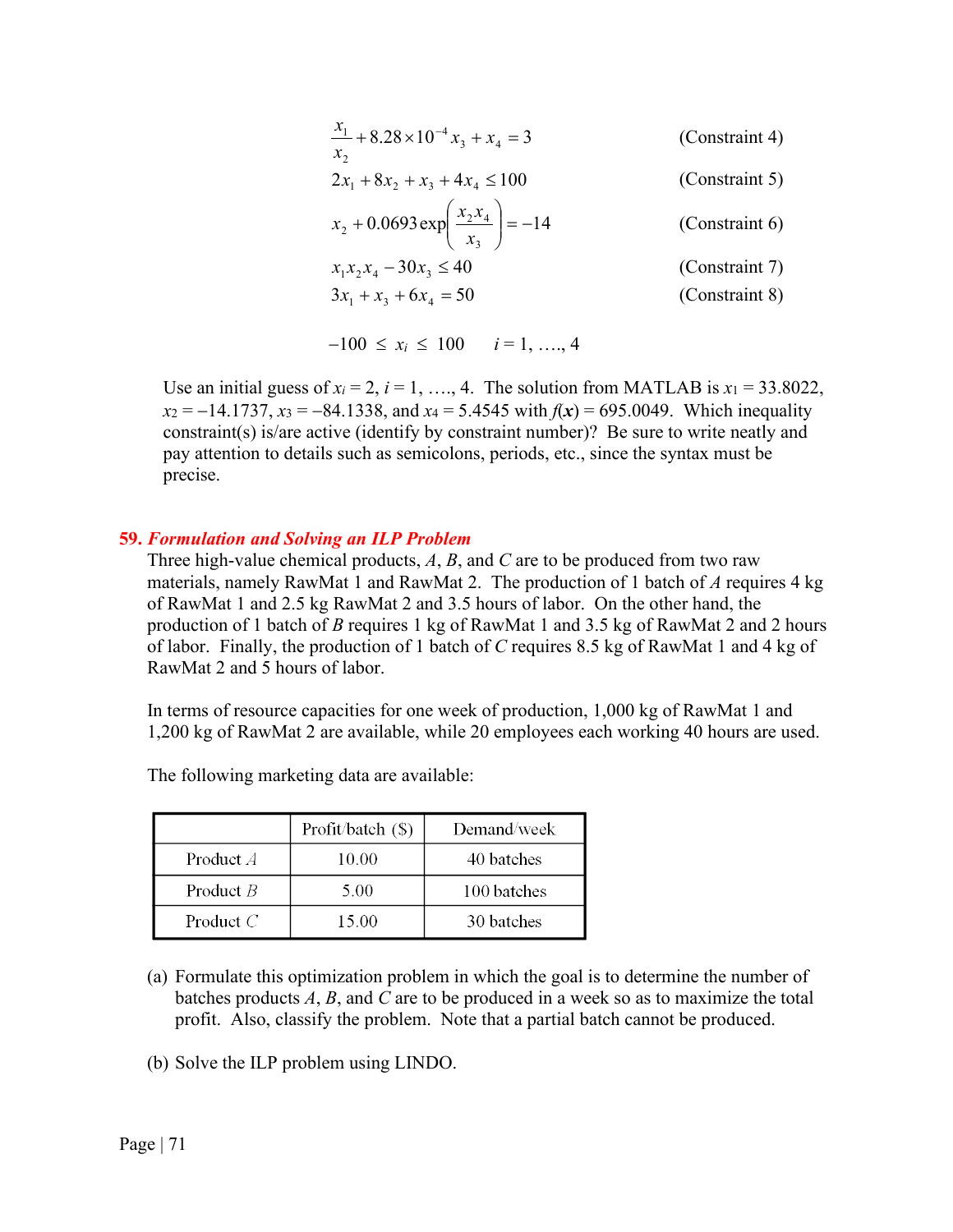# **60.** *Integer Linear Programming*

Solve the following problems via the branch and bound method. You may use LINDO to solve each LP sub-problem (node).

| (a) |            | Maximize $f(x) = 75x_1 + 6x_2 + 3x_3 + 33x_4$ |                                                                                                   |  |
|-----|------------|-----------------------------------------------|---------------------------------------------------------------------------------------------------|--|
|     |            | $x_1, x_2, x_3, x_4$ either 0 or 1            | Subject to $774x_1 + 76x_2 + 22x_3 + 42x_4 \leq 875$<br>$67x_1 + 27x_2 + 794x_3 + 53x_4 \leq 875$ |  |
| (b) |            | Maximize $f(x) = 2x_1 + x_2$                  |                                                                                                   |  |
|     | Subject to | $x_1 + x_2 \leq 5$                            |                                                                                                   |  |
|     |            | $x_1-x_2 \geq 0$                              |                                                                                                   |  |
|     |            | $6x_1 + 2x_2 \leq 21$                         |                                                                                                   |  |
|     |            |                                               | $x_1, x_2 \geq 0$ and integer                                                                     |  |

## **61.** *Using LINDO to Solve Scheduling Problems*

Consider the following 8-product, 3-unit multistage scheduling problem with unlimited intermediate storage:

|               |    | <b>Processing Times (in minutes)</b> |    |    |    |    |    |    |
|---------------|----|--------------------------------------|----|----|----|----|----|----|
| Product       |    |                                      |    |    |    |    |    |    |
| Unit 1        | 20 |                                      | 30 | 45 | 60 | 20 |    | 25 |
| Unit 2        | 55 | 30                                   | 50 | 40 | 30 | 20 | 25 | 32 |
| <b>Unit 3</b> |    | 20                                   | 38 | 25 | 51 | 14 | 26 | 33 |

Use LINDO to solve for the optimal schedule with the shortest makespan.

#### **62***. Completion Time Calculations and UIS Makespan Minimization*

Consider a 4-stage multiproduct plant with 4 products. The processing time matrix (in minutes) is given below.

| Products |    |               |    |    |  |  |
|----------|----|---------------|----|----|--|--|
| Units    |    |               | Δ  |    |  |  |
|          |    |               |    |    |  |  |
|          | 10 | ζ             | 18 |    |  |  |
|          | 10 | $\mathcal{E}$ | 10 | 25 |  |  |
|          | 32 | 10            |    |    |  |  |

(a) Assuming the production sequence to be 1-2-3-4 on all four processing units, use Gantt charts to calculate a complete schedule and the makespan for the following cases: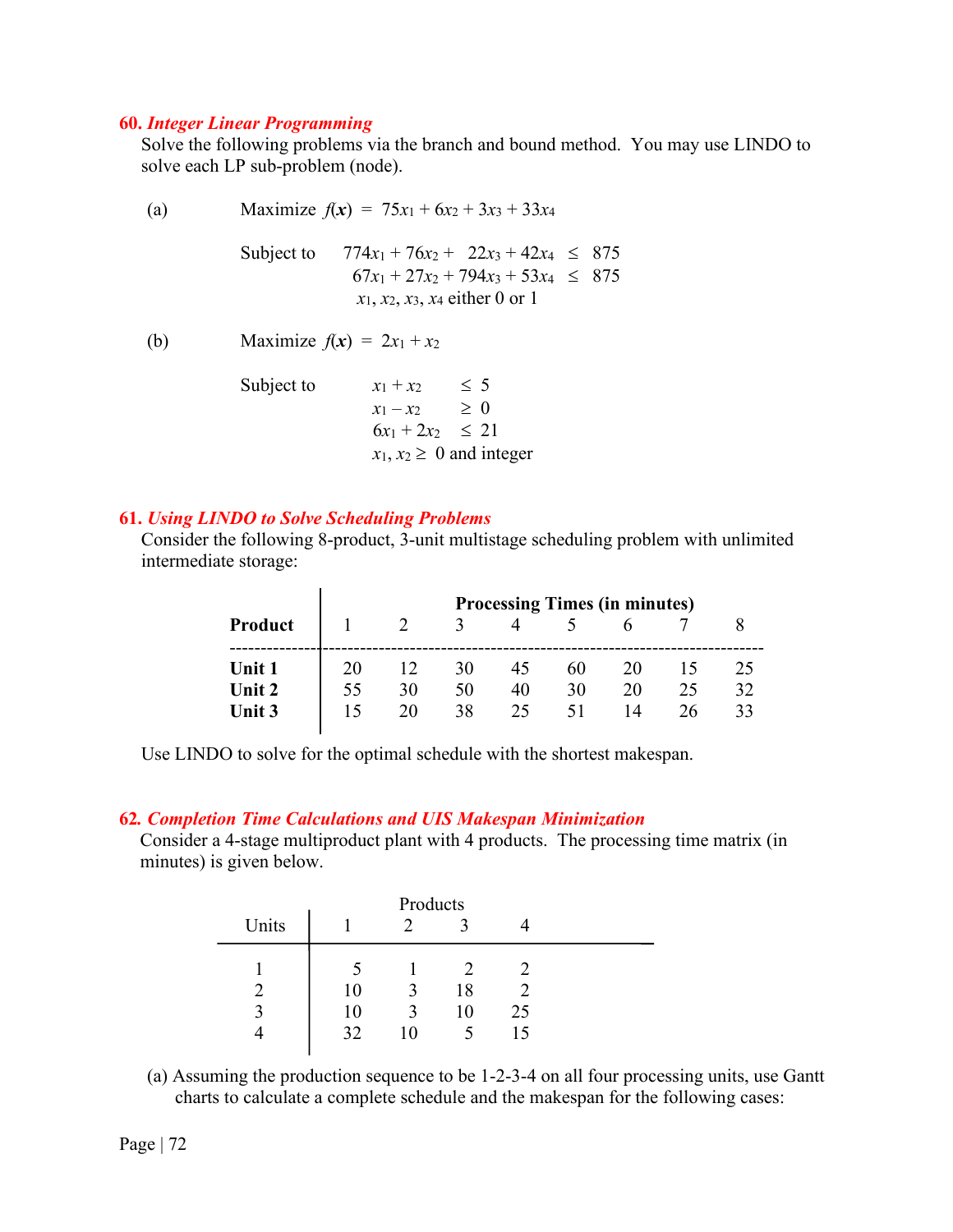- i) UIS policy
- ii) NIS policy
- iii) ZW policy
- iv) MIS policy with ZW between units 1 and 2, NIS between units 2-3, and FIS with one storage unit between units 3 and 4.
- (b) For the UIS policy, formulate the problem as an MILP, and use LINDO to solve for an optimal schedule that minimizes the makespan.

## **63.** *UIS Scheduling with Makespan Minimization*

Consider the makespan minimization of a 5-product, 3-unit UIS multiproduct plant with unlimited intermediate storage and the following processing time matrix (in minutes):

| Units |         |                |                |         |          |
|-------|---------|----------------|----------------|---------|----------|
|       | 15<br>8 | 10<br>20<br>12 | 10<br>15<br>16 | 15<br>9 | 14<br>18 |
|       | 5       |                |                |         |          |

- (a)Write a MATLAB code to use brute force (i.e. examine every possible solution) to find a schedule that minimizes the makespan.
- (b)Formulate the problem as an MILP, and use LINDO to solve for an optimal schedule in Part (a)

## **64.** *Optimal Scheduling of Products in a Serial Batch Process*

An important optimization problem that arises in a batch chemical plant (or non-continuous processes) is the scheduling problem. Short-term scheduling involves sequencing and scheduling the production of *N* products across *M* processing units to optimize a suitable performance or cost-based criterion (Ku *et al.* 1987).

Consider the following serial batch process which consists of 2 batch reactors followed by a centrifuge and a tray dryer. The process is to

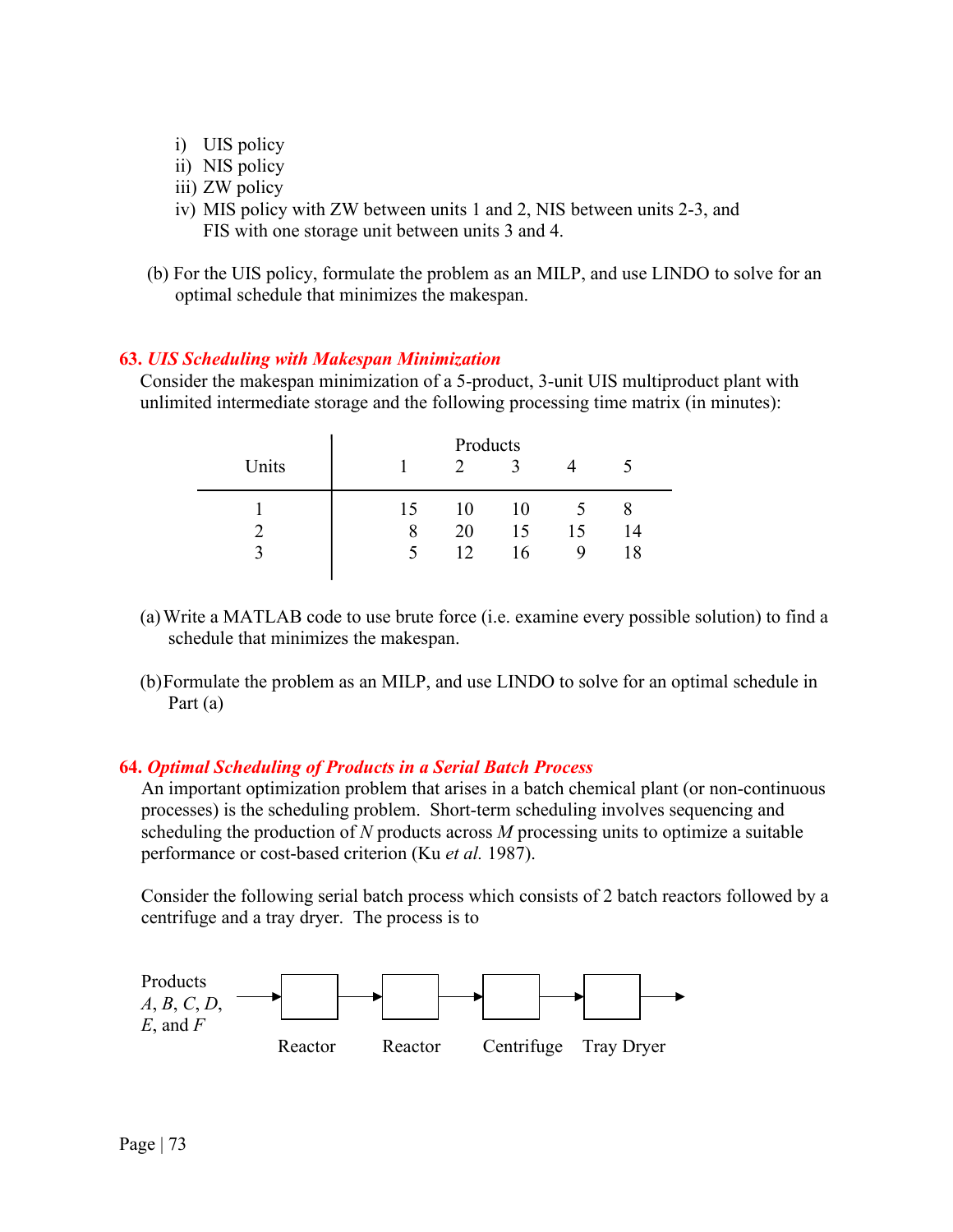manufacture 6 products, namely *A*, *B*, *C*, *D*, *E*, and *F*. All products must follow the same production sequence, i.e. they must first pass through the first reactor, followed by the second, then onto the centrifuge and finally the tray dryer. The processing time of each product required in each processing unit is given in the table below. Each product also has a delivery due date after which a penalty would be incurred.

An effective heuristic (method yielding an approximate and not necessarily optimal solution) called Duedate-Over-Penalty or DOP algorithm [Ku, H.M., and Karimi, I.A., "Scheduling in Serial Multiproduct Batch Processes with Due Date Penalties", **Ind. Eng. Chem. Res.**, **29**, 4, 580, (1990)] has been proposed to solve the due-date scheduling problem as follows:

- 1. Compute *d*i/*pi*, *i* = 1, *N*.
- 2. Sequence products in the ascending order of *di/pi*.

3. Compute the completion times and the total penalty cost *P* for the above sequence.

Solve the problem using the DOP algorithm, and compare the solution you obtain with the brute force approach (i.e. examining every possible solution) using MATLAB. Assume that there is unlimited intermediate storage (UIS policy) available to store intermediate products between every 2 stages.

|                            | <b>Processing Times (Hours)</b> |     |     |     |     |     |
|----------------------------|---------------------------------|-----|-----|-----|-----|-----|
| <b>Batch Unit</b>          | $\overline{A}$                  | B   |     | D   | E   | F   |
| Reactor 1                  | 5                               | 35  | 10  | 40  | 25  | 45  |
| Reactor 2                  | 15                              | 20  | 30  | 18  | 32  |     |
| Centrifuge                 | 10                              | 15  | 30  | 12  | 16  | 22  |
| <b>Tray Dryer</b>          | 8                               | 10  | 20  | 10  | 28  | 38  |
| Due Date, $d_i$<br>(Days)  | 1.5                             | 4.0 | 2.5 | 5.0 | 3.0 | 6.0 |
| Penalty, $p_i$<br>\$/Hour) | 500                             | 400 | 600 | 800 | 300 | 200 |

## **65.** *Optimal Scheduling of Products in a Serial Batch Process with FIS Policy* Now, consider another batch process with only 2 processing stages as shown:

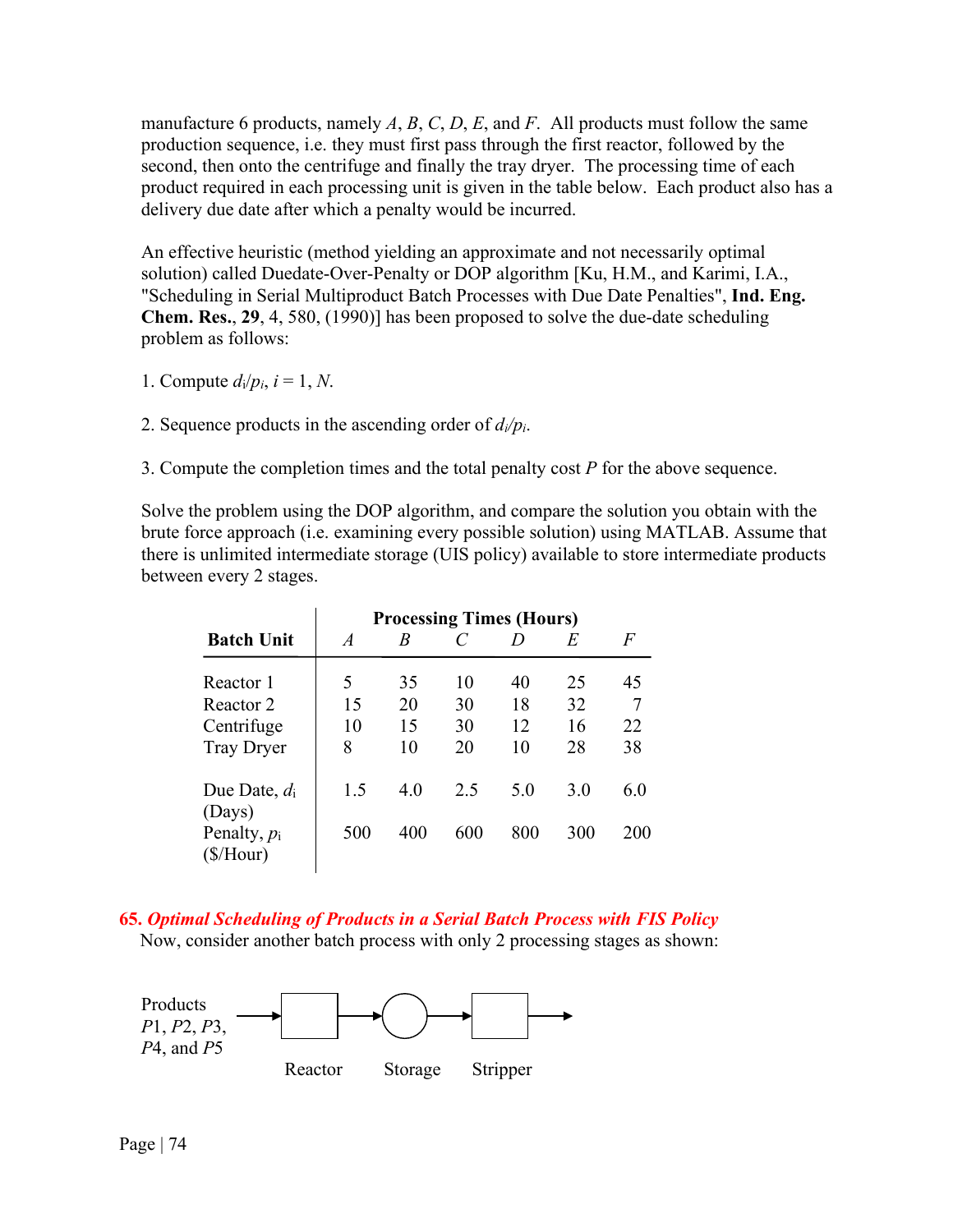This 2-unit serial system operates under the Finite Intermediate Storage policy (FIS) with one storage vessel, and is used to produce 5 products, namely *P*1, *P*2, *P*3, *P*4, and *P*5. The processing time matrix for this system is given below.

| <b>Batch Unit</b> | Processing Times (Minutes)<br>P <sub>3</sub><br>Ρ4 |  |  |  |  |  |
|-------------------|----------------------------------------------------|--|--|--|--|--|
| Reactor           |                                                    |  |  |  |  |  |
| Stripper          |                                                    |  |  |  |  |  |

For the FIS policy, the following recurrence relations were developed by Ku (1984) to compute the completion time of each product on each processing unit for a given production sequence:  $k_1 - k_2 - k_3 - \ldots - k_N$  where product  $k_i$  is in the ith position in the production sequence:

$$
C_{ij}
$$
 = Max [  $C_{(i-1)j}$ ,  $C_{i(j-1)}$ ,  $C_{(i-1-z)(j+1)} - t_{kj}$  ] +  $t_{kj}$    
  $i = 1, ..., N$   
  $j = 1, ..., M$ 

 $C_{ii}$  = 0 if  $i \le 0$  or  $j \le 0$ 

| where | $C_{ii}$  | $=$ completion time of the <i>i</i> th product on the <i>j</i> th processing unit |
|-------|-----------|-----------------------------------------------------------------------------------|
|       |           | $=$ the time at which the <i>i</i> th product leaves unit <i>j</i>                |
|       | $t_{k,i}$ | = processing time of product $k_i$ on unit j                                      |
|       | $Z_i$     | $=$ number of storage units available in the FIS policy between                   |
|       |           | unit <i>j</i> and unit $(j+1)$                                                    |

Formulate this FIS scheduling problem as an MILP model and determine an optimal production sequence that minimizes the makespan in the production of the 5 products. Also, use MATLAB to implement the brute force approach by examining every possible solution in order to find the same optimal schedule solved in the MILP model.

## **66.** *A Two-Machine Scheduling Problem under UIS and FIS Storage Policies*

Consider a two-machine scheduling problem of 6 products as shown with the following processing time matrix: